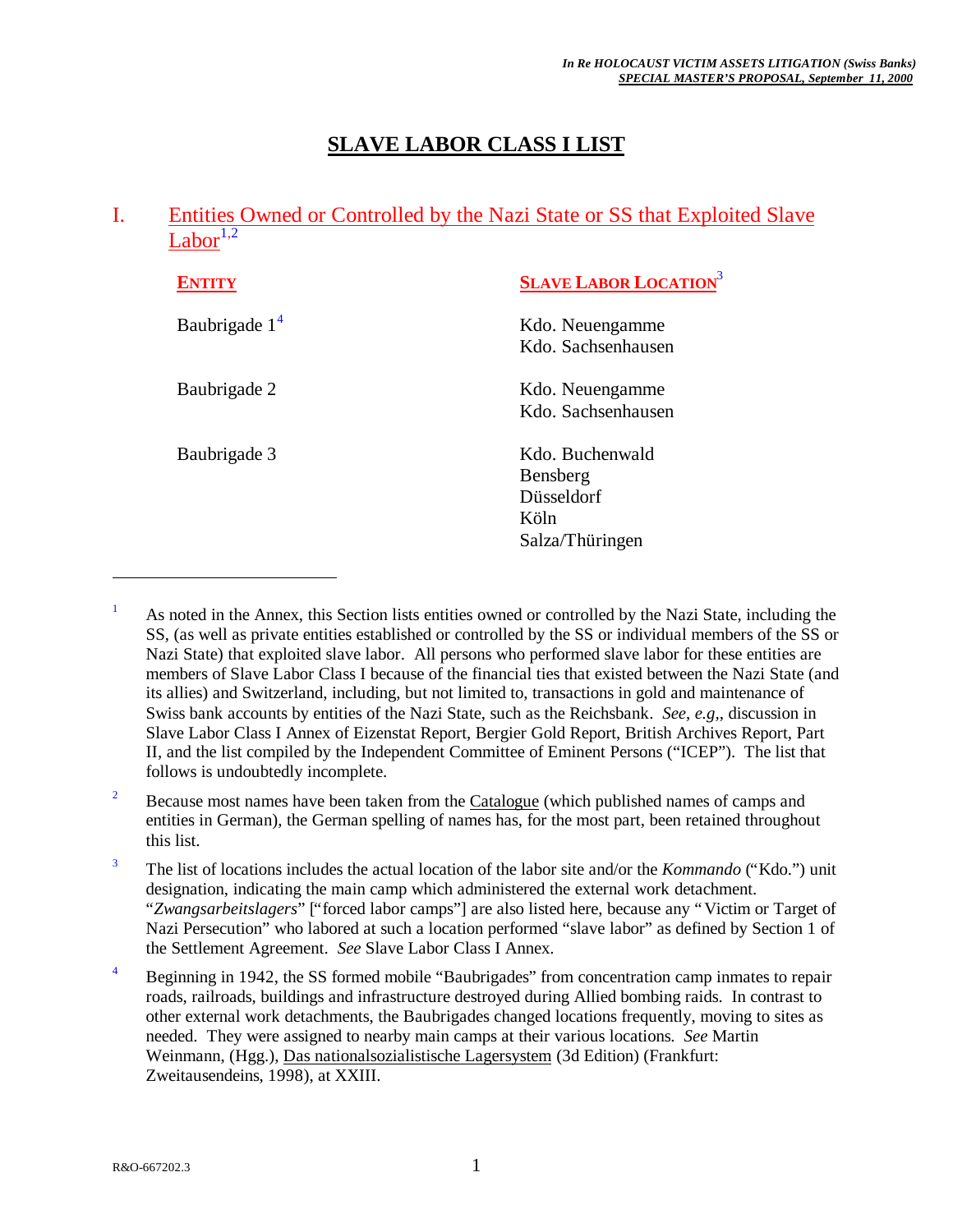| <b>ENTITY</b> | <b>SLAVE LABOR LOCATION</b>                                     |
|---------------|-----------------------------------------------------------------|
|               | Kdo. Sachsenhausen<br>Tettenborn<br>Kdo. Mittelbau<br>Mittelbau |
| Baubrigade 4  | Kdo. Buchenwald<br>Salza<br>Kdo. Mittelbau<br>Mittelbau         |
| Baubrigade 5  | Kdo. Mittelbau<br>Mittelbau<br>Kdo. Buchenwald                  |
| Baubrigade 7  | Kdo. Mittelbau<br>Mittelbau                                     |
| Baubrigade 8  | Kdo. Sachsenhausen                                              |
| Baubrigade 9  | Kdo. Sachsenhausen                                              |
| Baubrigade 10 | Kdo Sachsenhausen                                               |
| Baubrigade 11 | Kdo. Neuengamme<br>Ebensee<br>Neuengamme                        |
| Baubrigade 12 | Kdo. Sachsenhausen<br>Ebensee                                   |
| Baubrigade 13 | Kdo. Sachsenhausen<br>Karlsruhe                                 |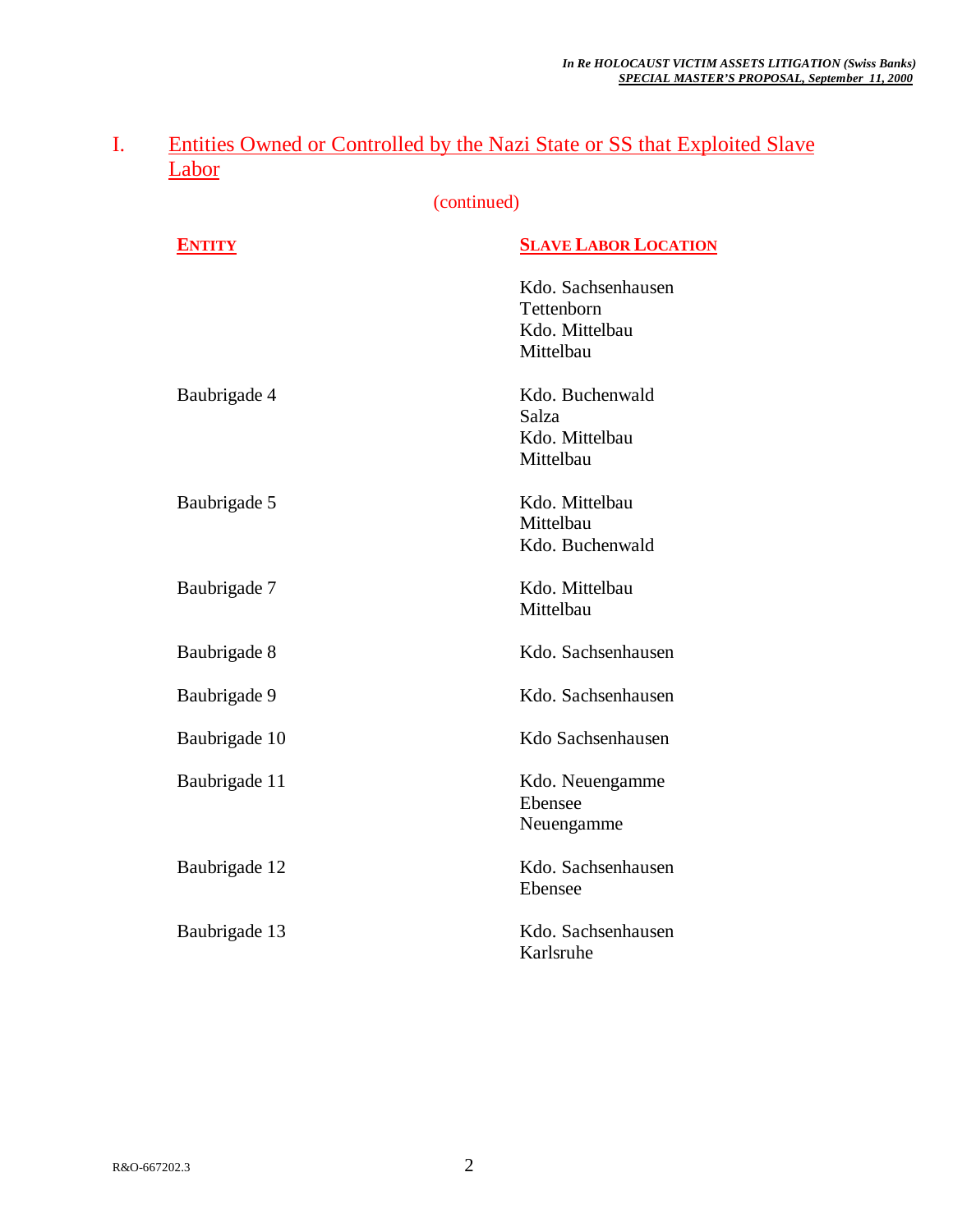(continued)

| <b>ENTITY</b>                                   | <b>SLAVE LABOR LOCATION</b>                                                                |
|-------------------------------------------------|--------------------------------------------------------------------------------------------|
| Braunkohlen-und Benzin AG<br>$("BRABAG")^5$     | Kdo. Buchenwald<br>Boehlen<br>Magdeburg<br>Troeglitz<br>Buchenwald                         |
| Dachau Entomologisches Institut                 | Kdo. Dauchau                                                                               |
| Deutsche Ausrüstungswerke ("DAW") <sup>6</sup>  | Kdo. Dachau<br>Kdo. Lemberg                                                                |
| Deutsche Erd- und Steinwerke AG<br>$("DEST")^7$ | Kdo. Buchenwald<br>Kdo. Flossenbuerg<br>Kdo. Gross-Rosen<br>Kdo. Neuengamme                |
| Deutsche Lebensmittel GmbH <sup>8</sup>         | Kdo. Dachau                                                                                |
| Deutsche Reichsbahn <sup>9</sup>                | Albshausen<br>Altendorf<br>Ansbach<br>Bedburg<br>Berlin<br>Bischofshofen<br><b>Buechen</b> |

<sup>&</sup>lt;sup>5</sup> BRABAG was a state-owned entity. Peter Hayes, "State Policy and Corporate Involvement in the Holocaust," in Michael Berenbaun and Abraham J. Peck, The Holocaust and History: The Known, the Unknown, the Disputed, and the Reexamined, (1998) (hereinafter, "State Policy"), at 209.

<u>.</u>

<sup>6</sup> Deutsche Ausrüstungswerke ("DAW") was an SS entity. Enno Georg, "*Die wirtschaftlichen Unternehmungen der SS*," Schriftenreihe der Vierteljahrshefte für Zeitgeschichte, Vol. 7 (Stuttgart: Deutsche Verlags-Anstalt, 1963) (hereinafter, "Georg"), at 121.

<sup>7</sup> Deutsche Erd- und Steinwerke GmbH was an SS entity. Georg, at 120.

<sup>8</sup> Deutsche Lebensmittle GmbH was an SS entity. *Id.* at 121.

<sup>&</sup>lt;sup>9</sup> Deutsche Reichsbahn [German National Railway] was the state-owned railway system.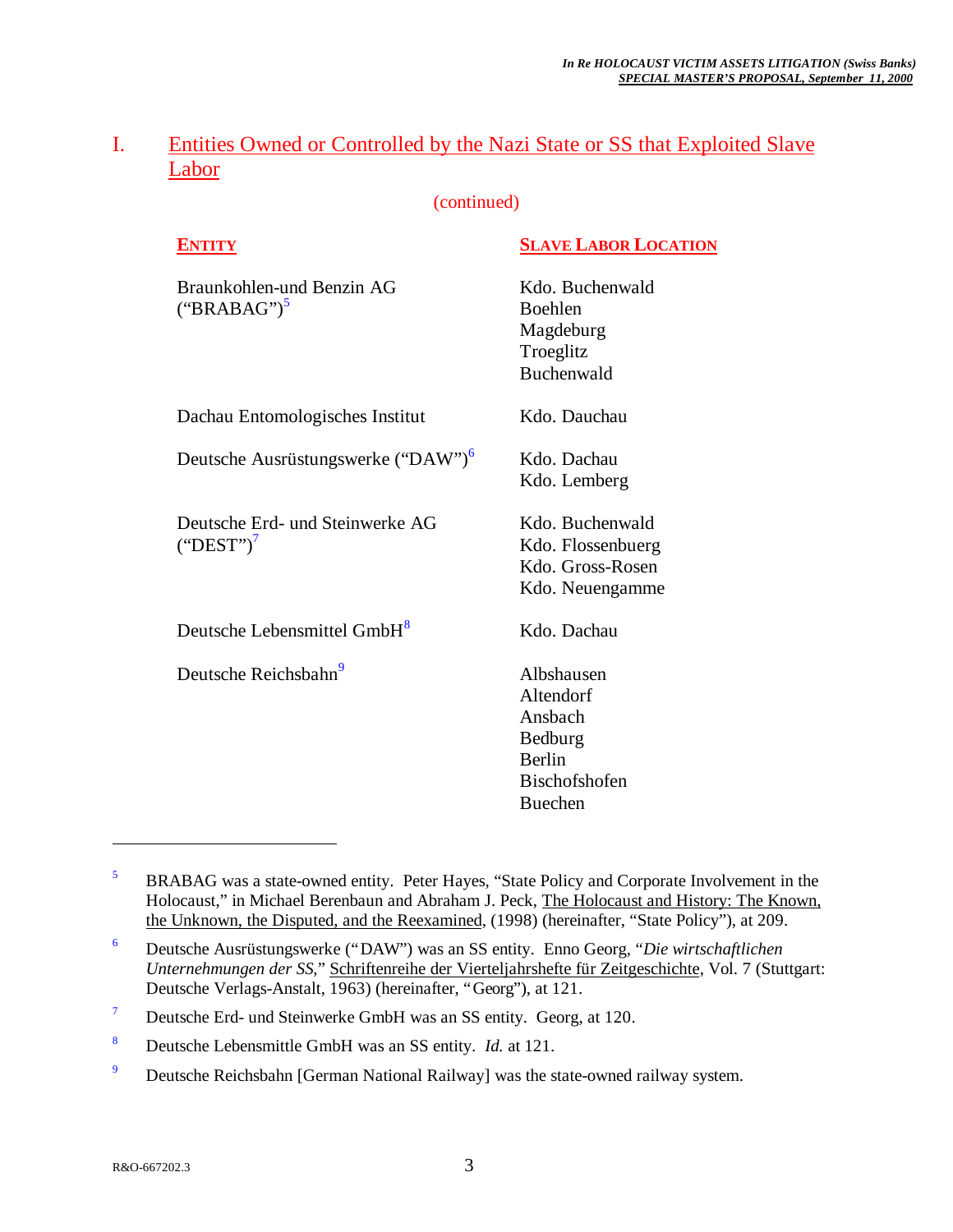#### (continued)

Deutsche Reichsbahn (continued) Bueren

#### **ENTITY SLAVE LABOR LOCATION**

Darmstadt Dettelbach Dieringhausen Eddersheim Endorf Eschwege Essen Euskirchen Eutin Goslar Hagen Hamburg-Altona Hannover Hildesheim Holzminden Holzwickede Karlsruhe Köln-Ehrenfeld Kreiensen Lippstadt Markt Oberdorf Marktl am Inn Minden **Moschendorf** München Niederdielfen Norf Northeim Oelde **Osnabrück** Ponitz-Altenburg Ponitz-Eutin Raitenhaslach Regensburg Schmalnau Soest Stadtoldendorf Steinbach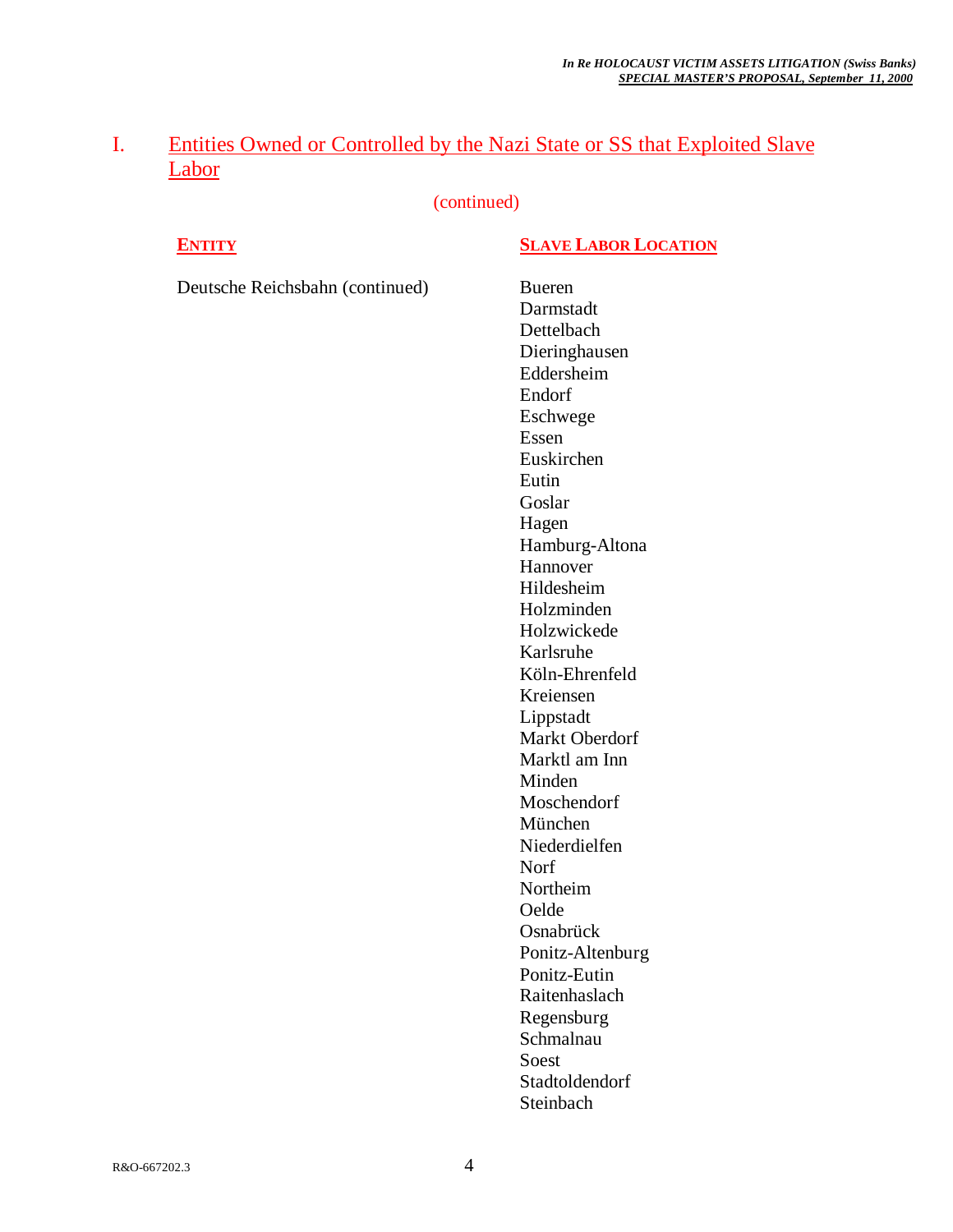#### (continued)

Deutsche Reichsbahn (continued) Taucha

#### **ENTITY SLAVE LABOR LOCATION**

Uelzen Velmede Wanne-Eickel Wiesau Wilster Witten/Ruhr Opladen Zorneding Kdo. Flossenbuerg Vadrup Westbevern/Dorf Unna Kirchweyhe Hamm **Offenbach** Rumeln Wuppertal Berlin-Nikolasee Hamburg-Langenfelde Hamburg Hamburg-Eidelstadt Hamburg-Harburg Hamburg-Rothenburgsort Hamburg-Wilhelmsburg Tarnowitz Neumünster Düsseldorf Porz Duisberg Oberhausen Westtuennen Dorsten Hamburg-Barmbeck Hamburg-Billwaerder Hamburg-Wandsbek Hameln Helmstedt Herford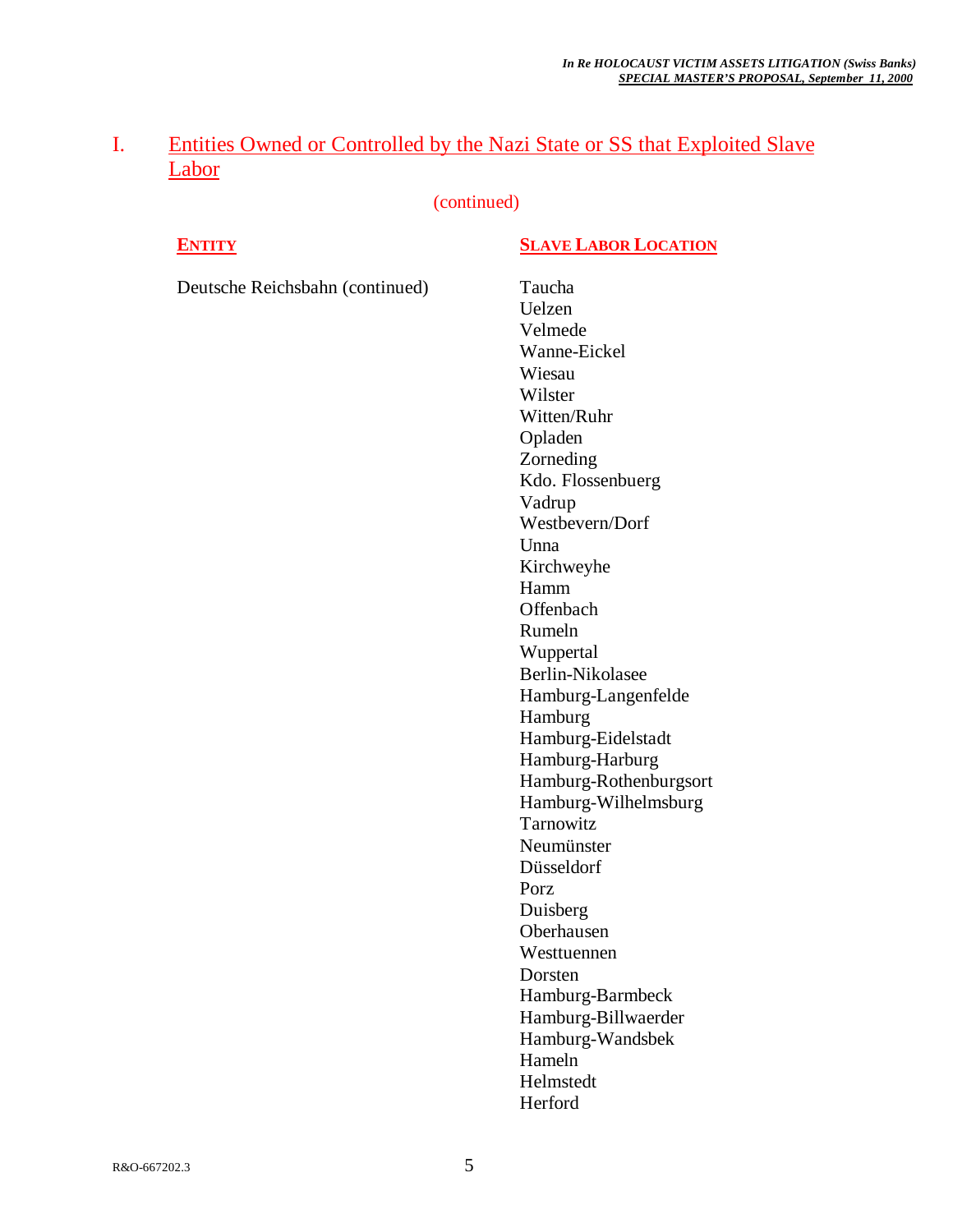#### (continued)

Deutsche Reichsbahn (continued) Hohenbudberg

#### **ENTITY SLAVE LABOR LOCATION**

Kalscheuren Leverkusen Moers Neersen Neuss Opladen Seesen Solingen Ohligs Trompett Oldenburg Duisberg Ruhrort Gelsenkirchen Gross Gerau Flensburg Husum Goettingen Hilden Schwarzenbek Helsa Kdo. Dachau Kdo. Buchenwald Bochum Celle Wixhausen Altenbeken Letmathe Dillenburg Köln-Kalk Lehrte Kiel Boerssum Hamburg-Ohlsdorf Glinde-Reinbeck Breslau Kirchseeon Kassel **Schoenhaid** Braunschweig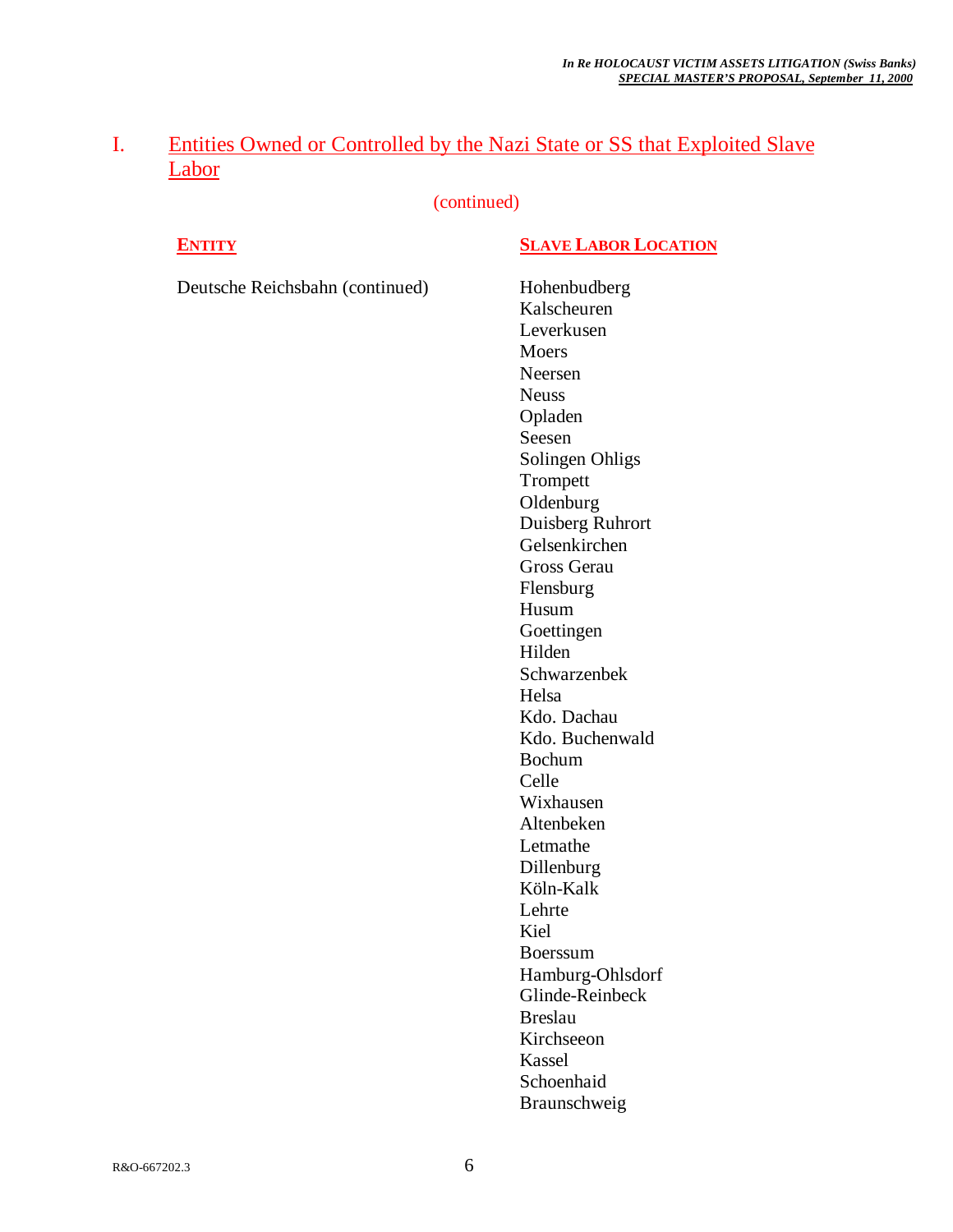#### (continued)

Deutsche Reichsbahn (continued) Wever

#### **ENTITY SLAVE LABOR LOCATION**

Bestwig Frankfurt/Main Friederichshafen Fulda Gleiwitz Glueckstadt Jena Juelich Kaiserslautern Limberg/Lahn Lingen Magdeburg Paderborn Pruszcz Recklinghausen Rossdorf Schwerte Witten-Annen Kdo. Buchenwald Krefeld Luebeck Nordboege Lennep Finnentrop München-Gladbach Warburg Aachen Kuenzell-Bachrain Kdo. Neuengamme Dinslaken Hude Bremen Buende Kirchhundem Menden Niebuell Sande Rosbach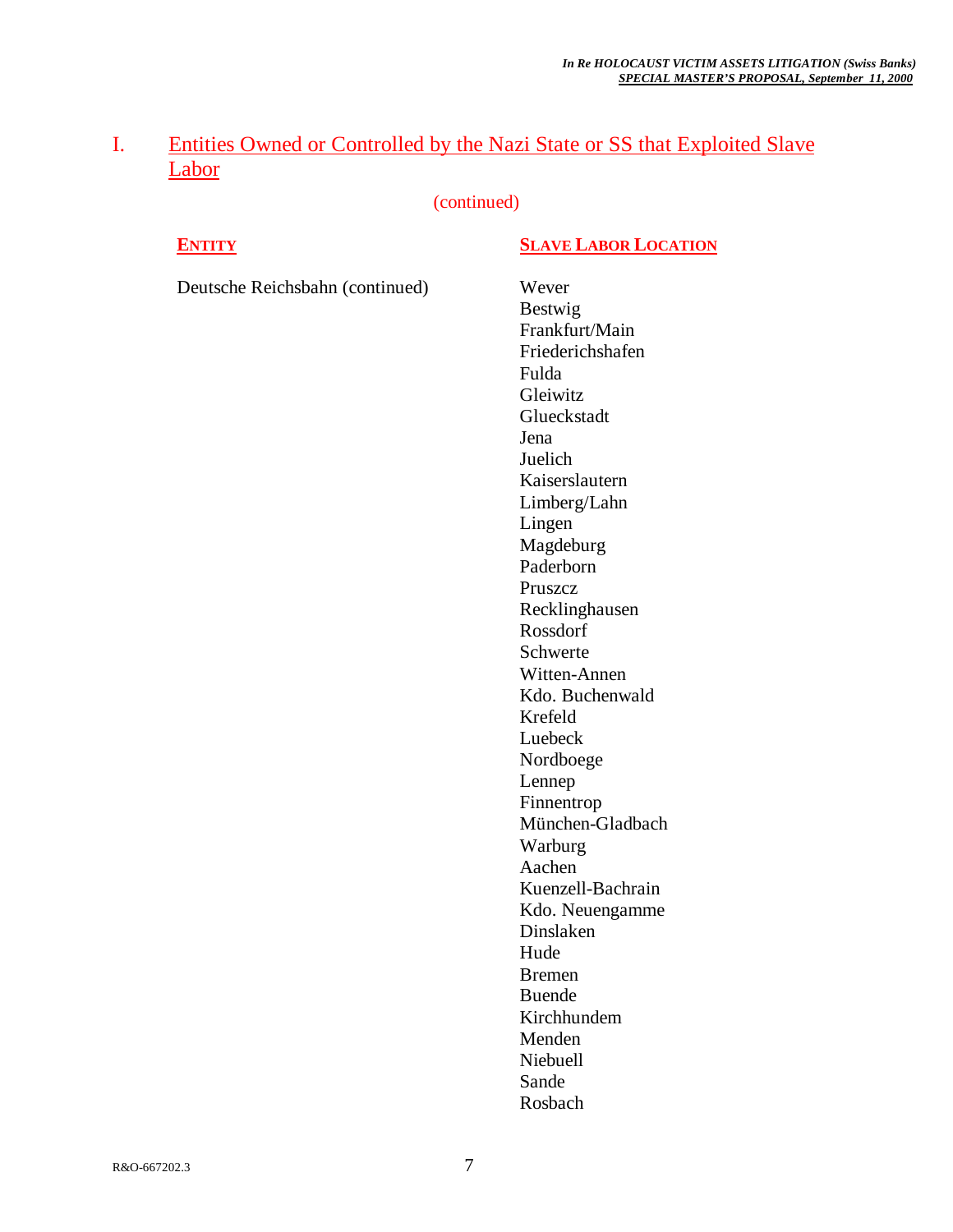**ENTITY SLAVE LABOR LOCATION**

#### (continued)

| <u> EN 1111</u>                      | <u>EXTERNATION</u>                                                                                            |
|--------------------------------------|---------------------------------------------------------------------------------------------------------------|
| Deutsche Reichsbahn (continued)      | Hof<br>Giessen<br>Wesermuende<br>Druette<br>Wolfenbuettel<br>Sieglar                                          |
| Dora Mittelbau Projekt <sup>10</sup> | Kdo. Buchenwald<br>Mittelbau<br>Kdo. Dora<br>Kdo. Mittelbau                                                   |
| Gestapo                              | Griesheim<br>Gunzenhausen<br>Kdo. Dachau<br>Dachau<br>München<br>Pleinfeld<br>Treuchtlingen<br>Hannover-Ahlem |
| Goleszow Zement Werke <sup>11</sup>  | Kdo. Auschwitz III                                                                                            |
| Hermann Göring Werke <sup>12</sup>   | Kdo. Mauthausen<br>Beddingen<br>Bleckenstedt<br><b>Bruex</b><br>Csepel<br>Linz                                |

<sup>10</sup> Dora Mittelbau Project was established and controlled by the Nazi Regime. *See* Yehoshua R. Büchler and Shmuel Krakowski, "Dora Mittelbau" Encyclopedia of the Holocaust, at 398-400.

<sup>11</sup> Goleszow Zement Werke was an SS entity. Georg, at 120.

<sup>&</sup>lt;sup>12</sup> Hermann Göring Werke was a state-owned entity. Peter Hayes, Industry and Ideology: IG Farben in the Nazi Era, (Cambridge University Press, 1987) (hereinafter, "Industry and Ideology"), at 169, *(footnote continued on next page)*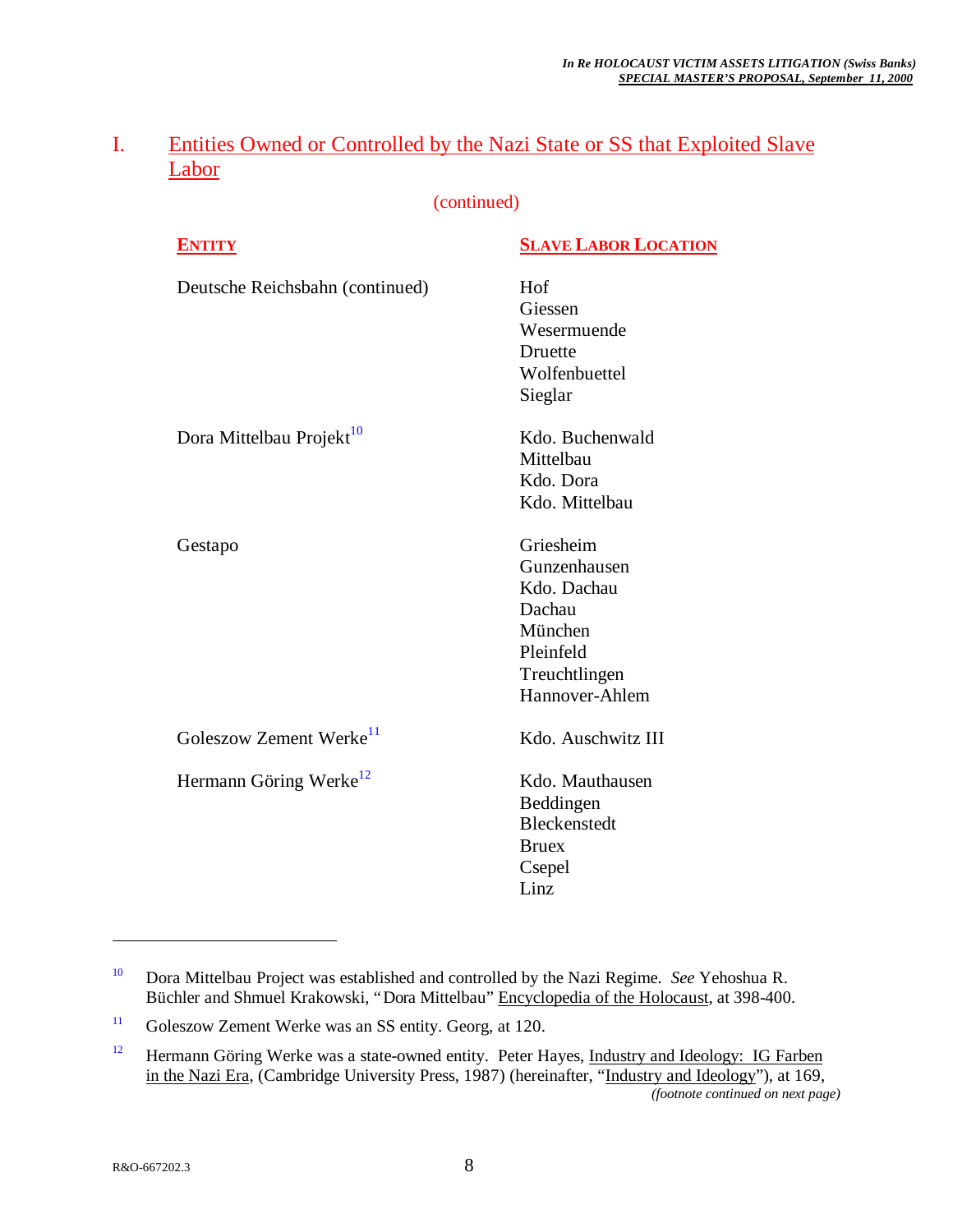## (continued)

| <b>ENTITY</b>                    | <b>SLAVE LABOR LOCATION</b>                                                |
|----------------------------------|----------------------------------------------------------------------------|
| Hermann Göring Werke (continued) | Meleschowitz-Laskowitz<br>Rattwitz<br>Stalowa-Wola<br>Gebhardshagen        |
| Hitlerjugend                     | Kajla<br>Kdo. Flossenbuerg<br>Flossenbuerg<br>Kdo. Buchenwald<br>Crawinkel |
| Klinker-Zement <sup>13</sup>     | Drohobycz                                                                  |
| Kommandant der Waffen-SS         | Kdo. Sachsenhausen<br>Sachsenhausen                                        |
| Kommando 5005                    | Dortmund                                                                   |
| Kommando Buch                    | Kdo. Auschwitz III<br>Golleschau                                           |
| Kommando F756                    | Dortmund                                                                   |
| Kommando X                       | Strafgef-Arbeitskolonne<br>X                                               |

332; Hayes, "State Policy," at 209.

<sup>13</sup> Klinker-Zement was an SS entity. Georg, at 120.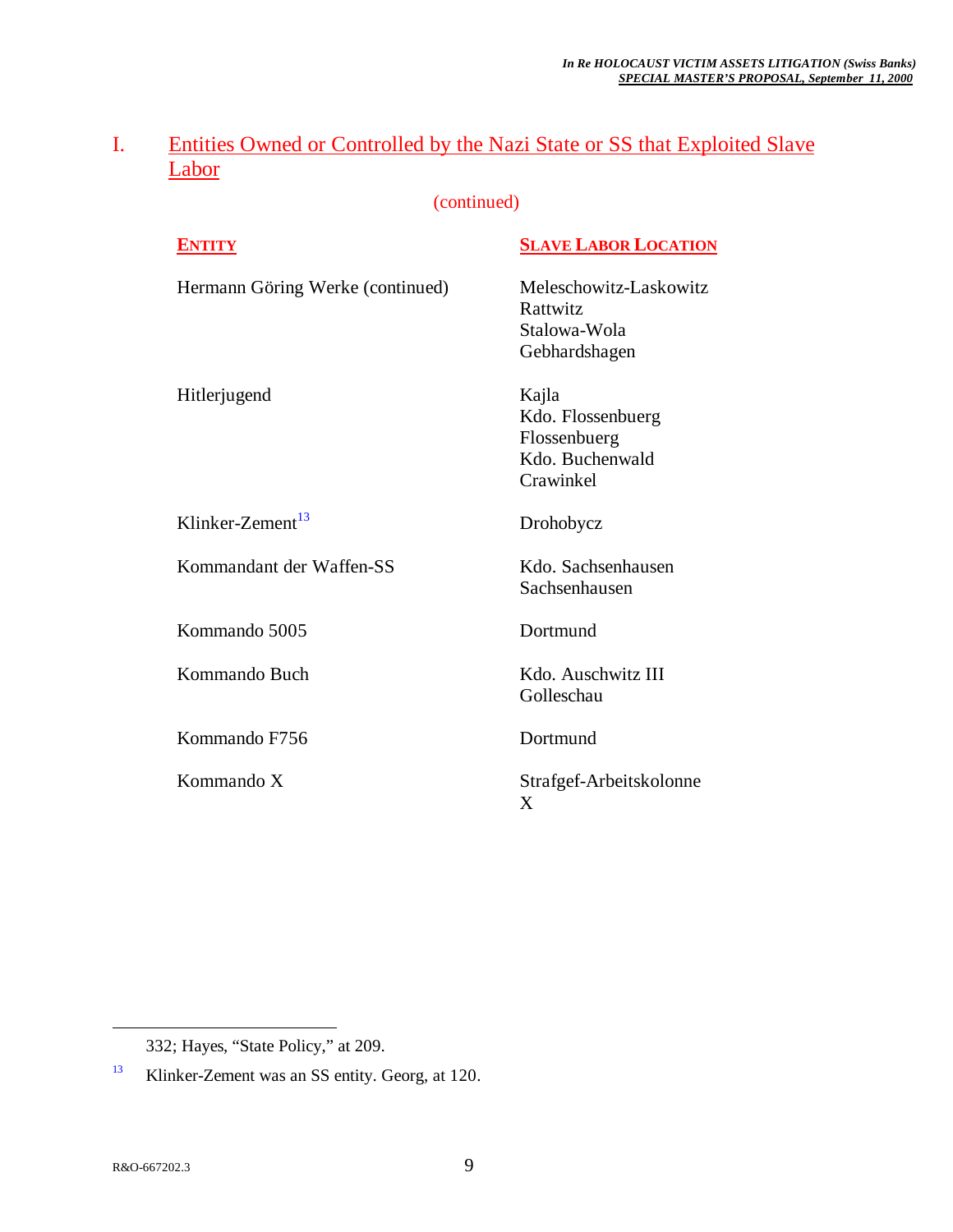(continued)

**ENTITY SLAVE LABOR LOCATION**

| Boryslaw <sup>15</sup> |
|------------------------|
| Drohobycz              |
| Iwonicz                |
| Jaslo                  |
| Lublin                 |
| Moderowka              |
| Opary                  |
| Stryj                  |
| Truskawiec             |
| Ugarsthal              |
| Selchow-Spiegelberg    |
| Kdo. Neuengamme        |
| Howacht                |
| Kaltenkirchen          |
| Kiel                   |
| Kiel-Friedrichsort     |
| Friessenbuettel        |
|                        |

<sup>14</sup> Kontinentale Öl was a state-controlled but privately-owned "Ostgesellschaft" organized to produce petroleum and other chemicals for the Nazi war effort. IG Farben was a shareholder in Kontinentale Öl. Hayes, Industry and Ideology, at 255-261.

 $15$  The slave labor camps of Kontinentale Öl are apparently not listed in the Catalogue. The slave labor locations named here appear in Christopher Simpson, The Splendid Blond Beast: Money, Law, and Genocide in the Twentieth Century, (New York: Grove Press, 1993) (hereinafter, "Simpson"), at 225.

<sup>&</sup>lt;sup>16</sup> Lauta-Werke was owned by the state. Hayes, **Industry and Ideology**, at 292.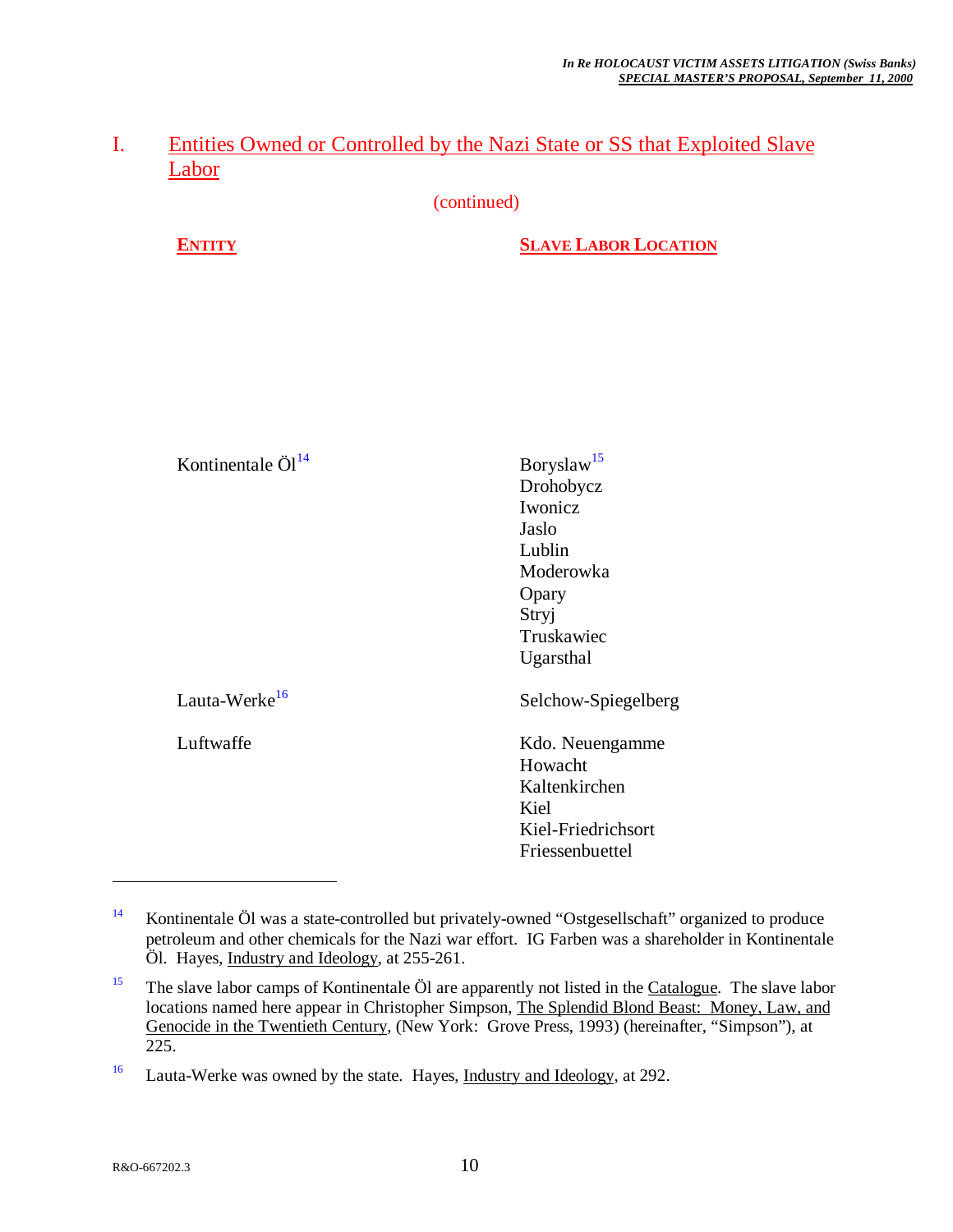## (continued)

| <b>SLAVE LABOR LOCATION</b> |
|-----------------------------|
| Neuengamme                  |
| Kdo. Dachau                 |
| Dachau                      |
| Bornheim                    |
| <b>Buechen</b>              |
| Lauenburg                   |
| Kdo. Flossenbuerg           |
| Gundelsdorf                 |
| Flossenbuerg                |
| Luebeck                     |
| Kdo. Buchenwald             |
| Kdo. Dora                   |
| <b>Ilfeld</b>               |
| Nordhausen                  |
| Buchenwald                  |
| Ahrbergen                   |
| Beetenbrueck                |
| Bodenteich                  |
| Celle                       |
| Diekholzen                  |
| Freithal, Stadt             |
| Fürsthagen                  |
| Godenau/Alfeld              |
| Haenigsen                   |
| Herfa                       |
| Hohenbrunn                  |
| Lehrte                      |
| Lockstedter Lager           |
| Luebberstedt                |
| Moelln                      |
| Ringelstein                 |
|                             |

<sup>&</sup>lt;sup>17</sup> Mittelwerke was created by Organisation Todt. Hans-Heinrich Wilhelm, "Organisation Todt," Encyclopedia of the Holocaust, at 1096.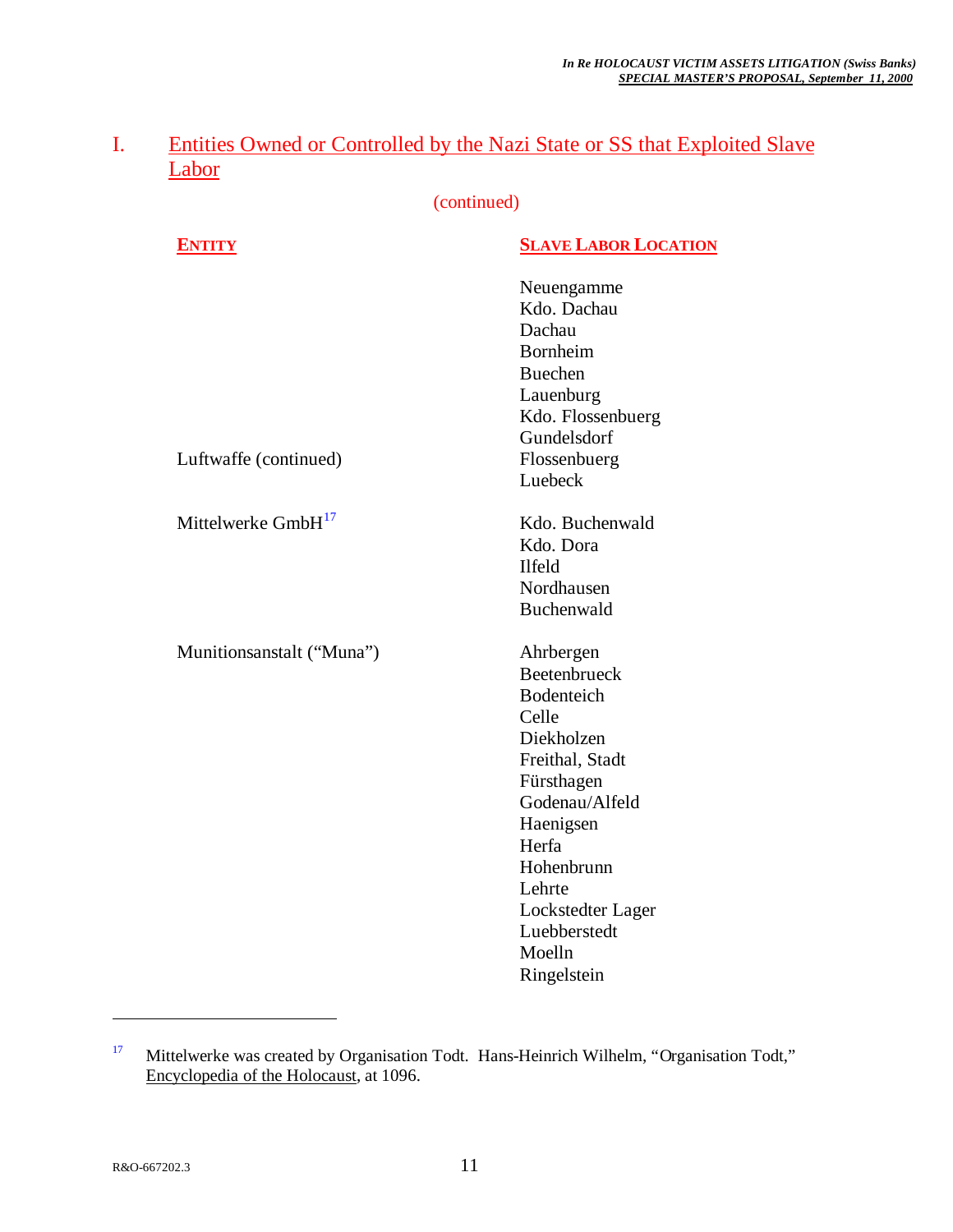(continued)

| <b>ENTITY</b>                         | <b>SLAVE LABOR LOCATION</b>                                                                                                                                                                                                    |
|---------------------------------------|--------------------------------------------------------------------------------------------------------------------------------------------------------------------------------------------------------------------------------|
| Munitionsanstalt ("Muna") (continued) | Kdo. Buchenwald<br>Kdo. Neuengamme<br>Torgau<br>Volpriehausen<br>Walsrode<br>Wehmingen<br>Wildflecken<br>Wulfen<br>Zeven<br>Alfeld<br>Munster<br>Buchenwald<br>Aurich<br>Hesedorf<br>Breitenguessbach<br><b>Bork</b><br>Rehden |
| Munkaszolgalat <sup>18</sup>          | Multiple locations, including: <sup>19</sup><br>Csepel<br>Kobanya<br><b>Budapest</b><br>Gyor<br>Vienna                                                                                                                         |
| Organisation Todt <sup>20</sup>       | Altendorf<br>Balingen<br>Beverwijk<br><b>Biblis</b>                                                                                                                                                                            |

<sup>&</sup>lt;sup>18</sup> Munkaszolgalat [Hungarian Labor Service System] was the system of forced labor for Hungarian Jews established by the Nazi-allied Hungarian regime. *See* Randolph L. Braham, "Munkaszolgalat," in 3 Encyclopedia of the Holocaust, at 1007-1009.

<sup>19</sup> *Id.* at 1009.

<sup>&</sup>lt;sup>20</sup> Organisation Todt was controlled by the Nazi Regime. Hans-Heinrich Wilhelm, "Organisation Todt," Encyclopedia of the Holocaust, at 1096.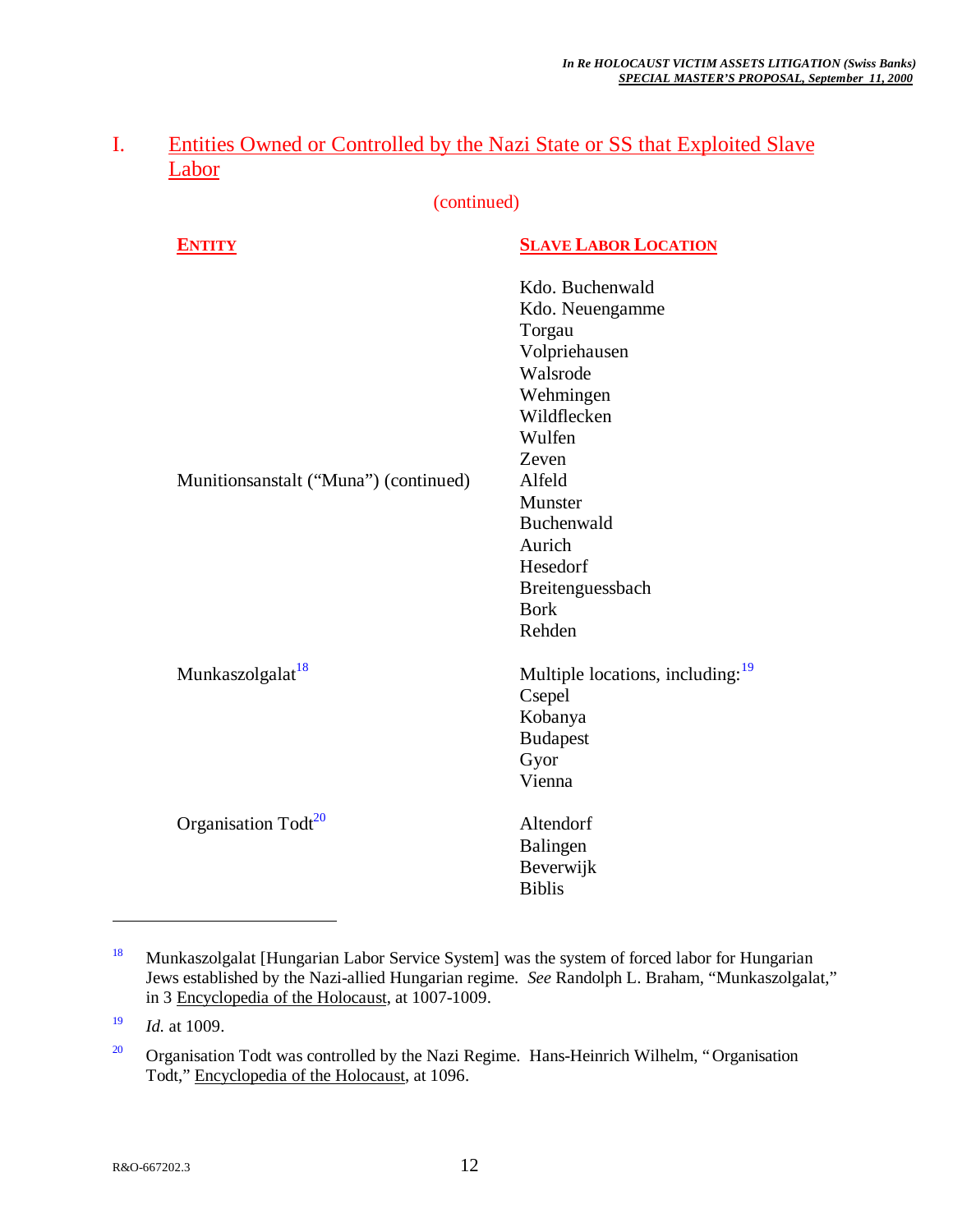| <b>ENTITY</b>                 | <b>SLAVE LABOR LOCATION</b> |
|-------------------------------|-----------------------------|
|                               | Bleidenstadt                |
|                               | <b>Brechten</b>             |
|                               | <b>Bronn</b>                |
|                               | Coswig                      |
|                               | Doullens                    |
|                               | Düsseldorf                  |
|                               |                             |
|                               | Duisburg                    |
|                               | Edersee                     |
|                               | Eschershausen               |
| Organisation Todt (continued) | Kdo. Buchenwald             |
|                               | Gelsenkirchen               |
|                               | Gross-Ostheim               |
|                               | Herdecke                    |
|                               | Hessenthal                  |
|                               | Hildesheim                  |
|                               | Kdo. Dachau                 |
|                               | Karsfeld                    |
|                               | Köln                        |
|                               | Lauter                      |
|                               | Lenne                       |
|                               | Mittelneufnach              |
|                               | Pfaumenheim                 |
|                               | Pirna                       |
|                               | Kdo. Flossenbuerg           |
|                               | Rotschwaige                 |
|                               | Sachsenried                 |
|                               | Kdo. Dora                   |
|                               | Salza/Thüringen             |
|                               | Seubersdorf                 |
|                               | Vaihingen                   |
|                               | Watten                      |
|                               | Willmering                  |
|                               | Dachau                      |
|                               | Utting                      |
|                               | Erpfting                    |
|                               | Rothschwaige                |
|                               | Eching                      |
|                               | Karlsfeld                   |
|                               | Türkheim                    |
|                               |                             |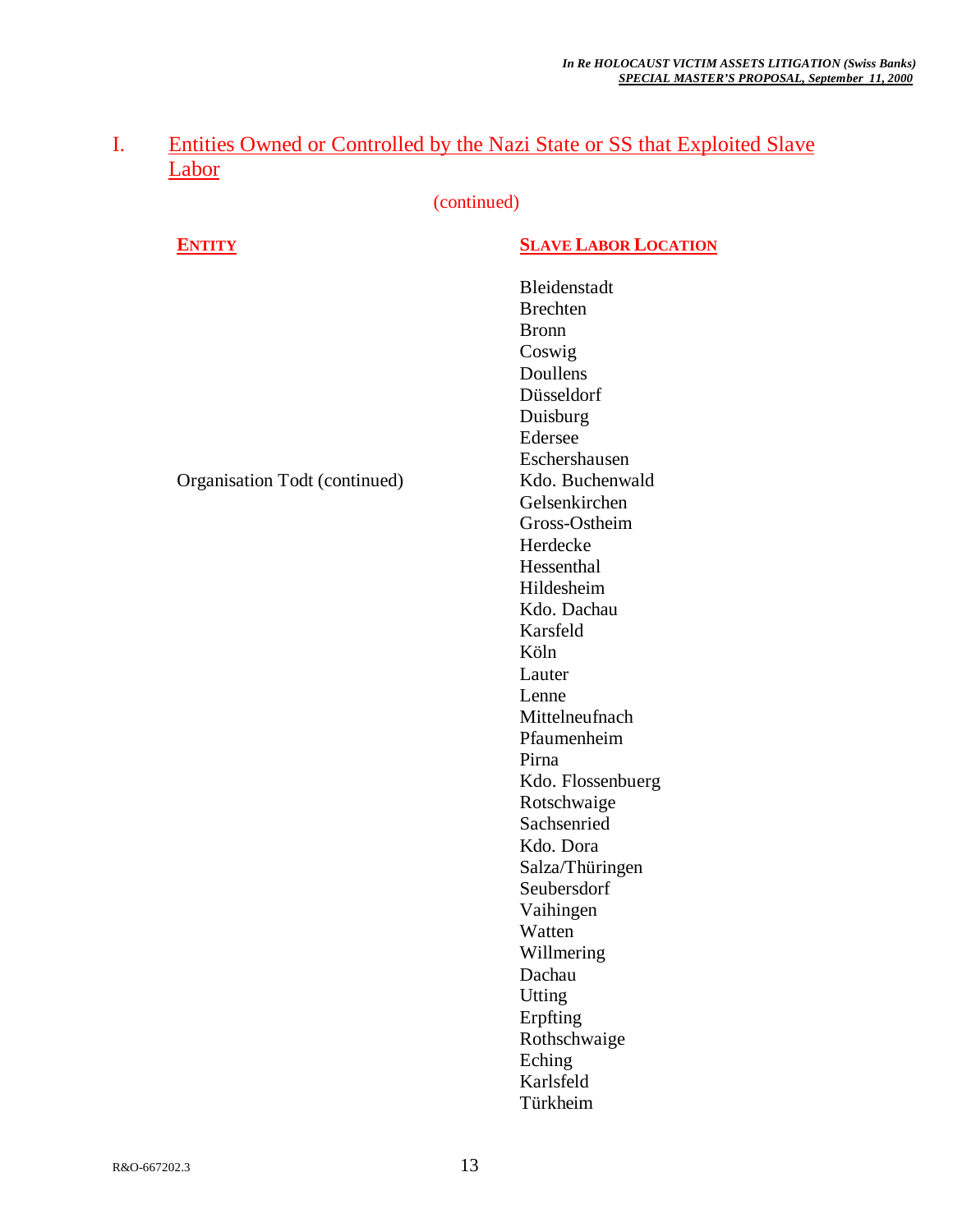#### (continued)

#### **ENTITY SLAVE LABOR LOCATION**

Organisation Todt (continued)

Allach Bad Salzungen Langenstein Ploemnitz Saal/Donau Kassel Graeditz Kdo. Natzweiler Berlin-Schlachtensee Kdo. Mittelbau Blankenburg Obervellmar München Landshut Bramsche Neumuehlen Wuppertal Fraurombach Hemmen Milspe Marl Geldern Menden Soest Hagen Sechtem Oberhausen Kaufering Muehldorf Nagel Koenigstein Berlin-Gruenewald Muehlheim-Ruhr Glesch Calais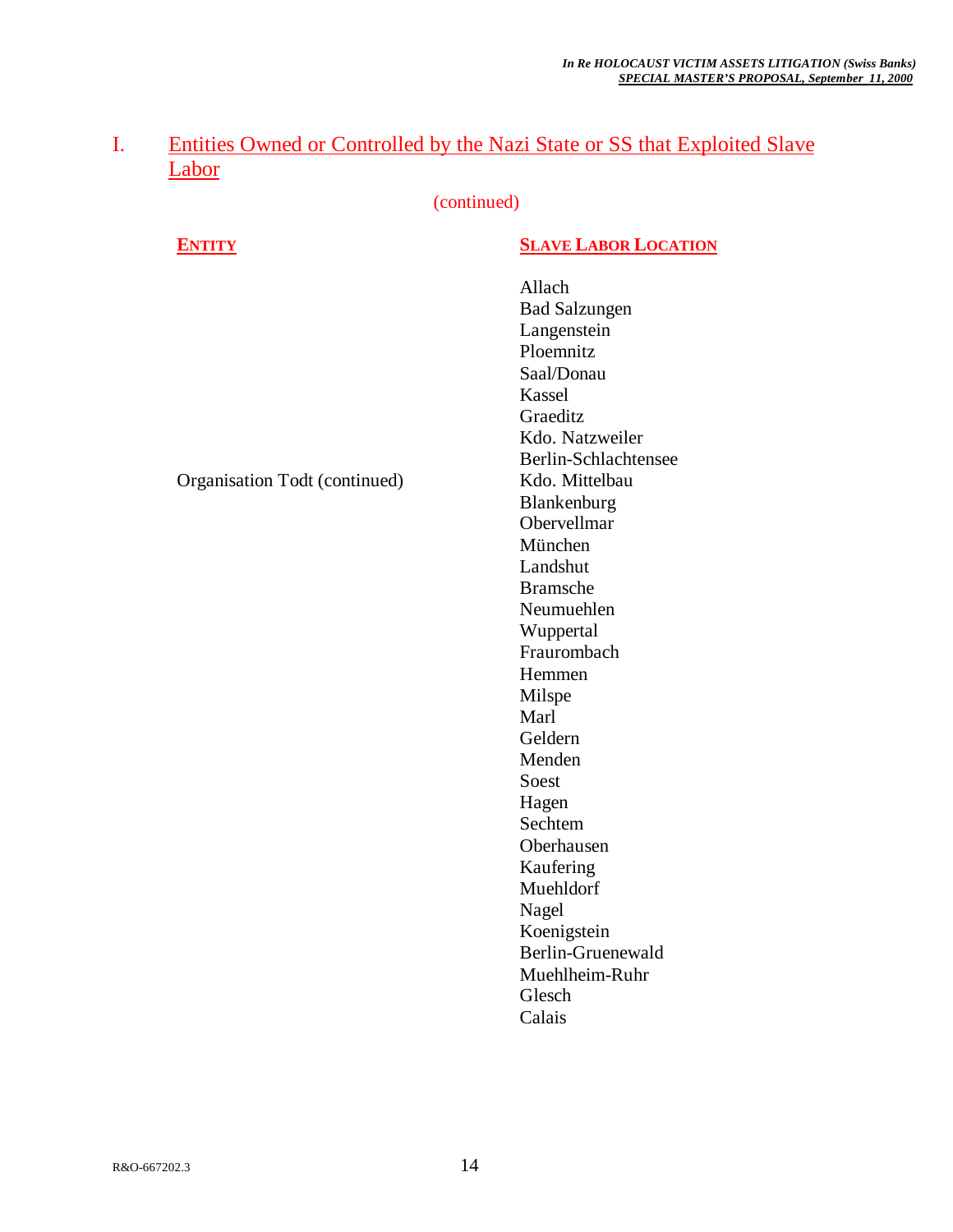#### (continued)

| <b>ENTITY</b>                                   | <b>SLAVE LABOR LOCATION</b>                                                                          |
|-------------------------------------------------|------------------------------------------------------------------------------------------------------|
| Ostindustrie GmbH <sup>21</sup>                 | Gloat<br>Lublin $^{22}$                                                                              |
| Porzellan-Manufaktur Allach GmbH <sup>23</sup>  | Kdo. Dachau                                                                                          |
| Porzellan-Manufaktur Allach GmbH<br>(continued) | Dachau                                                                                               |
| Reichsautobahn                                  | <b>Brechten</b><br>Hagen<br>Horrem<br>Mannheim<br>Remscheid<br>Köln<br>Berlin-Nikolasee<br>Wuppertal |
| Reichskommissar für die Ukraine                 | Hamburg<br>Lohbruegge                                                                                |
| Reichskommissar für die Seeschiffahrt           | Glinde-Reinbeck                                                                                      |
| Reichspost                                      | Hannover                                                                                             |
| Reichswerke AG                                  | Kdo. Neuengamme<br>Peine<br>Hornburg<br>Neuengamme                                                   |
| SS Abfertigungslager                            | Schelklingen                                                                                         |
| SS Arbeitslager                                 | Kdo. Natzweiler<br>Auerbach-Bensheim                                                                 |

<sup>21</sup> Ostindustrie GmbH was an SS entity. Georg, at 122.

<sup>&</sup>lt;sup>22</sup> Falk Pingel, "Ostindustrie GmbH," **Encyclopedia of the Holocaust**, at 1099.

<sup>23</sup> Porzellan-Manufaktur Allach GmbH was an SS entity. Georg, at 120.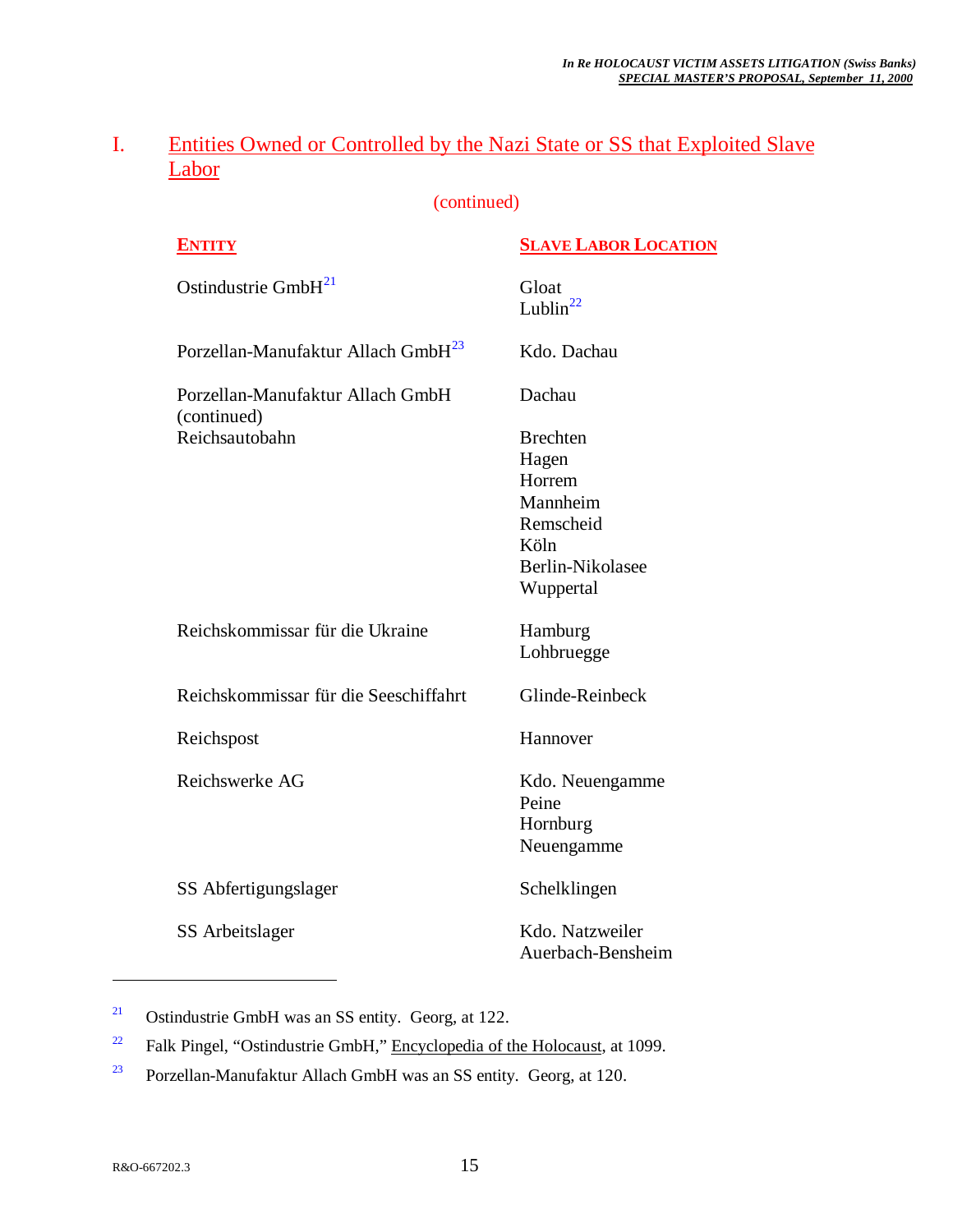| <b>ENTITY</b>             | <b>SLAVE LABOR LOCATION</b>                                                                                                                             |
|---------------------------|---------------------------------------------------------------------------------------------------------------------------------------------------------|
|                           | Kdo. Dachau<br>Dachau                                                                                                                                   |
| SS Aufenthaltslager       | Bergen-Belsen                                                                                                                                           |
| SS Baubrigade             | Hamburg<br>Kdo. Buchenwald<br>Kdo. Neuengamme                                                                                                           |
| <b>SS Bauleitung</b>      | Kdo. Flossenbuerg<br>Seifhennersdorf<br>Kdo. Buchenwald                                                                                                 |
| SS Bauleitung (continued) | Buchenwald<br><b>Dresden</b><br>Neu-Rohlau<br>Nuernberg<br>Pottenstein<br>Tonndorf<br>Kdo. Neuengamme<br>Verden<br>Kaaden<br>Flossenbuerg<br>Neuengamme |
| SS Bekleidungslager       | Kdo. Buchenwald<br>Arolsen<br>Kdo. Flossenbuerg<br>Grafenreuth<br>Flossenbuerg<br>Kdo. Dachau<br>Dachau<br>München                                      |
| SS Berghaus Sudelfeld     | Bayrischzell<br>Kdo. Dachau<br>Dachau                                                                                                                   |
| <b>SS Berufsschule</b>    | Kdo. Dachau<br>Schleissheim                                                                                                                             |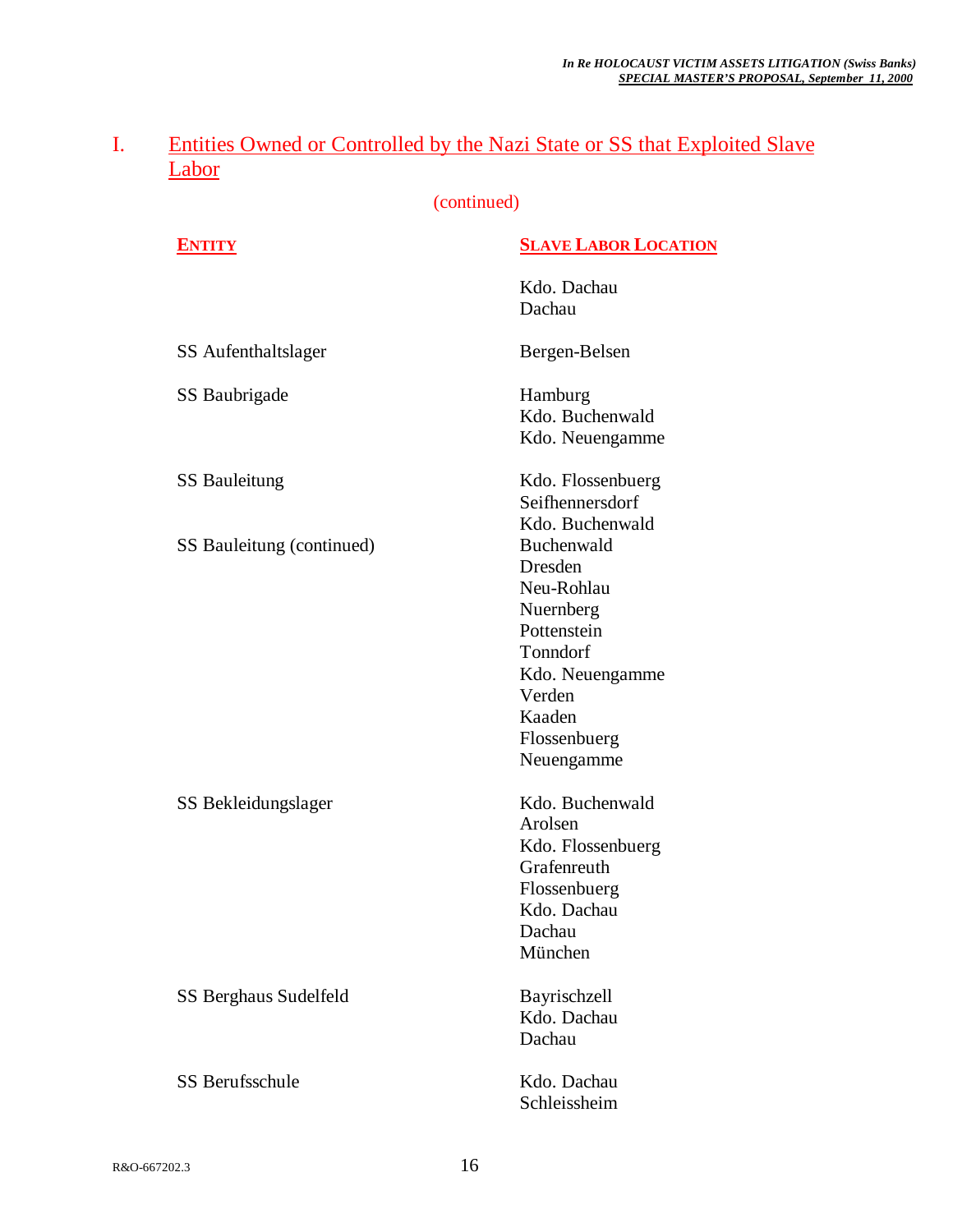| <b>ENTITY</b>                       | <b>SLAVE LABOR LOCATION</b>                                                                                                                          |
|-------------------------------------|------------------------------------------------------------------------------------------------------------------------------------------------------|
| <b>SS Führerschule</b>              | Kdo. Buchenwald<br>Arolsen<br>Kdo. Mauthausen<br>Mauthausen                                                                                          |
| SS Führungsstab                     | Kdo. Buchenwald<br>Aschersleben<br>Kdo. Neuengamme<br>Beendorf<br>Kdo. Dora<br>Rottleberode                                                          |
| SS Führungsstab (continued)         | Wansleben am See<br>Langenstein<br>Harzungen<br>Kdo. Flossenbuerg<br><b>Nossen</b><br>Halle/Saale<br>Kdo. Natzweiler<br><b>Bruttig</b><br>Buchenwald |
| SS Gebirsgjäger-und Ersatzbataillon | Kdo. Dachau<br>Hallein<br>Dachau                                                                                                                     |
| <b>SS Gut Bistritz</b>              | <b>Bystrice</b>                                                                                                                                      |
| SS Hauptkasse des RF                | Kdo. Dachau<br>München                                                                                                                               |
| <b>SS Hauptzeugamt</b>              | Kdo. Flossenbuerg<br>Flossenbuerg<br>Moschendorf                                                                                                     |
| <b>SS Heimarbeit</b>                | Kdo. Dachau<br>München                                                                                                                               |
| SS Hochgebirgsschule                | Kdo. Dachau                                                                                                                                          |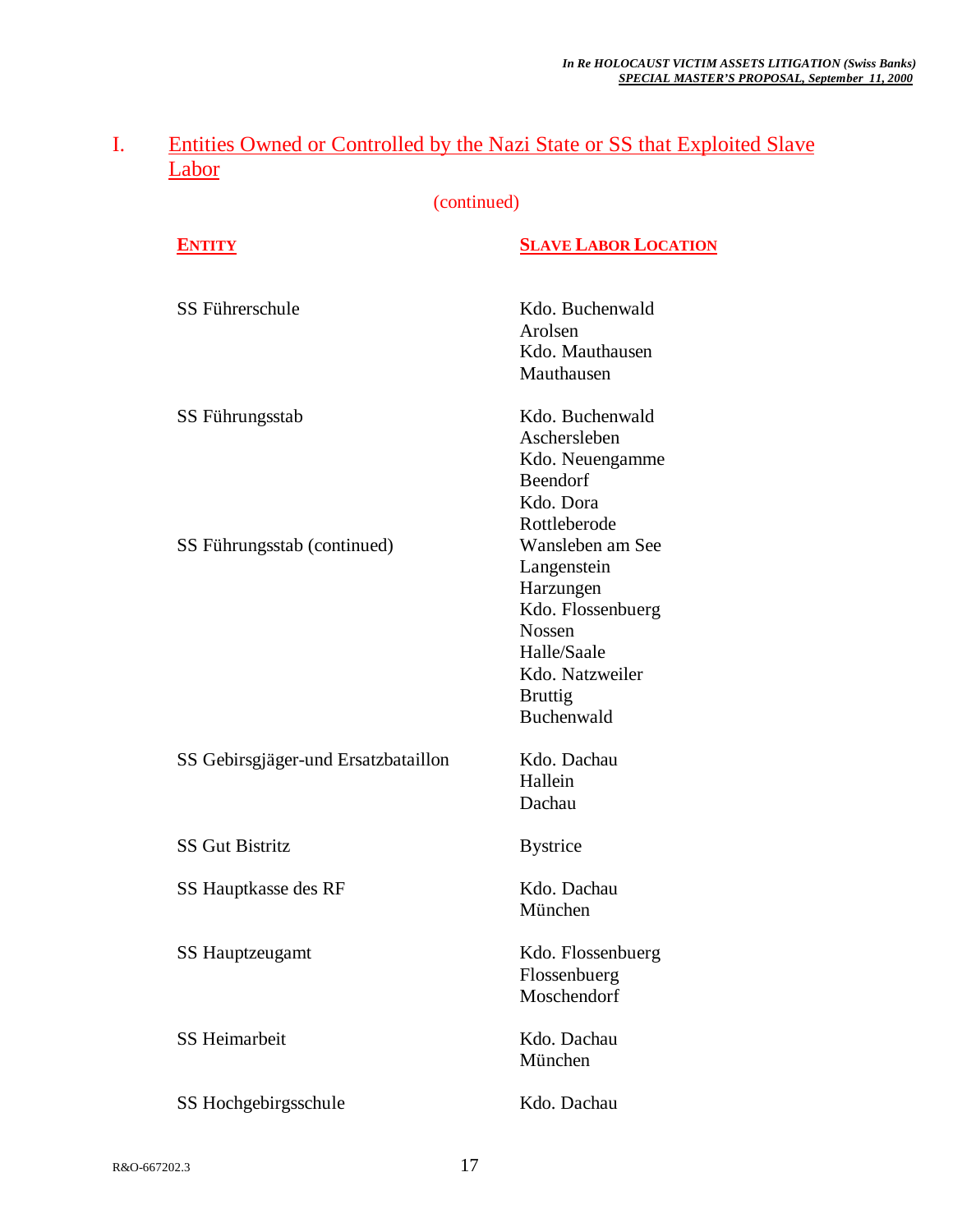| <b>ENTITY</b>                                   | <b>SLAVE LABOR LOCATION</b>                                                                |
|-------------------------------------------------|--------------------------------------------------------------------------------------------|
|                                                 | Neustift<br>Dachau                                                                         |
| SS HWL II d. Waffen-SS-Baden-Oos                | Kdo. Natzweiler<br><b>Iffezheim</b>                                                        |
| SS Junkerschule                                 | Kdo. Dachau<br><b>Bad Toelz</b><br>Kdo. Buchenwald<br>Braunschweig<br>Dachau<br>Buchenwald |
| <b>SS Kavallerieschule</b>                      | Kdo. Buchenwald<br>Goettingen<br>Buchenwald                                                |
| SS Kdo. Anton                                   | Kdo. Buchenwald<br>Abteroda                                                                |
| <b>SS Kleiderkasse</b>                          | Kdo. Flossenbuerg<br>Schlackenwerth<br>Flossenbuerg                                        |
| SS Kdo. Chemnitz                                | Lichtenburg                                                                                |
| SS Kdo. Dresden                                 | Lichtenburg                                                                                |
| <b>SS Korps</b>                                 | Kdo. Buchenwald<br>Buchenwald                                                              |
| SS Krad.-Ersatzbataillon                        | Kdo. Dachau<br>Ellwangen                                                                   |
| SS Krad.-Ersbataillon Ellwangen                 | Kdo. Dachau<br>Dachau                                                                      |
| SS Kraftfahr-Ausbesserungs- und Ersatz-<br>Reg. | Kdo. Buchenwald<br>Buchenwald                                                              |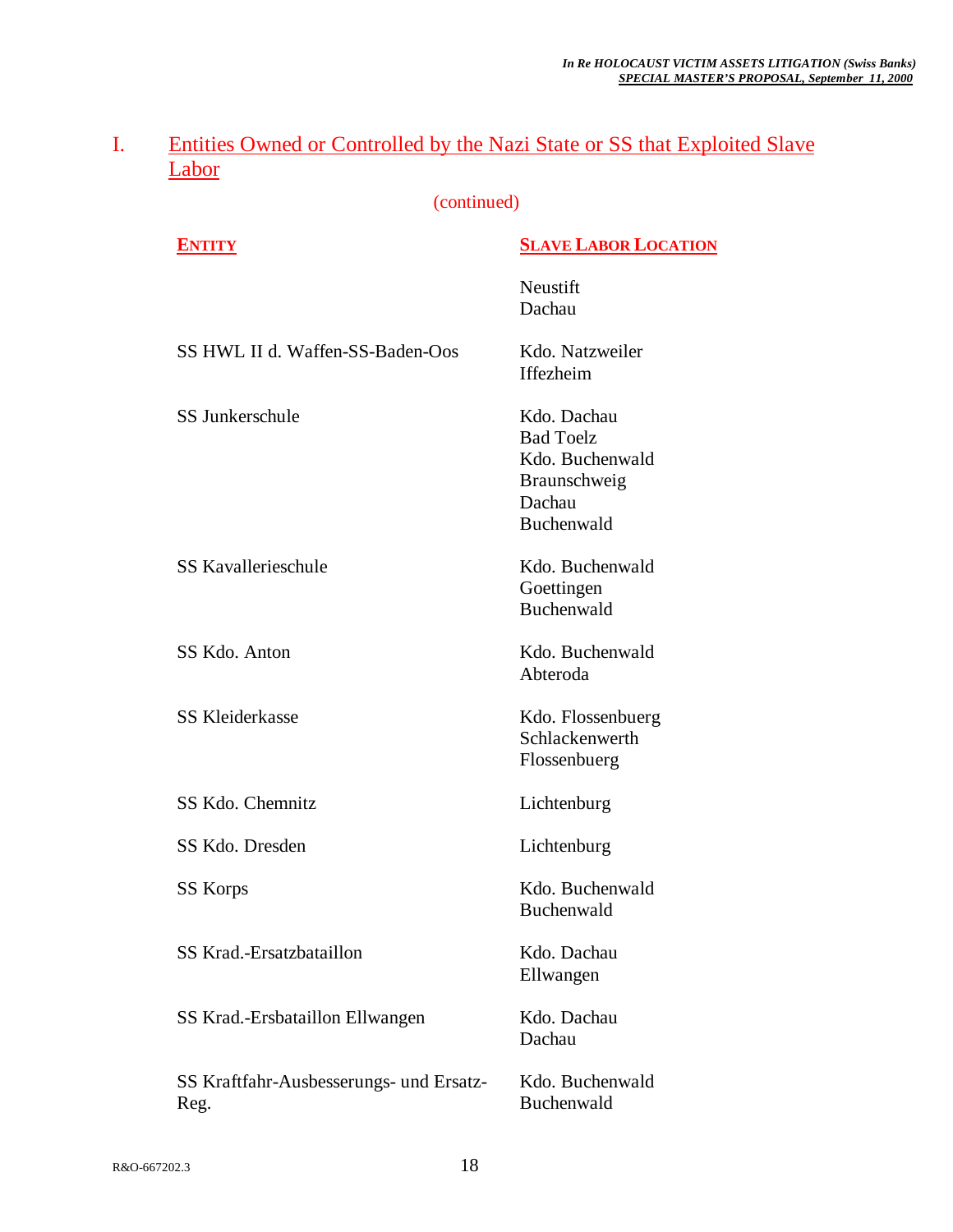| <b>ENTITY</b>                   | <b>SLAVE LABOR LOCATION</b>                                                                          |
|---------------------------------|------------------------------------------------------------------------------------------------------|
| <b>SS Lager Beelitzhof</b>      | Kdo. Dachau<br>Berlin-Nikolassee                                                                     |
| <b>SS Lazarett</b>              | Kdo. Dachau<br>Garmisch-Partenkirchen<br>Dachau                                                      |
| <b>SS Motor Sammelgarage</b>    | Kdo. Mauthausen<br>Mauthausen                                                                        |
| <b>SS Nachrichtenschule</b>     | Kdo. Flossenbuerg<br>Flossenbuerg<br>Kdo. Dachau<br>Dachau<br>Kdo. Natzweiler<br>Oberehnheim<br>Metz |
| <b>SS Oberabschnitt</b>         | Kdo. Dachau<br>Salzburg<br>Dachau                                                                    |
| SS Panzer-Div. Wiking           | Kdo. Dachau<br>Dachau                                                                                |
| SS Panzerausbildungs-regiment   | Kdo. Buchenwald<br>Sennelager                                                                        |
| SS Personalstab, Amt. L         | Kdo. Dachau<br>Steinhoering                                                                          |
| <b>SS Pionierschule</b>         | Kdo. Flossenbuerg<br>Hradischko                                                                      |
| SS Porzellan-Manufaktur Bohemia | Kdo. Flossenbuerg<br>Flossenbuerg<br>Neu-Rohlau                                                      |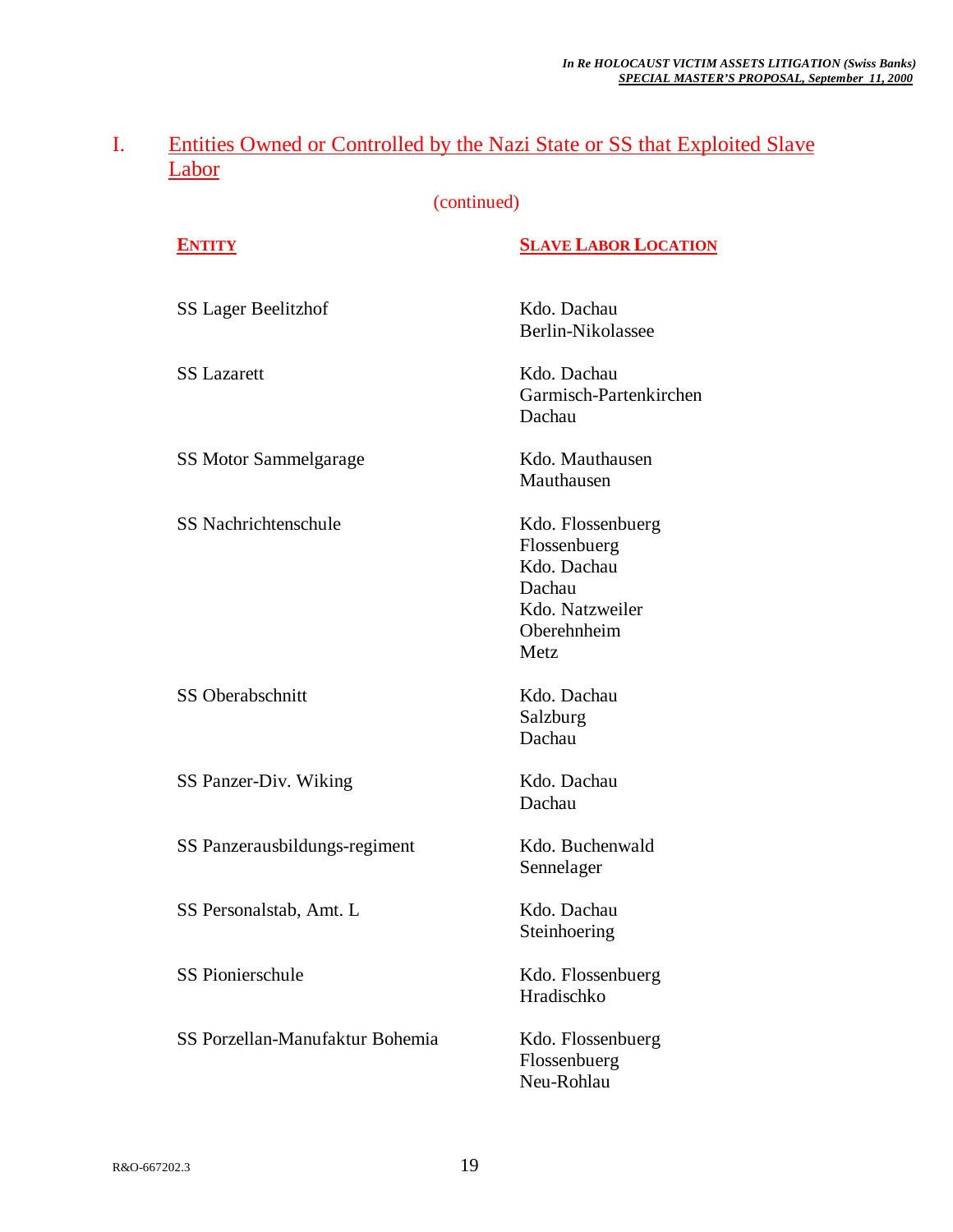| <b>ENTITY</b>                    | <b>SLAVE LABOR LOCATION</b>                             |
|----------------------------------|---------------------------------------------------------|
| SS Reit- und Fahrschule          | Kdo. Dachau<br>Dachau<br>München                        |
| <b>SS Reitschule</b>             | Kdo. Neuengamme<br>Braunschweig                         |
| <b>SS Remonteamt</b>             | Kdo. Dachau<br>Fischhorn<br>Dachau                      |
| SS Schule Wewelsburg             | Kdo. Buchenwald<br>Buchenwald                           |
| SS Sonderkommando Einsatzstelle  | Kdo. Flossenbuerg<br>Ansbach                            |
| SS Sonderlager                   | Hinzert<br>Kdo. Dachau<br>Innsbruck<br>Stutthof         |
| SS Standortkommando              | Kdo. Dachau<br>München                                  |
| <b>SS</b> Standortverwaltung     | Kdo. Dachau<br>München<br>Kdo. Buchenwald<br>Buchenwald |
| SS Straflager der SS und Polizei | Dachau                                                  |
| SS Sturmgeschuetzschule          | Kdo. Flossenbuerg<br>Janowitz                           |
| SS T-Divisionsnachschublager     | Kdo. Buchenwald<br>Buchenwald                           |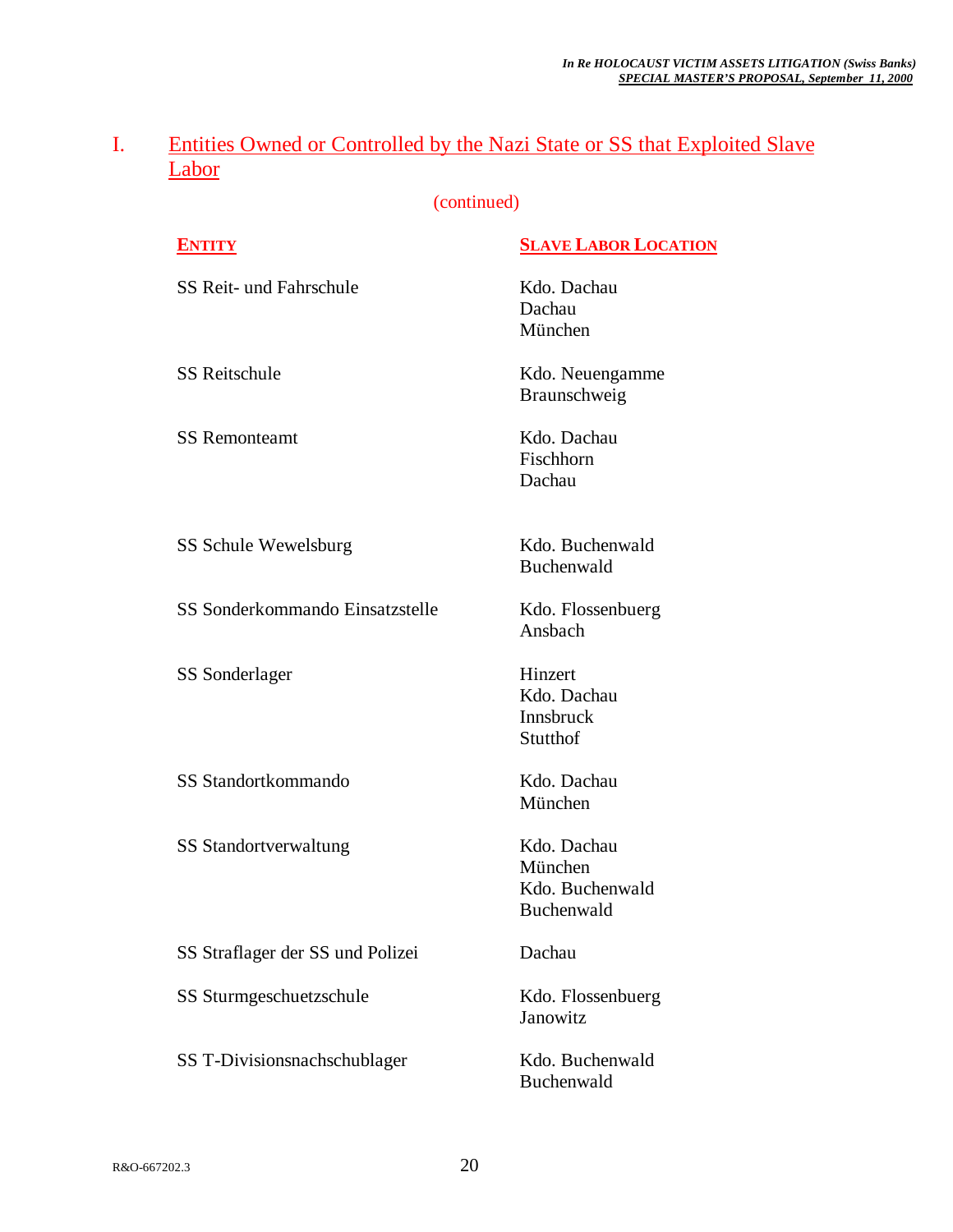| <b>ENTITY</b>                            | <b>SLAVE LABOR LOCATION</b>                                                                                                            |
|------------------------------------------|----------------------------------------------------------------------------------------------------------------------------------------|
| <b>SS Tb Krankenhaus</b>                 | Kdo. Gross-Rosen<br>Buchenwald-Hohenwiese                                                                                              |
| <b>SS Teillazarett</b>                   | Kdo. Flossenbuerg<br>Wuerzberg<br>Flossenbuerg                                                                                         |
| SS und Polizei, Strafgefangenenlager der | Förrenbach                                                                                                                             |
| SS Unterfürherschule                     | Kdo. Dachau<br>Radolfzell<br>Dachau                                                                                                    |
| <b>SS Unterkunft Tiroler</b>             | Kdo. Dachau<br>Dachau                                                                                                                  |
| SS Unterkunftslager                      | Kdo. Flossenbuerg<br>Poschetzau<br>Flossenbuerg                                                                                        |
| <b>SS Waffenamt</b>                      | Kdo. Dachau<br>München<br>Dachau                                                                                                       |
| SS Zentralbauleitung                     | Kdo. Dachau<br><b>Birgsau</b><br>Kdo. Buchenwald<br>Buchenwald<br><b>Markt Schwaben</b><br>München<br>Oberfoehring<br><b>Bad Toelz</b> |
| Sonderkommando Dresden                   | Kdo. Flossenbuerg<br>Dresden                                                                                                           |
| Sonderkommando Haus Elbe                 | Kdo. Flossenbuerg<br>Meissen                                                                                                           |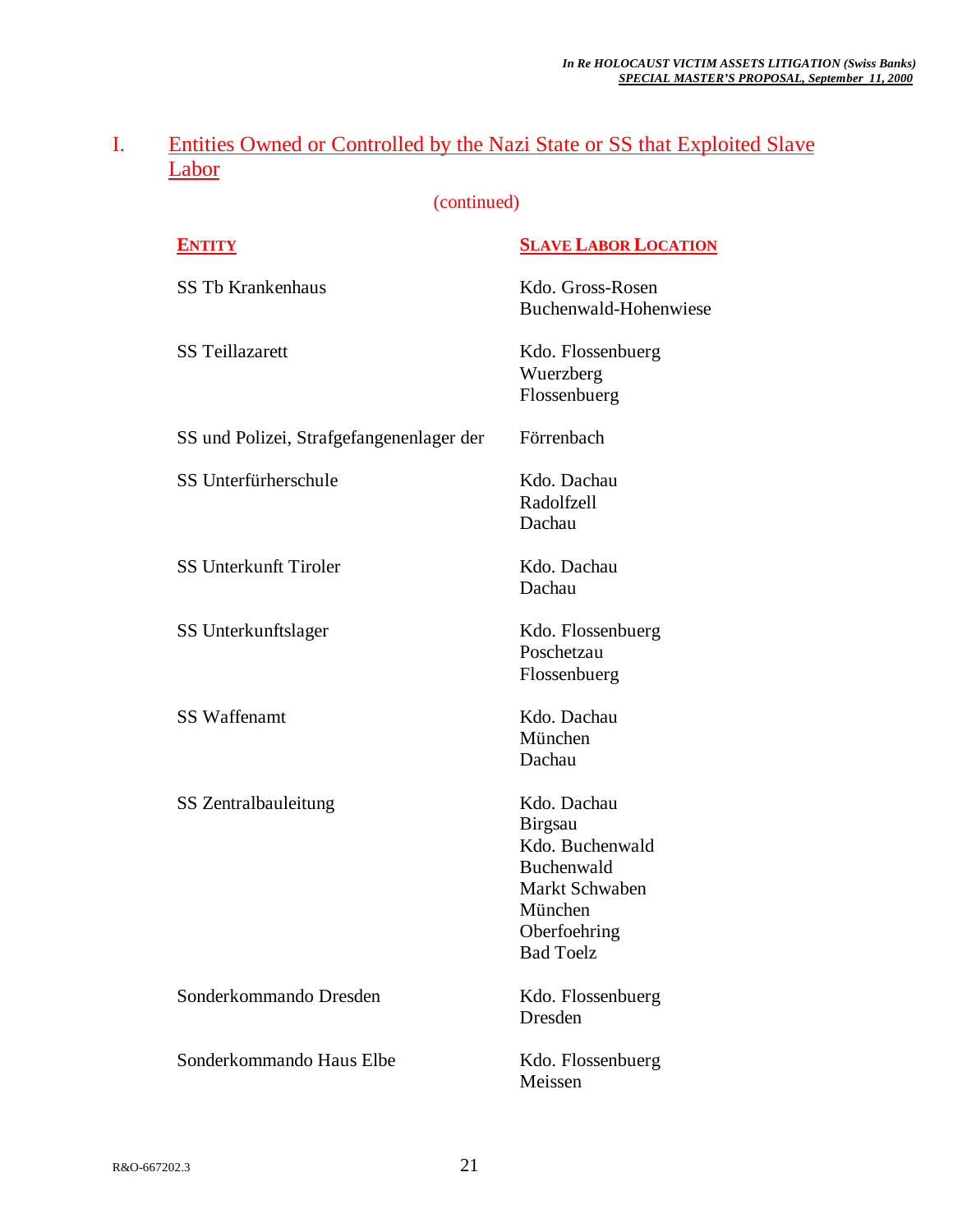(continued)

SS Zentralbaumassnahmen Kdo. Dachau

 $\overline{\text{SLAVE LABOR LOCATION}}$ 

München

Vereinigte Aliminiumwerke<sup>24</sup> Grevenbroich

Selchow-Spiegelberg

 $\text{Volkswagen}^{25}$  Kdo. Neuengamme Fallersleben Wolfsburg Braunschweig Neindorf

<u>.</u>

<sup>&</sup>lt;sup>24</sup> Vereinigte Aluminiumwerke was owned by the state. Hayes, Industry and Ideology, at 261, 296.

<sup>25</sup> Volkswagen was a state-owned entity. Hayes, "State Policy," at 209.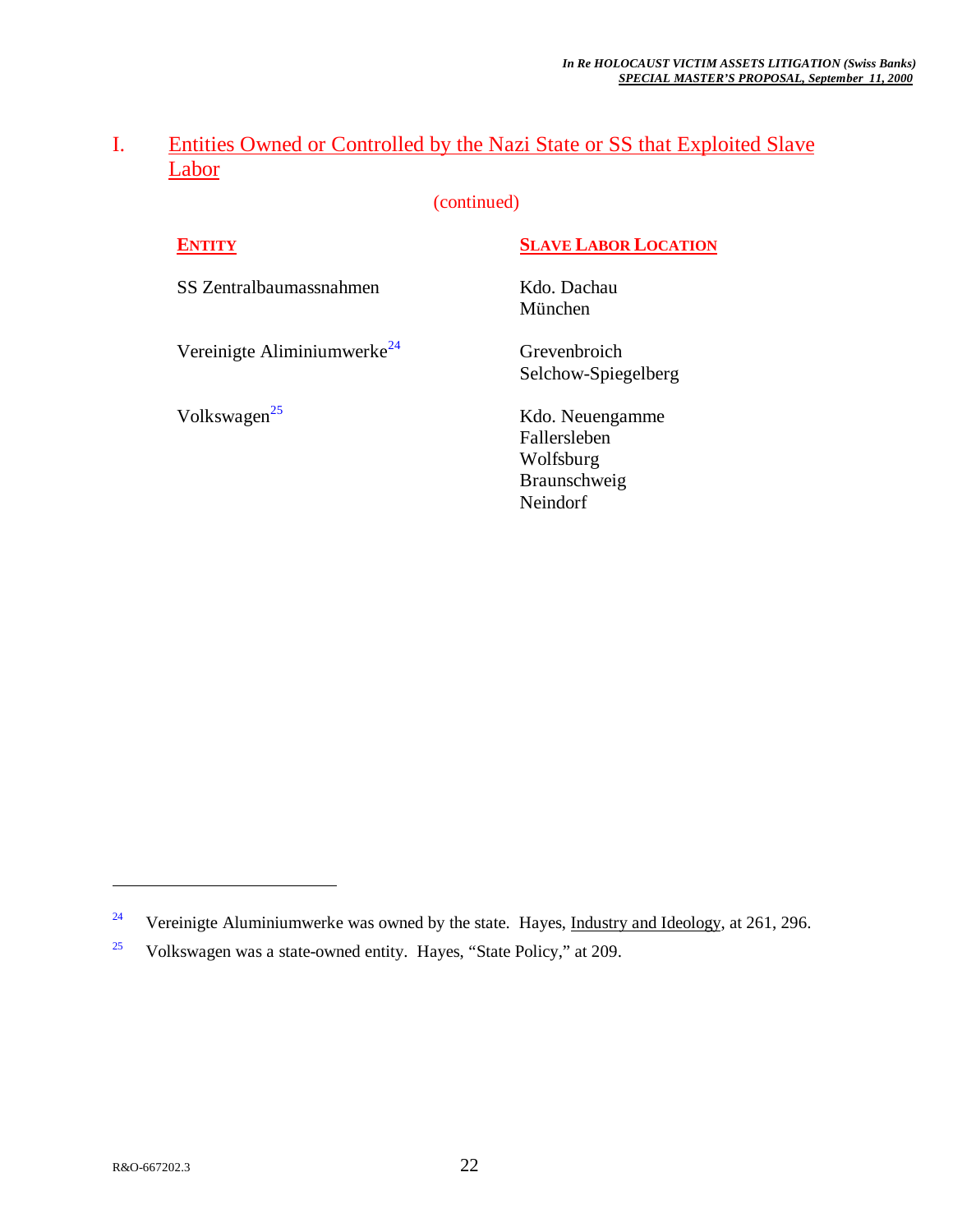#### **9/12/00 3:36 PM**

#### II. German Private Entities that Exploited Slave Labor and that had Swiss Bank Accounts<sup>26</sup>

| <b>ENTITY</b>                                    | <b>SLAVE LABOR LOCATION</b>                                                                                                                                                                                               |
|--------------------------------------------------|---------------------------------------------------------------------------------------------------------------------------------------------------------------------------------------------------------------------------|
| Adlerwerke AG                                    | Hannover<br>Frankfurt/Main<br>Hamburg                                                                                                                                                                                     |
| Allgemeine Elektrizitäts Gesellschaft<br>("AEG") | Berlin <sup>27</sup><br>Freiburg/Schlesien<br>Kdo. Natzweiler<br>Arbeitskolonne Auschwitz III<br>Longwy-Thil<br>Blechhammer<br>Berlin-Henningsdorf<br>Velten<br>Thorn<br>Riga<br>Parschnitz<br>Longwy-Thil<br>Blechhammer |
| Agfa Kamerawerke <sup>28</sup>                   | Kdo. Dachau                                                                                                                                                                                                               |
| Alpine Montanwerke                               | Kdo. Mauthausen<br>Augsburg                                                                                                                                                                                               |
| Amoniawerke <sup>29</sup>                        | Kdo. Buchenwald<br>Niedersachsenwerfen                                                                                                                                                                                    |

 $26$  As noted in the Annex, this section identifies German private entities that are known to have exploited slave labor and to have maintained Swiss bank accounts. Unless otherwise indicated, the German entities and slave labor locations are taken from the Catalogue. The entities are considered to have maintained Swiss bank accounts because each entity, or a parent or subsidiary thereof, is named on the list compiled by the ICEP. Parent companies and/or subsidiaries that appear on the ICEP list are noted where appropriate. This list is undoubtedly incomplete.

 $28$  Agfa was a division of IG Farben. Hayes, Industry and Ideology, at 144.

 $27$  American Jewish Committee Berlin Office, "German Industry and the Compensation for Slave and Forced Labor During the Nazi Era," (hereinafter, the "AJC List"), prepared by the American Jewish Committee Berlin Office and by the Berliner Geschichtswerkstatt, available at http://www.ajc.org/pre/germanylist.htm (visited September 8, 2000).

<sup>&</sup>lt;sup>29</sup> Amoniawerk was a subsidiary of IG Farben. Hayes, Industry and Ideology, at 189.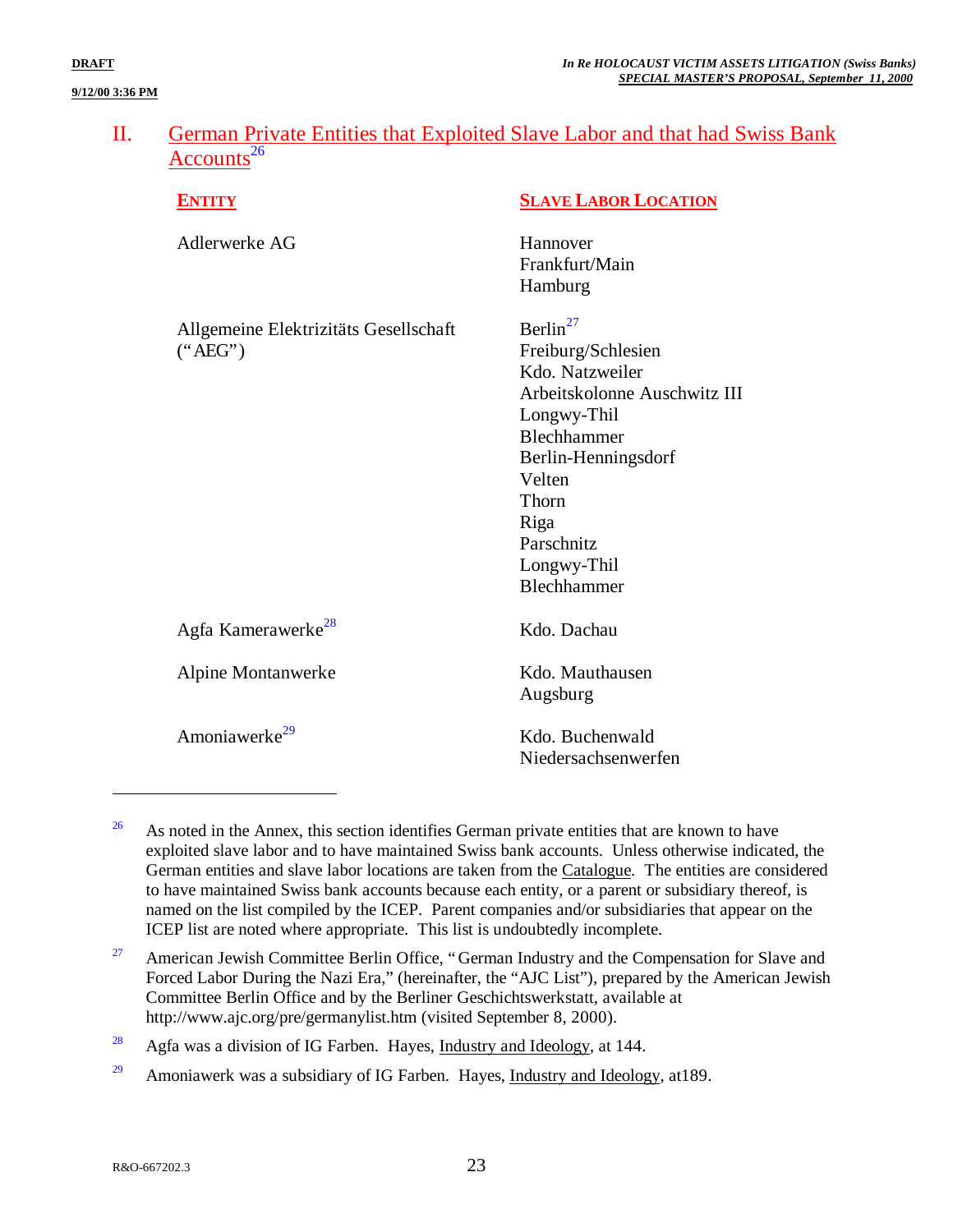#### **9/12/00 3:36 PM**

## II. German Private Entities that Exploited Slave Labor and that had Swiss Bank **Accounts**

(continued)

| <b>ENTITY</b>                      | <b>SLAVE LABOR LOCATION</b>                                                                      |
|------------------------------------|--------------------------------------------------------------------------------------------------|
| Anorgana GmbH <sup>30</sup>        | Kdo. Dachau<br>Emmerting                                                                         |
| Archimedes Verlag                  | <b>Breslau</b>                                                                                   |
| Astra-Werke AG                     | Kdo. Flossenbuerg<br>Chemnitz                                                                    |
| Auerwerke                          | Kdo. Sachsenhausen                                                                               |
| August Wellner & Soehne            | Kdo. Flossenbuerg                                                                                |
| Bartmann & Söhne                   | Wegburg                                                                                          |
| Bayer Farbenfabrik <sup>31</sup>   | Dormagen<br>Kaldenhausen<br>Rumeln<br>Kdo. Mauthausen                                            |
| Bayerische Motorenwerke AG ("BMW") | Kdo. Dachau<br>Kdo. Natzweiler<br>Allach<br>Trostburg<br>Eisenach<br><b>Blaichach</b><br>München |
| Bergbau AG                         | Kdo. Flossenbuerg<br><b>Bochum</b><br>Castrop-Rauxel                                             |
| Berger-Tiefbau AG                  | Essen                                                                                            |
|                                    |                                                                                                  |

<sup>30</sup> Anorgana was a wholly-owned subsidiary of IG Farben, which maintained Swiss bank accounts. Hayes, Industry and Ideology, at 333.

<sup>&</sup>lt;sup>31</sup> Bayer Farbenfabrik was a subsidiary of IG Farben, which maintained Swiss bank accounts. Hayes, Industry and Ideology, at 285.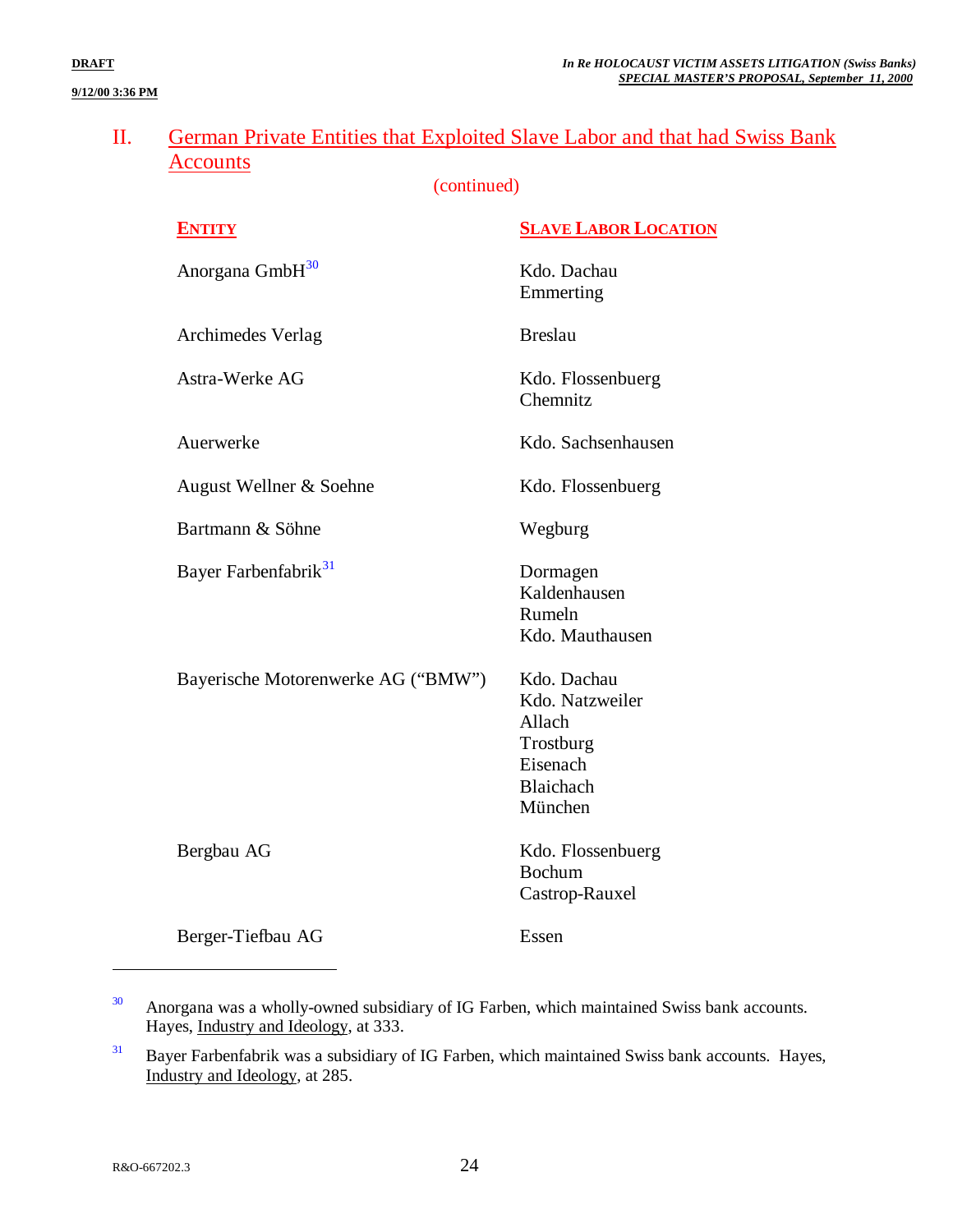#### **9/12/00 3:36 PM**

## II. German Private Entities that Exploited Slave Labor and that had Swiss Bank **Accounts**

(continued)

#### **ENTITY SLAVE LABOR LOCATION**

| Bergwerks Industrie AG                    | Kdo. Natzweiler                                                                           |
|-------------------------------------------|-------------------------------------------------------------------------------------------|
| Berta-Werke Krupp <sup>32</sup>           | Kdo. Gross-Rosen                                                                          |
| <b>BMW Flugmotoren GmbH</b> <sup>33</sup> | Kdo. Dachau                                                                               |
| Borsig-Werke <sup>34</sup>                | Berlin-Hennigsdorf<br>Laziska Gorne<br>Kdo. Buchenwald<br>Düsseldorf<br>Breslau-Hundsfeld |
| Brown und Boveri                          | Essing<br>Gross-Auheim                                                                    |
| <b>Buderus Eisenwerke</b>                 | Graeveneck<br><b>Breidenbach</b><br>Lollar<br>Mehle<br>Oberbiel                           |
| Buna (IG Farben) <sup>35</sup>            | Kdo. Auschwitz III<br>Buna<br>Schopkau                                                    |
| Burkhardt & Co.                           | Frankfurt/Main                                                                            |

<sup>&</sup>lt;sup>32</sup> Berta-Werke was controlled by Krupp, which maintained Swiss bank accounts. Catalogue, at 782.

 $33$  As its name indicates, BMW Flugmotoren was a subsidiary of BMW, which maintained Swiss bank accounts.

<sup>&</sup>lt;sup>34</sup> Borsig-Werke was a subsidiary of Rheinmetall-Borsig, which maintained Swiss bank accounts.

<sup>&</sup>lt;sup>35</sup> Buna was owned by Farben, which maintained Swiss bank accounts. Hayes, Industry and Ideology, at 189.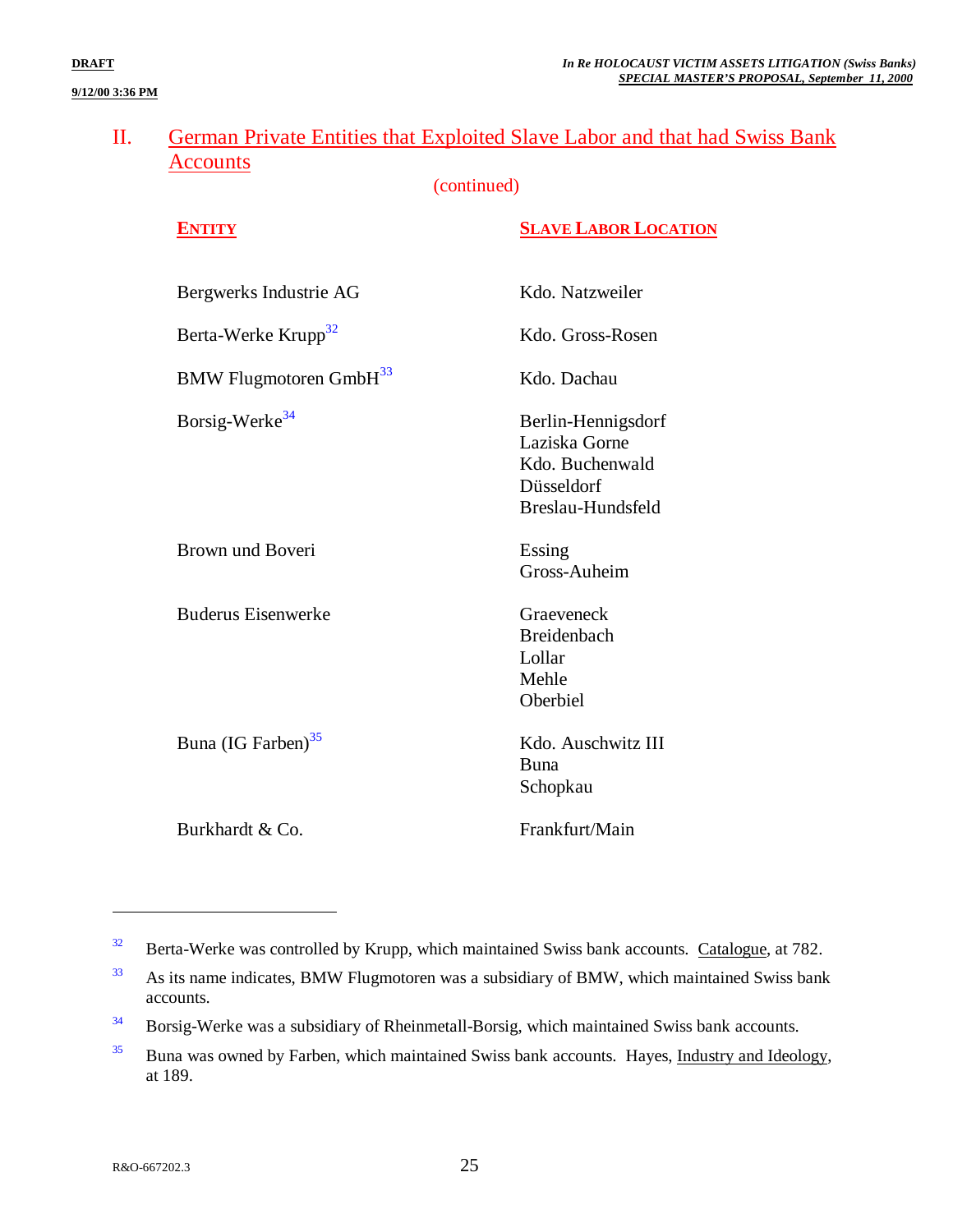#### **9/12/00 3:36 PM**

## II. German Private Entities that Exploited Slave Labor and that had Swiss Bank Accounts

(continued)

| <b>ENTITY</b>                        | <b>SLAVE LABOR LOCATION</b>                                                                                  |
|--------------------------------------|--------------------------------------------------------------------------------------------------------------|
| Busch-Jaeger Metallwerke AG          | Luedenscheid<br>Schalksmuehle                                                                                |
| Chemische Fabrik Wasag <sup>36</sup> | Elsnig<br>Sythen<br>Kdo. Buchenwald                                                                          |
| Chemische Werke Hüls <sup>37</sup>   | Marl                                                                                                         |
| <b>Christian Mansfeld</b>            | Kdo. Buchenwald<br>Rothenberg/Saale<br>Wansleben am See<br>Buchenwald                                        |
| Concordia AG                         | Dortmund<br>Eschweiler                                                                                       |
| Continental                          | Hannover<br>Wehbach-Friederichshuette<br>Hannover                                                            |
| Daimler-Benz AG                      | Plochingen<br>Kdo. Natzweiler<br>Hamburg-Wandsbek<br>Haslach<br>Rzeszow/Reichshof <sup>38</sup><br>Genshagen |

<sup>36</sup> "Wasag," or Westfälische Anhaltische Sprengstoff AG, was a subsidiary of IG Farben, which maintained Swiss bank accounts. Hayes, Industry and Ideology, at 327. Wasag also maintained Swiss bank accounts in its own name.

<sup>37</sup> Chemische Werke Hüls was controlled by IG Farben, which maintained Swiss bank accounts. Hayes, Industry and Ideology, at 192, 339

<sup>&</sup>lt;sup>38</sup> Rzeszow (Reichshof) and Genshagen are not listed in the Catalogue as slave labor sites. They appear in Bernard P. Bellon, Mercedes in Peace and War, (New York: Columbia University Press, 1990) (hereinafter, "Bellon"), at 241-246.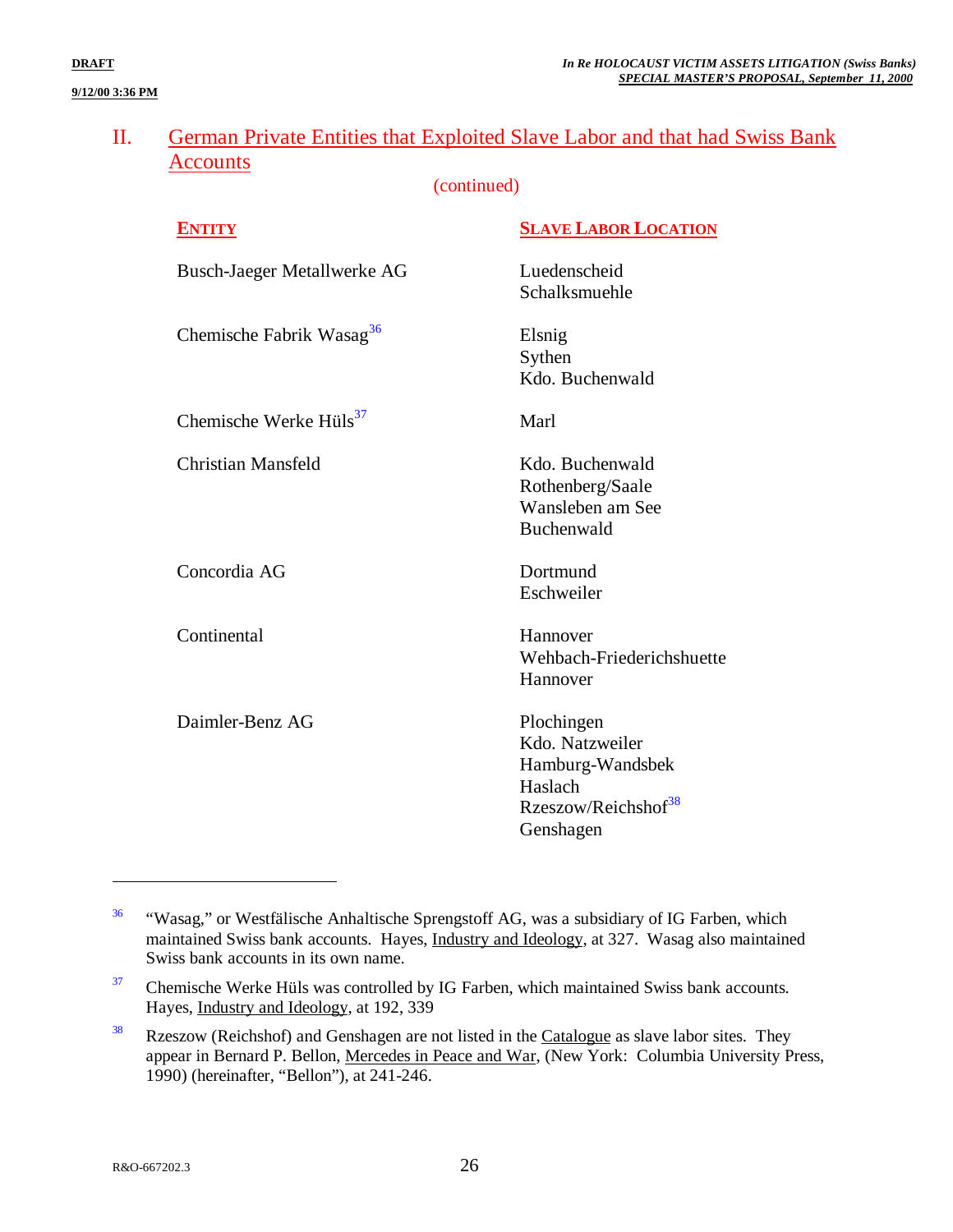#### **9/12/00 3:36 PM**

## II. German Private Entities that Exploited Slave Labor and that had Swiss Bank Accounts

(continued)

| <b>ENTITY</b>                                                  | <b>SLAVE LABOR LOCATION</b>                                                              |
|----------------------------------------------------------------|------------------------------------------------------------------------------------------|
| Deutsche Bergbau                                               | Kdo. Mauthausen                                                                          |
| Deutsche Erdöl AG                                              | Gelsenkirchen                                                                            |
| Deutsche Erdöl Raffinerie Trzebinia                            | Kdo. Auschwitz<br>Kdo. Sachsenhausen                                                     |
| Deutsche Gold und Silber-Scheide Anstalt<br>("Degussa")        | Brilon-Wald<br>Rheinfelden                                                               |
| Deutsche Schiff- und Maschinenbau <sup>39</sup><br>(Deschimag) | Kdo. Neuengamme<br><b>Bremen</b><br>Neuengamme                                           |
| Didier-Werke AG                                                | Duisberg<br>Niederdollendorf                                                             |
| Dornier-Werke GmbH                                             | Kdo. Dachau<br>Tutzing<br>Aufkirch<br>Friedrichshafen<br>Luebeck<br>Seeretz<br>Kaufering |
| Dürkoppwerke AG                                                | <b>Bielefeld</b>                                                                         |
| Dynamit Nobel AG ("DAG") <sup>40</sup>                         | Kdo. Buchenwald<br>Kdo. Dachau<br>Herzberg                                               |

 $39$  A majority of the shares of Deschimag was purchased by Krupp in 1940-1941. Jay P. Peterson, "Thyssen Krupp" 28 International Directory of Company Histories, at 457. Krupp maintained Swiss bank accounts.

<sup>&</sup>lt;sup>40</sup> Dynamit Nobel was a subsidiary of IG Farben, which maintained Swiss bank accounts. Hayes, Industry and Ideology, at 184, 186, 220.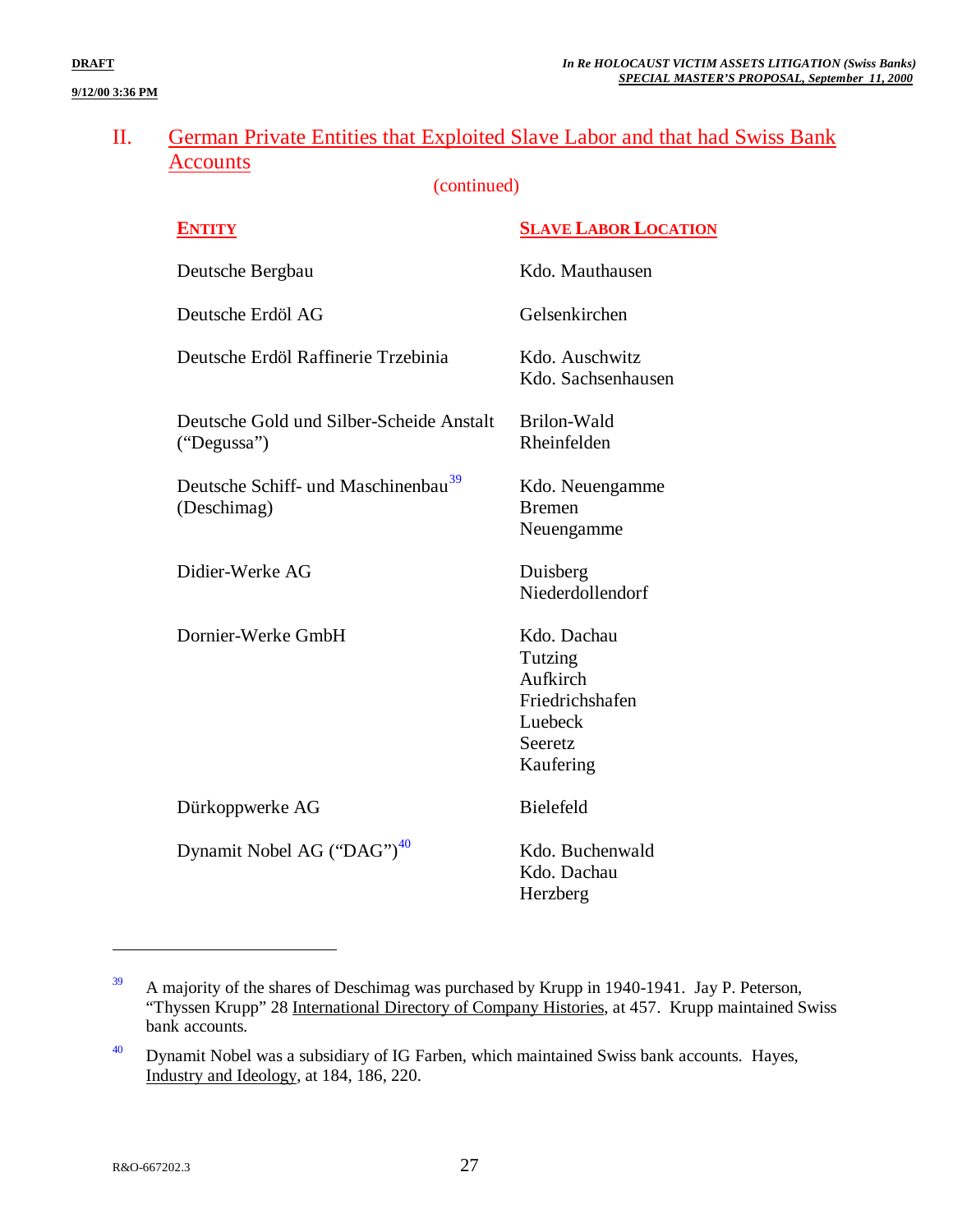#### **9/12/00 3:36 PM**

## II. German Private Entities that Exploited Slave Labor and that had Swiss Bank Accounts

(continued)

#### **ENTITY SLAVE LABOR LOCATION**

| Dynamit Nobel AG ("DAG") (continued)                         | Sieglar<br>Kdo. Gross-Rosen                                                                                                        |
|--------------------------------------------------------------|------------------------------------------------------------------------------------------------------------------------------------|
| Eisen-und Metallwerke AG                                     | Kdo. Buchenwald Gelsenkirchen                                                                                                      |
| Eisenbahn-Verkehrsmittel AG                                  | Wesseling                                                                                                                          |
| Fabrik zur Verwertung chemische<br>Erzeugnisse <sup>41</sup> | Kdo. Buchenwald<br>Allendorf<br>Clausthal-Zellerfeld<br>Kdo. Flossenbuerg<br>Hertine<br>Flossenbuerg<br>Hannover<br>Hess-Lichtenau |
| Felten- und Guilleaume                                       | Köln-Muelheim<br>Eschweiler                                                                                                        |
| Flugmotorenwerk Ostmark <sup>42</sup>                        | <b>Wiener Neustadt</b>                                                                                                             |
| Fortuna GmbH                                                 | Kdo. Flossenbuerg<br>Flossenbuerg<br>Floeha<br>Oberbiel<br>Geseke<br>Bergheim                                                      |
| Friedrich Krupp                                              | Kdo Buchenwald<br>Kdo. Sachsenhausen<br>Kdo. Gross-Rosen<br>Kdo. Natzweiler                                                        |

<sup>41</sup> Fabrik zur Verwertung chemischer Erzeugnisse ("Verwert Chemie") was a subsidiary of Dynamit Nobel, itself a subsidiary of IG Farben, which maintained Swiss bank accounts. Catalogue, at 846.

<sup>42</sup> Flugmotorenwerke Ostmark is not listed in the Catalogue. It was controlled by Daimler-Benz, which maintained Swiss bank accounts. Bellon, at 248-249.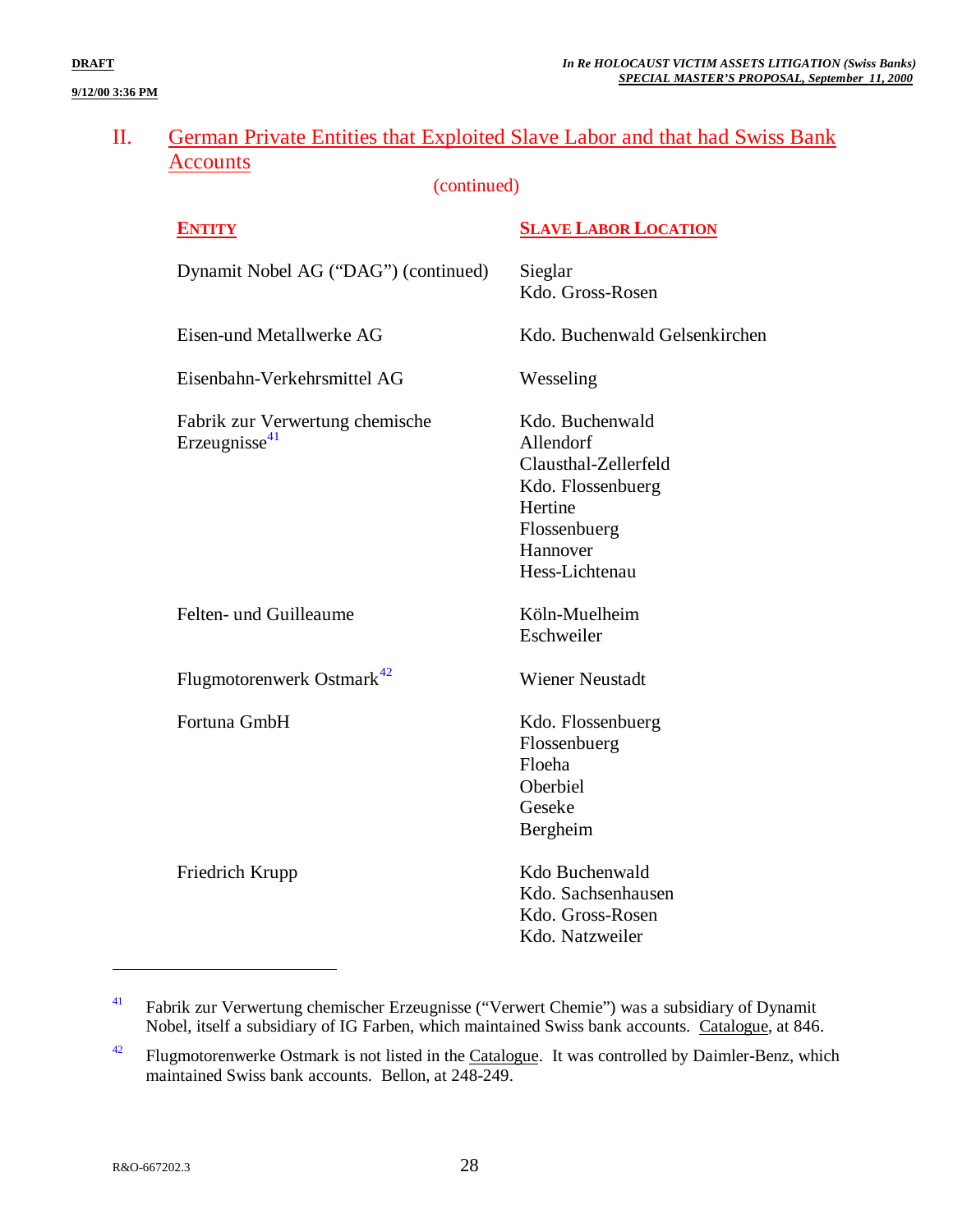#### **9/12/00 3:36 PM**

## II. German Private Entities that Exploited Slave Labor and that had Swiss Bank **Accounts**

(continued)

#### **ENTITY SLAVE LABOR LOCATION**

| Friedrich Krupp (continued)        | Buchenwald<br>Wüstegiersdorf<br>Graeditz<br>Lintorf<br>Rheinhausen<br>Neuenrade<br>Voerde<br>Essen |
|------------------------------------|----------------------------------------------------------------------------------------------------|
|                                    | Essen-Krupp<br><b>Bochum</b><br>Wanne-Eickel                                                       |
|                                    | <b>Birkesdorf</b>                                                                                  |
|                                    | Rastdorf<br>Wuppertal                                                                              |
|                                    | Vormeppen<br>Witterschlick                                                                         |
|                                    | <b>Bad Harzburg</b>                                                                                |
|                                    | Koenigswusterhausen                                                                                |
|                                    | Langenbielau                                                                                       |
|                                    | Geisenheim                                                                                         |
|                                    | Laskowitz-Meleschwitz                                                                              |
| Fritz Werner AG <sup>43</sup>      | <b>Berlin</b>                                                                                      |
| Gemag                              | Bueckeberg                                                                                         |
| Gewerkschaft Constantin der Grosse | Bochum                                                                                             |
| <b>Glanzstoff Courtaulds GmbH</b>  | Köln-Merheim                                                                                       |
| Goldfisch <sup>44</sup>            | SS Strafvollzugslager<br>Mosbach                                                                   |

1

Kdo. Natzweiler

<sup>43</sup> AJC List.

<sup>44</sup> Goldfisch was a subsidiary of Daimler-Benz, which maintained Swiss bank accounts. Catalogue, at 874.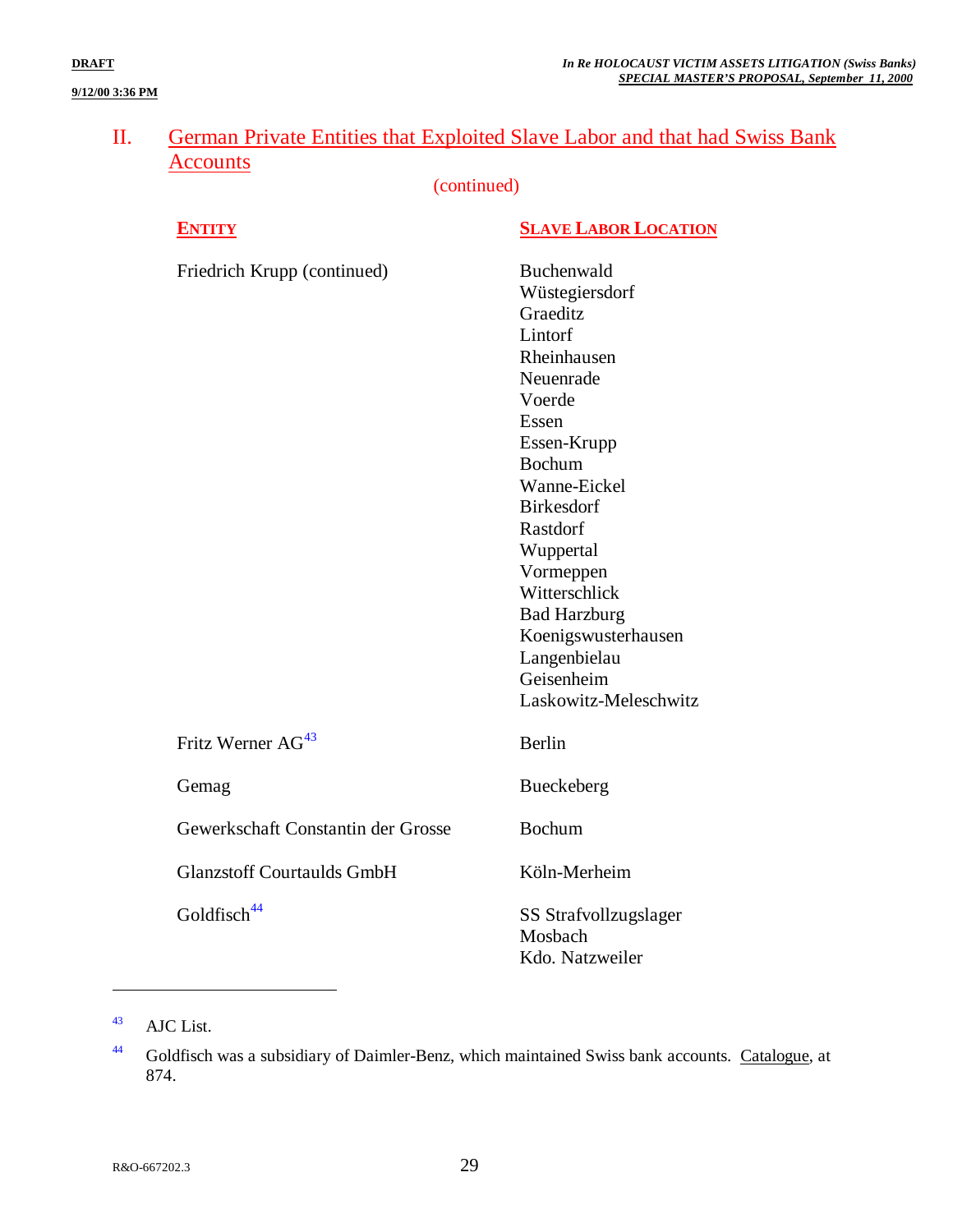#### **9/12/00 3:36 PM**

## II. German Private Entities that Exploited Slave Labor and that had Swiss Bank Accounts

(continued)

| <b>ENTITY</b>                      | <b>SLAVE LABOR LOCATION</b>  |
|------------------------------------|------------------------------|
| Goldfisch (continued)              | Neckarelz<br>Unterschwarzach |
|                                    |                              |
| Günther Wagner AG                  | Hannover                     |
| Gutehoffnungshütte                 | Oberhausen                   |
| Hartmann & Braun AG                | Lauterbach                   |
|                                    | Frankfurt/Main               |
| Henkel & Cie                       | Bingerbrueck                 |
|                                    | Waltersdorf                  |
|                                    | Kdo. Natzweiler              |
|                                    | Kochendorf                   |
|                                    | Oranienburg                  |
|                                    | Schwarzenforst               |
|                                    | Mielec                       |
|                                    | <b>Rostock</b>               |
|                                    | Gandersheim                  |
|                                    | Schwechat                    |
|                                    | Wieliczka                    |
|                                    | <b>Barth</b>                 |
|                                    | Kdo. Sachsenhausen           |
|                                    | Kdo. Mauthausen              |
|                                    | Kdo. Ravensbrueck            |
|                                    | Kdo. Plaszow                 |
|                                    | Mauthausen                   |
| Hermann Göring Werke <sup>45</sup> | Kdo. Mauthausen              |
|                                    | Ebensee                      |
|                                    | Beddingen                    |
|                                    | <b>Bleckenstedt</b>          |

Bruex

<sup>&</sup>lt;sup>45</sup> Hermann Göring Werke, also referred to as Reichswerke Hermann Göring, was a state-controlled concern. Hayes, Industry and Ideology, at 169, 332. It is listed here because its subsidiary, Hgw ("Hermann Göring Werke") Stahl Export Co. maintained a Swiss bank account in its own name.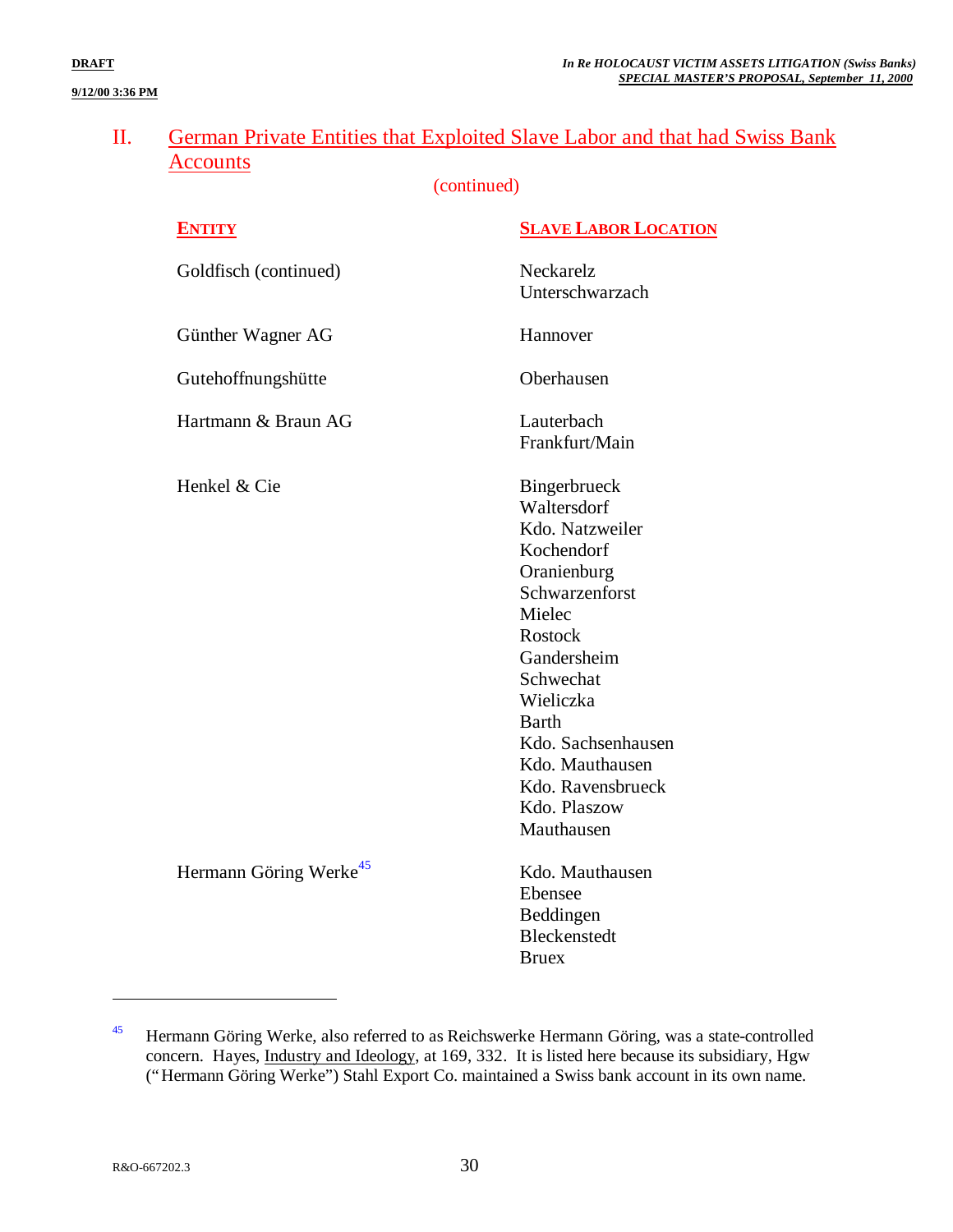#### **9/12/00 3:36 PM**

## II. German Private Entities that Exploited Slave Labor and that had Swiss Bank **Accounts**

(continued)

| <b>ENTITY</b>                    | <b>SLAVE LABOR LOCATION</b>                                                                                                                                                                                                                                                          |
|----------------------------------|--------------------------------------------------------------------------------------------------------------------------------------------------------------------------------------------------------------------------------------------------------------------------------------|
| Hermann Göring Werke (continued) | Csepel<br>Linz<br>Kdo. Mauthausen: Linz III<br>Meleschowitz-Laskowitz<br>Rattwitz<br>Stalowa-Wola<br>Gebhardshagen                                                                                                                                                                   |
| Hochfrequenz AG                  | Bochum                                                                                                                                                                                                                                                                               |
| Hoechst <sup>46</sup>            | Frankfurt/Main<br>Sulzbach                                                                                                                                                                                                                                                           |
| Hydrierwerke AG                  | Blechhammer                                                                                                                                                                                                                                                                          |
| IG Farbenindustrie AG            | Frankfurt/Main<br>Dormagen<br>Rumeln<br>Sackenhoym<br>Köln-Flittard<br>Kdo. Buchenwald<br>Buchenwald<br>Kdo. Gross-Rosen<br>Waldenburg<br>Köln<br>Krefeld<br>Landsberg<br>Leverkusen<br>Ludwigshafen<br>Moosierbaum<br>Wolfen<br>Wuppertal<br>Arbeitskolonne Auschwitz I<br>Sulzbach |

<sup>&</sup>lt;sup>46</sup> Hoechst was a subsidiary of IG Farben, which maintained Swiss bank accounts. Hayes, Industry and Ideology, at 136, 375, 377.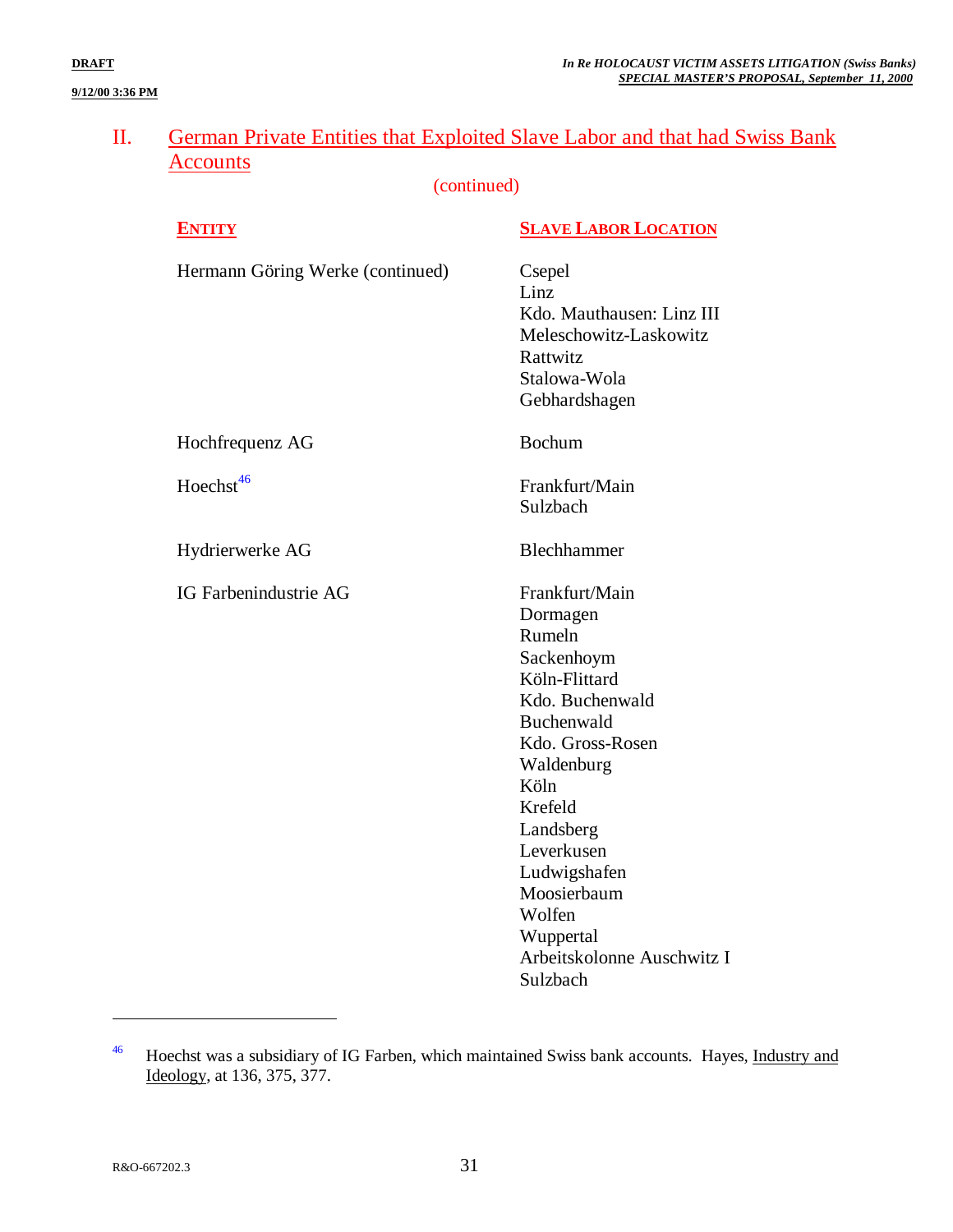#### **9/12/00 3:36 PM**

## II. German Private Entities that Exploited Slave Labor and that had Swiss Bank Accounts

(continued)

| <b>ENTITY</b>                         | <b>SLAVE LABOR LOCATION</b>                                                                                                                                                                                                                                                                       |
|---------------------------------------|---------------------------------------------------------------------------------------------------------------------------------------------------------------------------------------------------------------------------------------------------------------------------------------------------|
| IG Farbenindustrie AG (continued)     | Offenbach                                                                                                                                                                                                                                                                                         |
| <b>Isolation AG</b>                   | Mannheim                                                                                                                                                                                                                                                                                          |
| Julius Pintsch AG <sup>47</sup>       | Berlin                                                                                                                                                                                                                                                                                            |
| <b>Junkers</b>                        | Kdo. Buchenwald<br>Zittau<br>Markkleeberg<br>Langensalza<br>Niederorschel-Langenwerk<br>Leopoldshall<br>Schoenebeck/Elbe<br>Muehlhausen<br>Dessau<br>Aschersleben<br>Westeregeln<br>Halberstadt<br>Magdeburg<br>Buchenwald<br>Muehlhausen<br>Rottleberode<br><b>Breslau</b><br>Venusberg<br>Vaake |
| Kabel- und Leitungswerk <sup>48</sup> | Kdo. Buchenwald<br>Neustadt bei Coburg<br>Buchenwald<br>Neustadt<br>Stassfurt                                                                                                                                                                                                                     |

<sup>47</sup> AJC List.

<sup>48</sup> Kabel- und Leitungswerk was a subsidiary of Siemens, which maintained Swiss bank accounts. Wilfried Feldenkirchen, Siemens: 1918 – 1945, (Columbus: Ohio State University Press, 1999) (first published in German, Munich: Piper, 1995) (hereinafter, "Feldenkirchen"), at 285.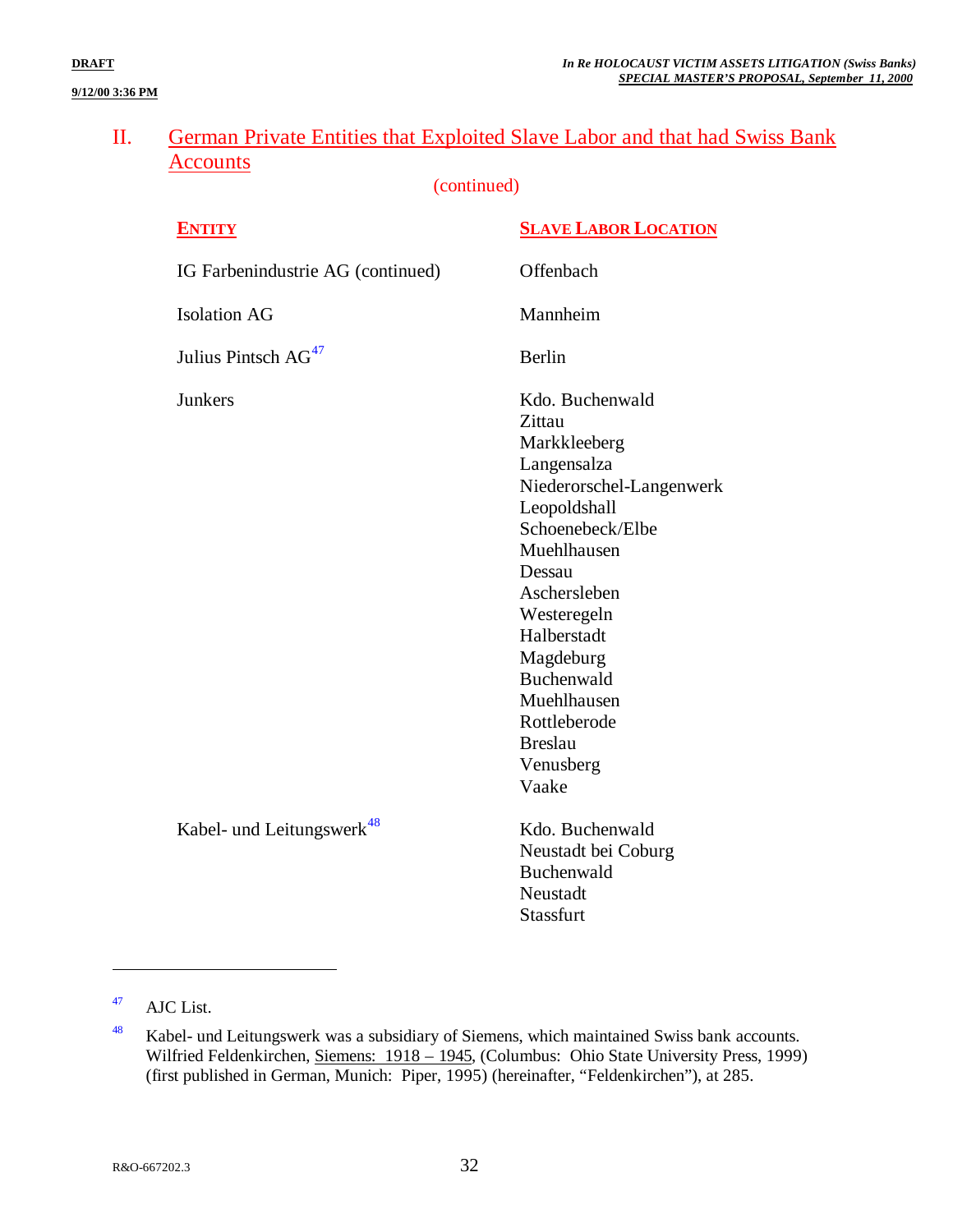#### **9/12/00 3:36 PM**

## II. German Private Entities that Exploited Slave Labor and that had Swiss Bank **Accounts**

| (continued)        |                              |  |
|--------------------|------------------------------|--|
| <b>ENTITY</b>      | <b>SLAVE LABOR LOCATION</b>  |  |
| Kali-Chemie        | Brunsbuettelkoog             |  |
|                    | Kaldenhausen                 |  |
|                    | Kaldenkirchen                |  |
|                    | Heilbronn                    |  |
|                    | Mannheim                     |  |
|                    | Nienburg                     |  |
|                    | Oberhausen                   |  |
|                    | Sehnde                       |  |
|                    | Weetzen                      |  |
| Kloeckner- und Co. | Hagen                        |  |
|                    | Düsseldorf                   |  |
|                    | Strafgef-Arbeitskolonne      |  |
|                    | Troisdorf                    |  |
|                    | Unna                         |  |
| Knoll AG           | Ludwigshafen                 |  |
| Knorr AG           | Heilbronn                    |  |
|                    | Hagen                        |  |
|                    | Volmarstein                  |  |
| Körting            | Hannover                     |  |
| Kraftwerke         | Arbeitskolonne Auschwitz III |  |
|                    | Blechhammer                  |  |
|                    | Ahlem                        |  |
| Kugelfischer       | Ebelsbach                    |  |
|                    | Gerolzhofen                  |  |
|                    | Hassfurt                     |  |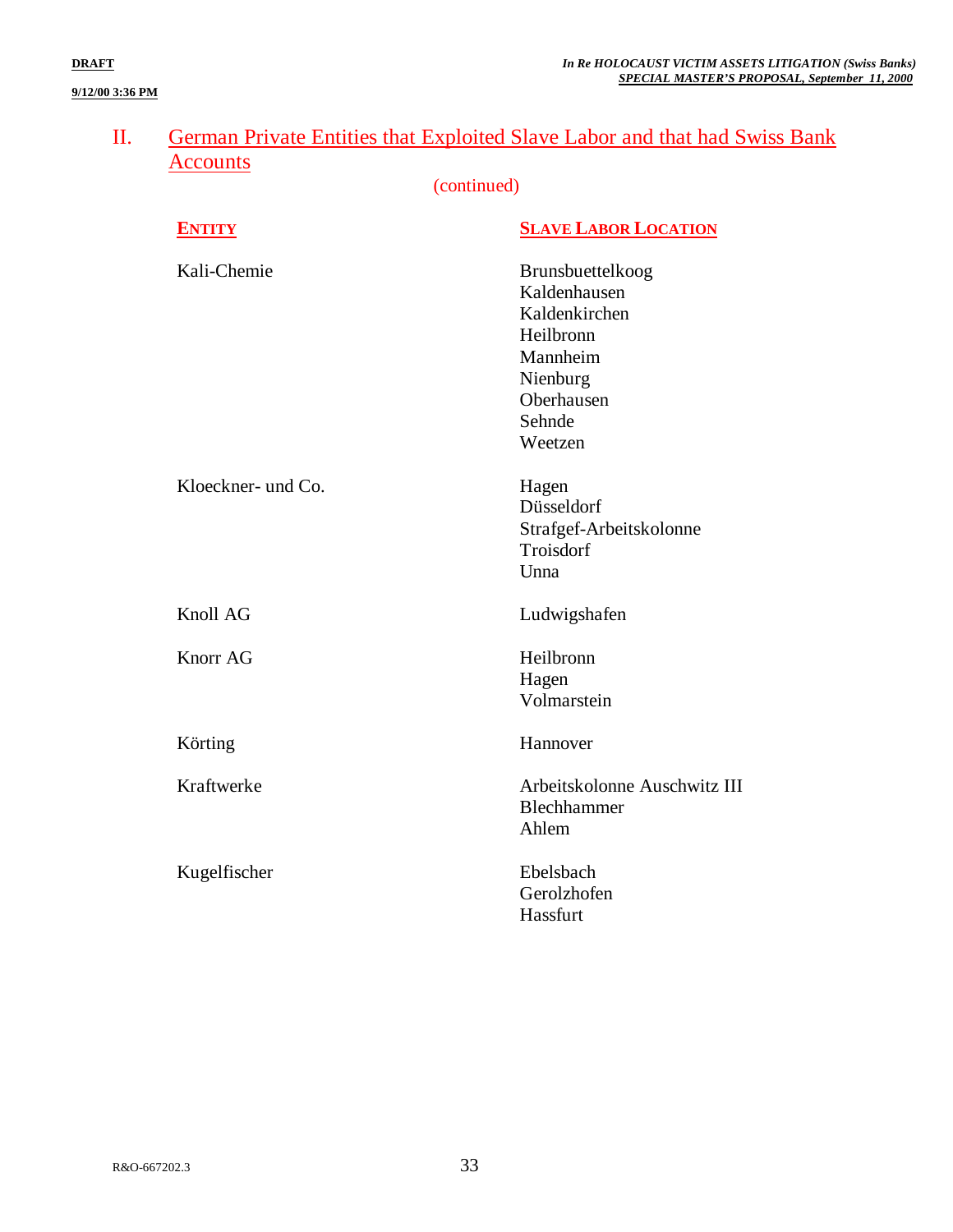#### **9/12/00 3:36 PM**

## II. German Private Entities that Exploited Slave Labor and that had Swiss Bank Accounts

(continued)

| <b>ENTITY</b>                      | <b>SLAVE LABOR LOCATION</b>                                     |
|------------------------------------|-----------------------------------------------------------------|
| Kuhlmann <sup>49</sup>             | Hagen<br>Hameln<br>Minden                                       |
| Lange Stahlfedernfabrik            | Hagen                                                           |
| Lenz- und Co.                      | Neheim-Huesten                                                  |
| Leuna-Werke <sup>50</sup>          | Spergau                                                         |
| Lohmann- und Co.                   | Witten-Annen<br>Bielefeld                                       |
| Lorenz AG                          | Kdo. Flossenbuerg<br>Mittweida<br>Flossenbuerg<br>Osterode      |
| Löwenbrau                          | Hof                                                             |
| Luftfahrtgerätewerke <sup>51</sup> | Kdo. Flossenbuerg<br>Zwodau-Svatava<br>Graslitz<br>Flossenbuerg |
| Luranil Gesellschaft <sup>52</sup> | Dyherrnfurth                                                    |

<sup>49</sup> Kuhlmann was controlled by IG Farben, which maintained Swiss bank accounts. Hayes, Industry and Ideology, at 279-285.

<sup>50</sup> Leuna-Werke was owned by IG Farben, which maintained Swiss bank accounts. Hayes, Industry and Ideology, at 333.

<sup>51</sup> Luftfahrgerätewerke is a subsidiary of Siemens, which maintained Swiss bank accounts**.** Feldenkirchen, at 152.

 $52$  Luranil Gesellschaft is a subsidiary of IG Farben, which maintained Swiss bank accounts. Hayes, Industry and Ideology, at 333.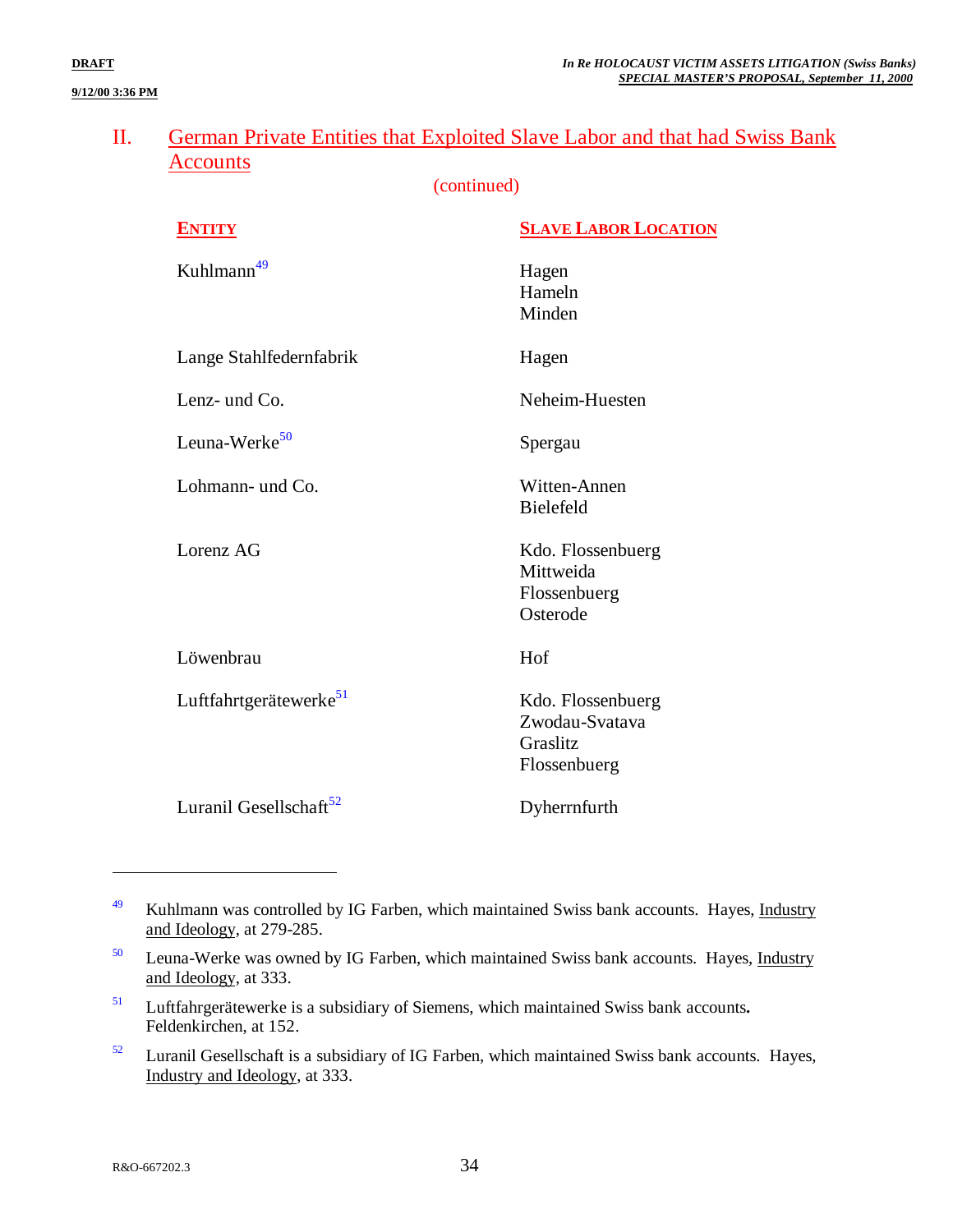#### **9/12/00 3:36 PM**

## II. German Private Entities that Exploited Slave Labor and that had Swiss Bank **Accounts**

(continued)

| <b>ENTITY</b>                                | <b>SLAVE LABOR LOCATION</b>                                                                                 |
|----------------------------------------------|-------------------------------------------------------------------------------------------------------------|
| Lurgi-Apparatebau                            | Arbeitskolonne Auschwitz III<br>Monowitz                                                                    |
| Lutherwerke GmbH                             | Braunschweig                                                                                                |
| Magnesit AG                                  | Kdo. Dachau<br>Ueberlingen<br>Dachau                                                                        |
| Mannesmann-Röhrenwerke                       | Mettmann<br>Gelsenkirchen<br>Düsseldorf<br>Duisberg<br>EssenFinnentrop<br>Remscheid<br>Witten-Annen<br>Unna |
| Maschinenbau AG                              | Helmstedt                                                                                                   |
| Maschinenfabrik Augsberg-Nürnberg<br>("MAN") | Augsburg<br>Gustavsburg                                                                                     |
| Melitta-Werke                                | Minden                                                                                                      |
| Metallgesellschaft AG                        | Berlin <sup>53</sup>                                                                                        |
| MIAG (Mulenbau- und Industrie AG)            | Kdo. Flossenbuerg<br>Zschachwitz<br>Ober-Ramstedt                                                           |
| Mineralölgesellschaft                        | Kdo. Flossenbuerg<br>Flossenbuerg<br>Leitmeritz                                                             |

53 AJC List.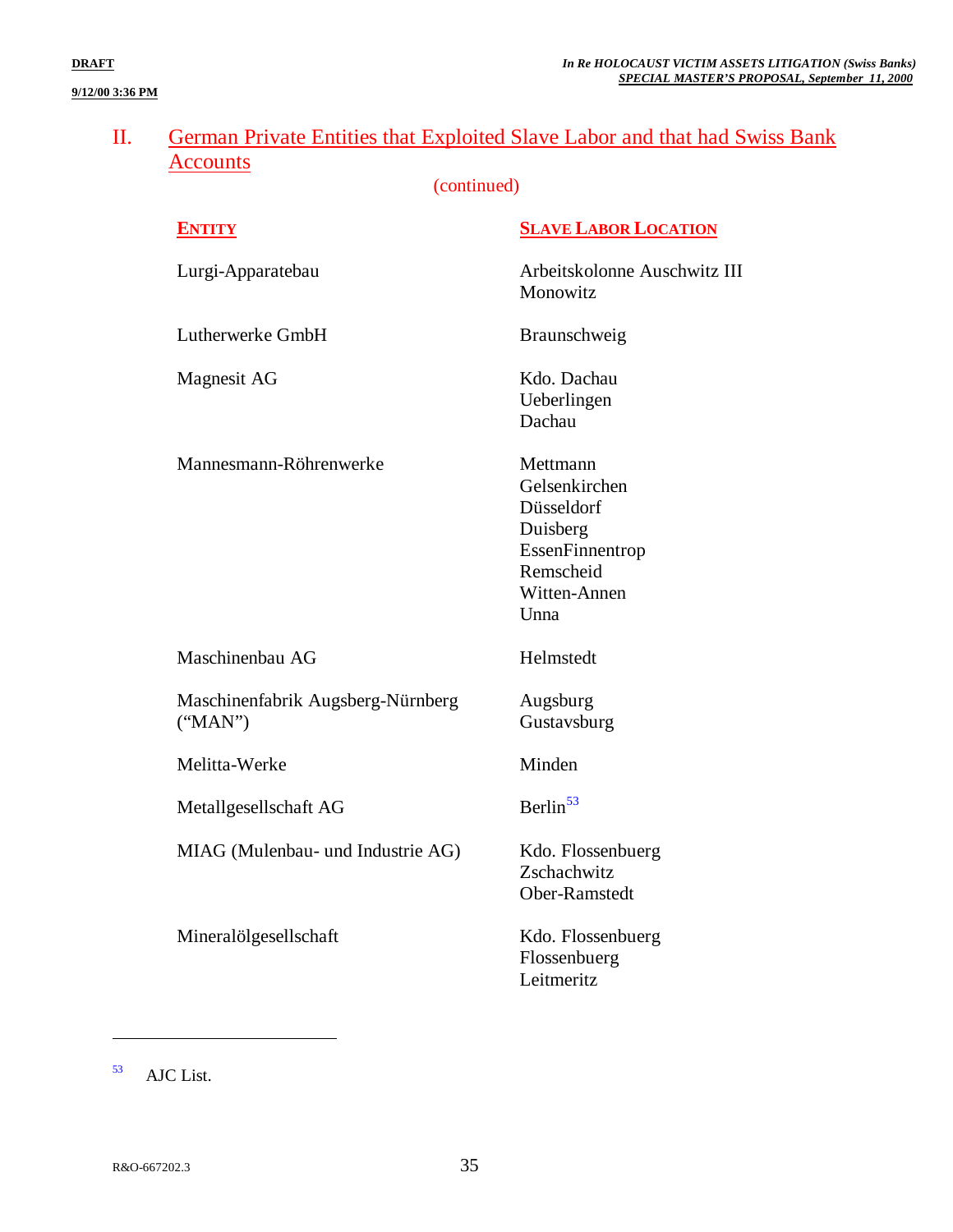## II. German Private Entities that Exploited Slave Labor and that had Swiss Bank **Accounts**

(continued) **ENTITY SLAVE LABOR LOCATION** Mitteldeutsche Stahlwerke Kdo. Flossenbuerg Groeditz Flossenbuerg National Krupp Registrier Kassen GmbH<sup>54</sup> Berlin-NeuKöln Niedersäschsische Waggonfabrik<sup>55</sup> Elze Nordwestdeutsche Kraftwerke AG Lübeck Oberschlesische Gerätebau  $GmbH<sup>56</sup>$  Kdo. Auschwitz Stiemienowice Phoenix AG Roenneberg Bielefeld Poensgen Düsseldorf R. Stock  $AG$  Berlin<sup>57</sup> Raab Karcher Hamburg Radium Elektrizitäts Gesellschaft Wipperfürth Reinhardt Kdo. Buchenwald Buchenwald

57 AJC List.

<u>.</u>

<sup>54</sup> National Krupp Registrier was a joint venture of Krupp and National Cash Register. Krupp maintained Swiss bank accounts. Simpson, at 47.

<sup>55</sup> Niedersächsische Waggonfabrik was controlled by Daimler Benz, which maintained Swiss bank accounts. Bellon, at 239.

<sup>56</sup> Oberschlesische Gerätebau was a division of Rheinmetall-Borsig, which operated numerous slave labor facilities under its own name. Dr. Keith Allen, Unpublished Manuscript (hereinafter, "Unpublished Manuscript") (copy on file with the Special Master), at 4. Rheinmetall-Borsig maintained Swiss bank accounts.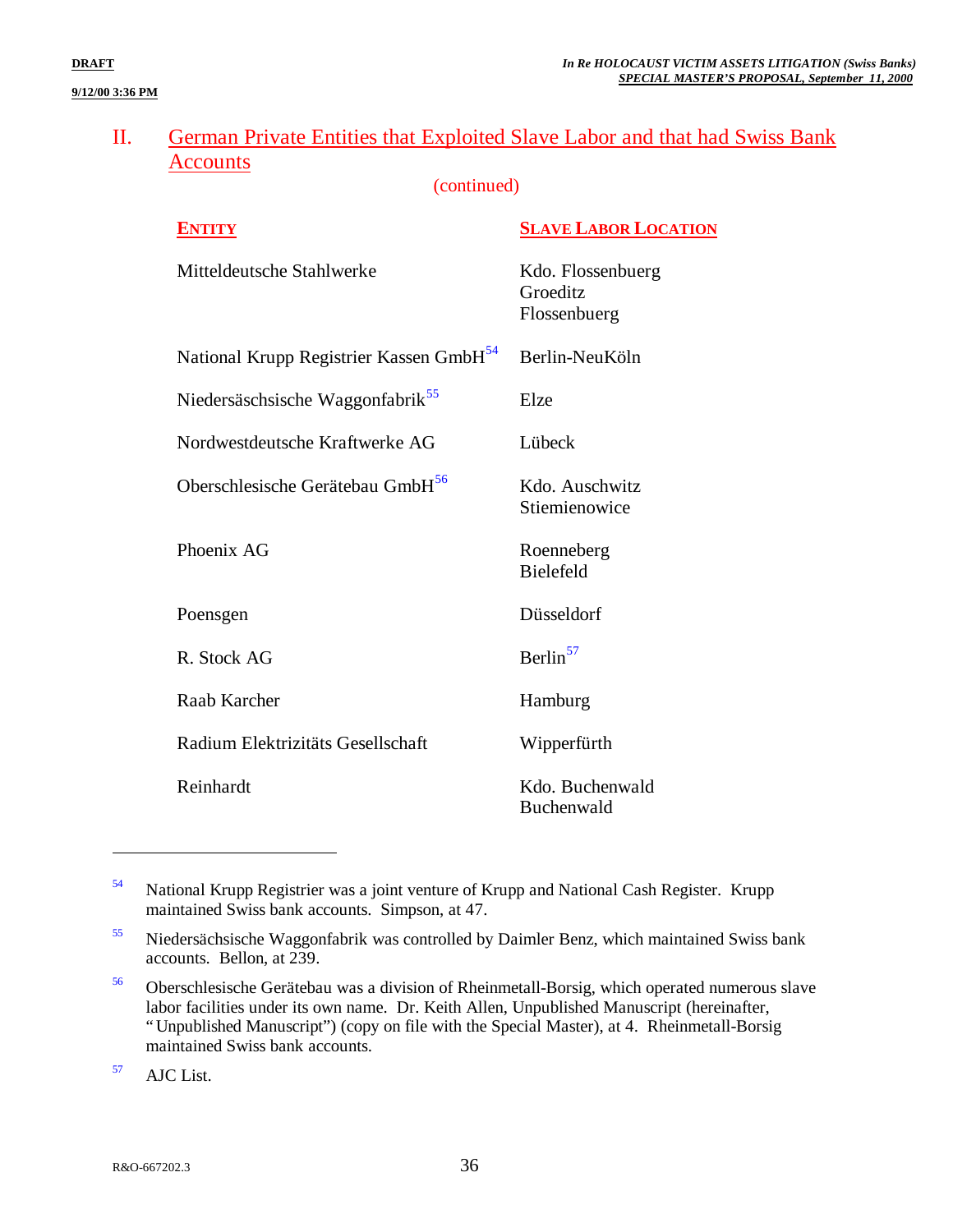#### **9/12/00 3:36 PM**

## II. German Private Entities that Exploited Slave Labor and that had Swiss Bank **Accounts**

| <b>ENTITY</b>         | <b>SLAVE LABOR LOCATION</b>                                                                                                                                                                |
|-----------------------|--------------------------------------------------------------------------------------------------------------------------------------------------------------------------------------------|
| Remy- und Co.         | Hagen                                                                                                                                                                                      |
| Rheinische Kunstseide | Krefeld                                                                                                                                                                                    |
| Rheinmetall-Borsig    | Berlin-Birkenwerder<br>Kdo. Buchenwald<br>Düsseldorf<br>Gelsenkirchen<br>Speerda<br>Unterluess<br>Buchenwald<br>Berlin-Hennigsdorf<br>Laziska Gorne<br><b>Breslau</b><br>Breslau-Hundsfeld |
| Rhenania              | Schwelm<br>Hamburg-Homburg<br>Monheim<br>Homberg                                                                                                                                           |
| Riedel                | Seelze<br>Hannover                                                                                                                                                                         |
| Ringsdorf-Werke AG    | <b>Bad Godesaberg</b>                                                                                                                                                                      |
| Roechling & Buderus   | Mehle<br>Oberbiel                                                                                                                                                                          |
| <b>Ruhrgas AG</b>     | Essen<br>Klueppelberg<br>Gelsenkirchen                                                                                                                                                     |
| <b>Ruhrstahl AG</b>   | <b>Brackwede</b><br>Gelsenkirchen<br>Welper<br>Kdo. Buchenwald<br>Buchenwald<br>Witten                                                                                                     |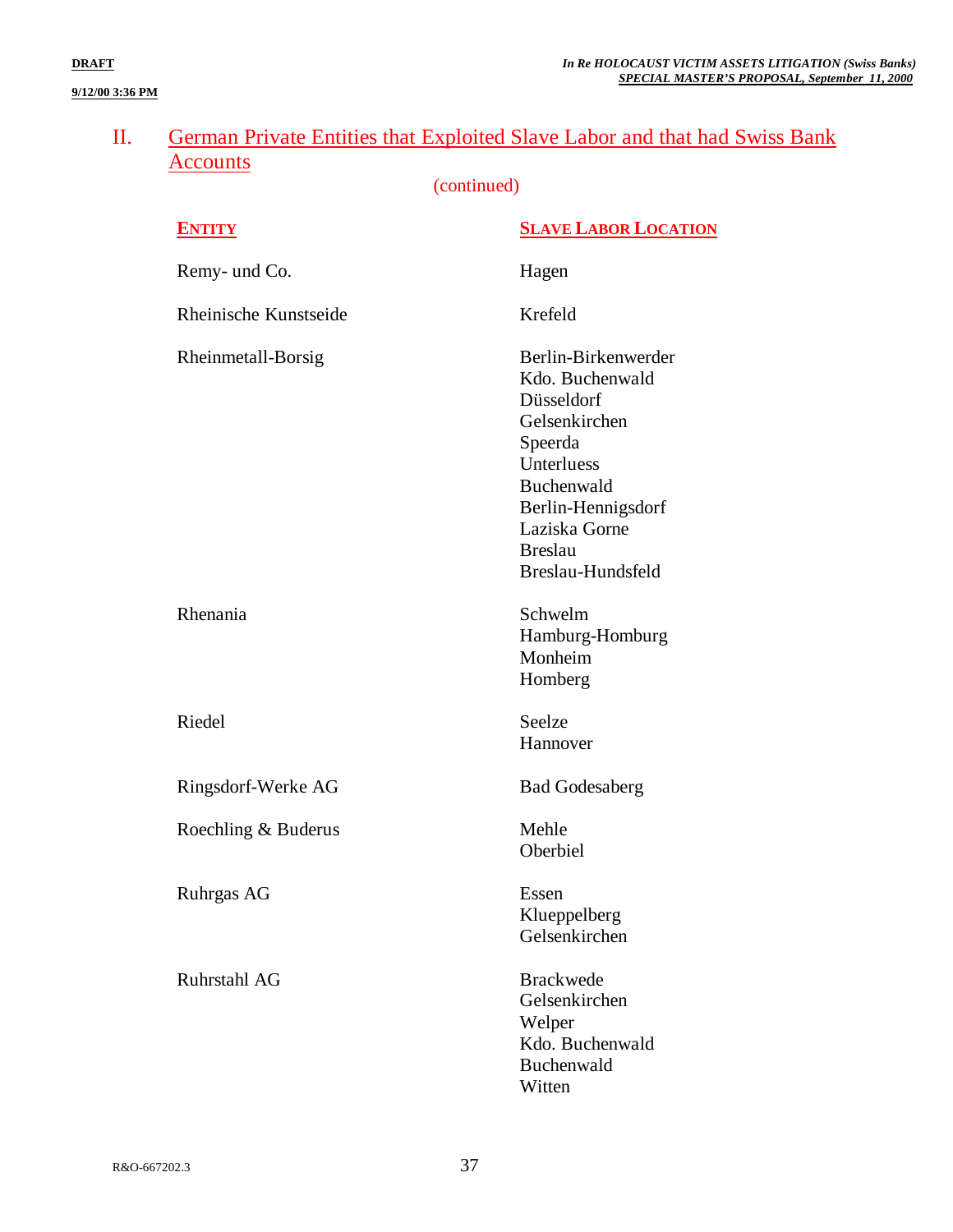#### **9/12/00 3:36 PM**

## II. German Private Entities that Exploited Slave Labor and that had Swiss Bank **Accounts**

| <b>ENTITY</b>               | <b>SLAVE LABOR LOCATION</b>                                                                                                                                                                                                                                                   |
|-----------------------------|-------------------------------------------------------------------------------------------------------------------------------------------------------------------------------------------------------------------------------------------------------------------------------|
| Schlaraffiawerke            | Wuppertal                                                                                                                                                                                                                                                                     |
| Schniewind                  | Otzenrath                                                                                                                                                                                                                                                                     |
| Scholler- und Co.           | Düsseldorf                                                                                                                                                                                                                                                                    |
| Schrauben- und Mutternwerke | Peine                                                                                                                                                                                                                                                                         |
| Schuetz- und Co.            | Weisskirchen                                                                                                                                                                                                                                                                  |
| <b>Siemens</b>              | Kdo. Ravensbrueck<br>Fuerstenberg<br>Kdo. Gross-Rosen<br>Oberaltstadt<br>Ravensbrueck<br><b>Bocholt</b><br>München<br>Kdo. Mauthausen<br>Ebensee<br>Neustadt/Saale<br>Kdo. Flossenbuerg<br>Flossenbuerg<br>Mueheim/Ruhr<br>Berlin/Falkensee<br>Berlin-Haselhorst<br>Mohelnitz |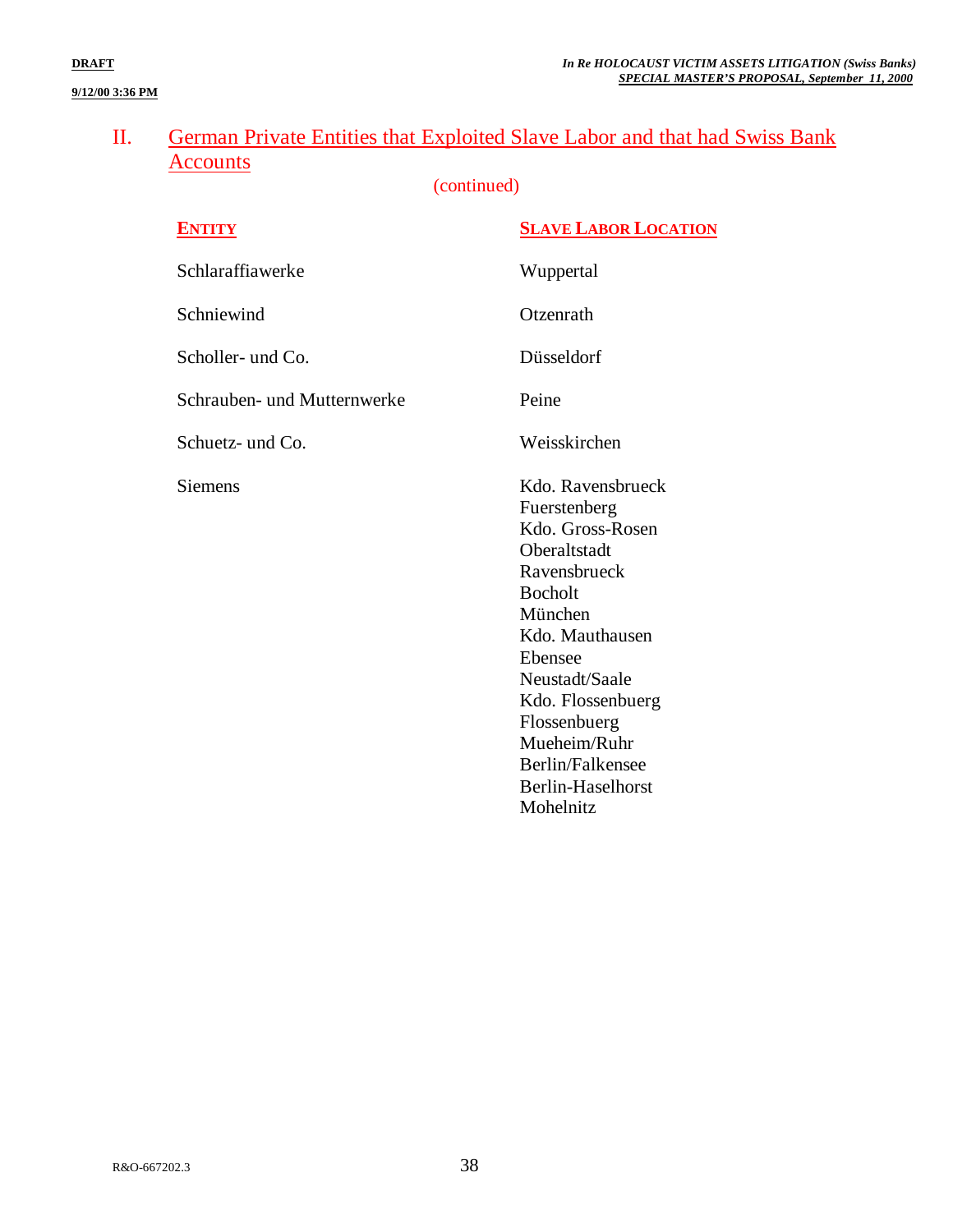#### **9/12/00 3:36 PM**

### II. German Private Entities that Exploited Slave Labor and that had Swiss Bank Accounts

(continued)

|                                  | $($ Community                                                                                                     |
|----------------------------------|-------------------------------------------------------------------------------------------------------------------|
| <b>ENTITY</b>                    | <b>SLAVE LABOR LOCATION</b>                                                                                       |
| Solvay-Werke <sup>58</sup>       | Kdo. Mauthausen<br>Ebensee<br>Mauthausen<br><b>Borth</b><br>Rheinberg<br>Kdo. Buchenwald<br>Bernburg<br>Ploemnitz |
| Steyr-Daimler-Puch <sup>59</sup> | Radom<br>Kdo. Mauthausen<br>Mauthausen<br>Aflenz<br>Steyr                                                         |
| <b>Stickstoff AG</b>             | Knapsack                                                                                                          |
| Strohmeyer                       | Brock bei Westbevern                                                                                              |
| Telefunken <sup>60</sup>         | Graeditz<br>Kdo. Gross-Rosen<br>Langenbielau<br>Ulm                                                               |
| Tobis Film AG <sup>61</sup>      | Berlin                                                                                                            |
| Trillke-Werke <sup>62</sup>      | Hildesheim                                                                                                        |

 $61$  AJC List.

<sup>58</sup> IG Farben owned a percentage of Solvay through a Swiss holding company. IG Farben maintained Swiss bank accounts. Hayes, Industry and Ideology, at 276.

<sup>59</sup> Steyr was controlled by Daimler Benz, which maintained Swiss bank accounts. Bellon, at 239.

 $60$  In addition to maintaining its own Swiss bank accounts, Telefunken was a subsidiary of AEG, which separately maintained Swiss bank accounts. Allen, "Unpublished Manuscript," at 14.

 $62$  Trillke-Werke was a subsidiary of Robert Bosch GmbH, which maintained Swiss bank accounts. *(footnote continued on next page)*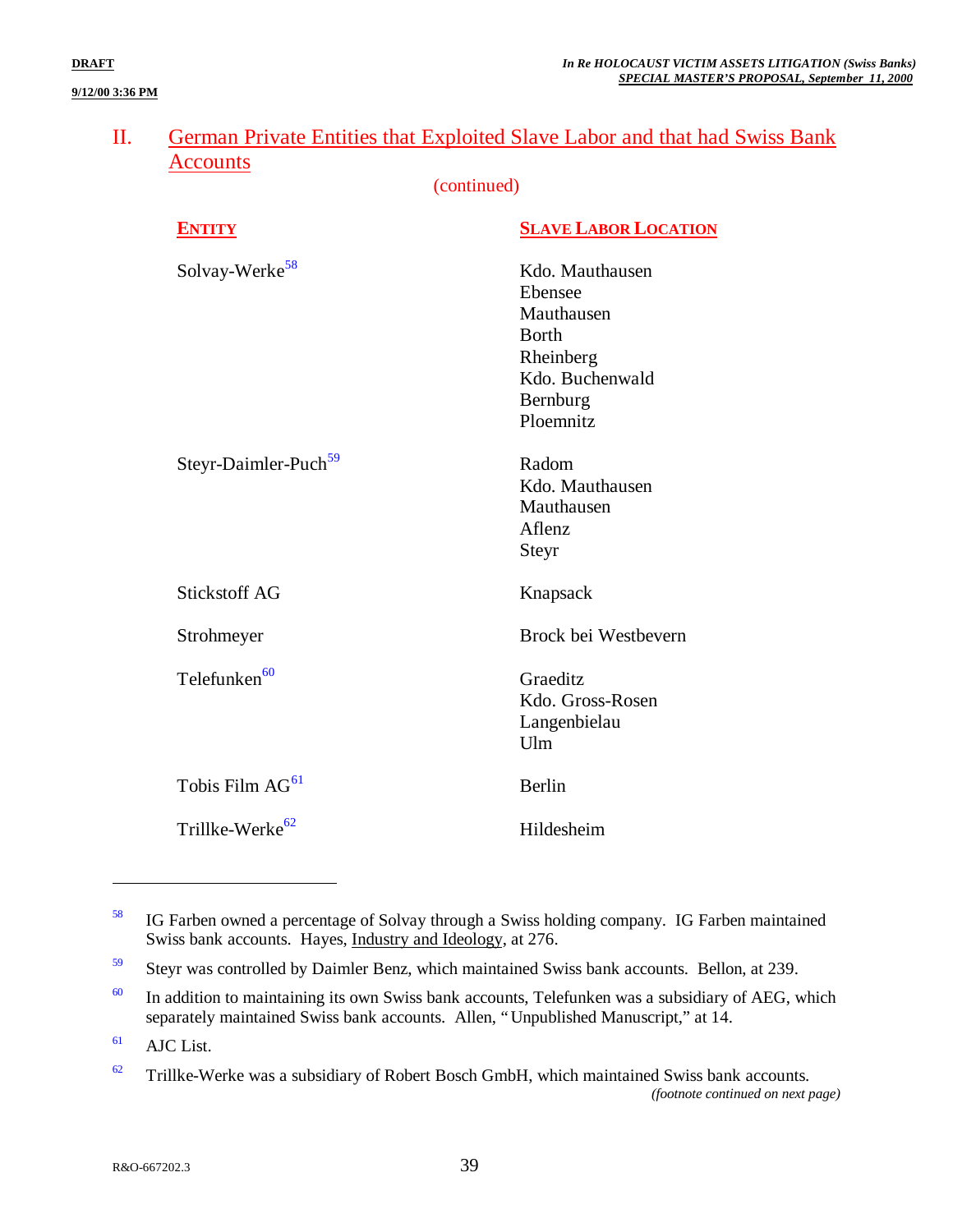#### **9/12/00 3:36 PM**

## II. German Private Entities that Exploited Slave Labor and that had Swiss Bank **Accounts**

(continued)

| <b>ENTITY</b>                                         | <b>SLAVE LABOR LOCATION</b>                                                                    |
|-------------------------------------------------------|------------------------------------------------------------------------------------------------|
| Universum Film AG <sup>63</sup>                       | Berlin                                                                                         |
| Vereinigte Sauerstoffwerke <sup>64</sup>              | Düsseldorf                                                                                     |
| Vereinigte Seidenwebereien                            | Suechteln                                                                                      |
| Vulkan <sup>65</sup>                                  | Haslach<br>Strafgef-Arbeitskolonne<br>Rastatt/Baden                                            |
| Wellner & Söhne                                       | Aue                                                                                            |
| Werkzeugmaschinenfabrik AG                            | Weimar                                                                                         |
| Weserhütte AG                                         | Rehme                                                                                          |
| Westfaelische-Anhaltische Sprengstoff AG<br>("WASAG") | Elsnig<br>Sythen<br>Kdo. Buchenwald                                                            |
| Wintershalle AG                                       | Eicklingen<br>Lehrte<br>Kdo. Buchenwald<br>Luetzendorf<br>Ovelgoenne<br>Buchenwald<br>Heringen |
| Wirtschaftliche Forschungsgesellschaft<br>GmbH        | Lobau                                                                                          |

Allen, "Unpublished Manuscript," at 15.

63 AJC List.

<sup>64</sup> Vereinigte Sauerstoffwerk was jointly owned by IG Farben and Lindes Eismaschine. IG Farben maintained Swiss bank accounts. Hayes, Industry and Ideology, at 274.

<sup>65</sup> Vulkan was controlled by Daimler Benz, which maintained Swiss bank accounts. Catalogue, at 1133.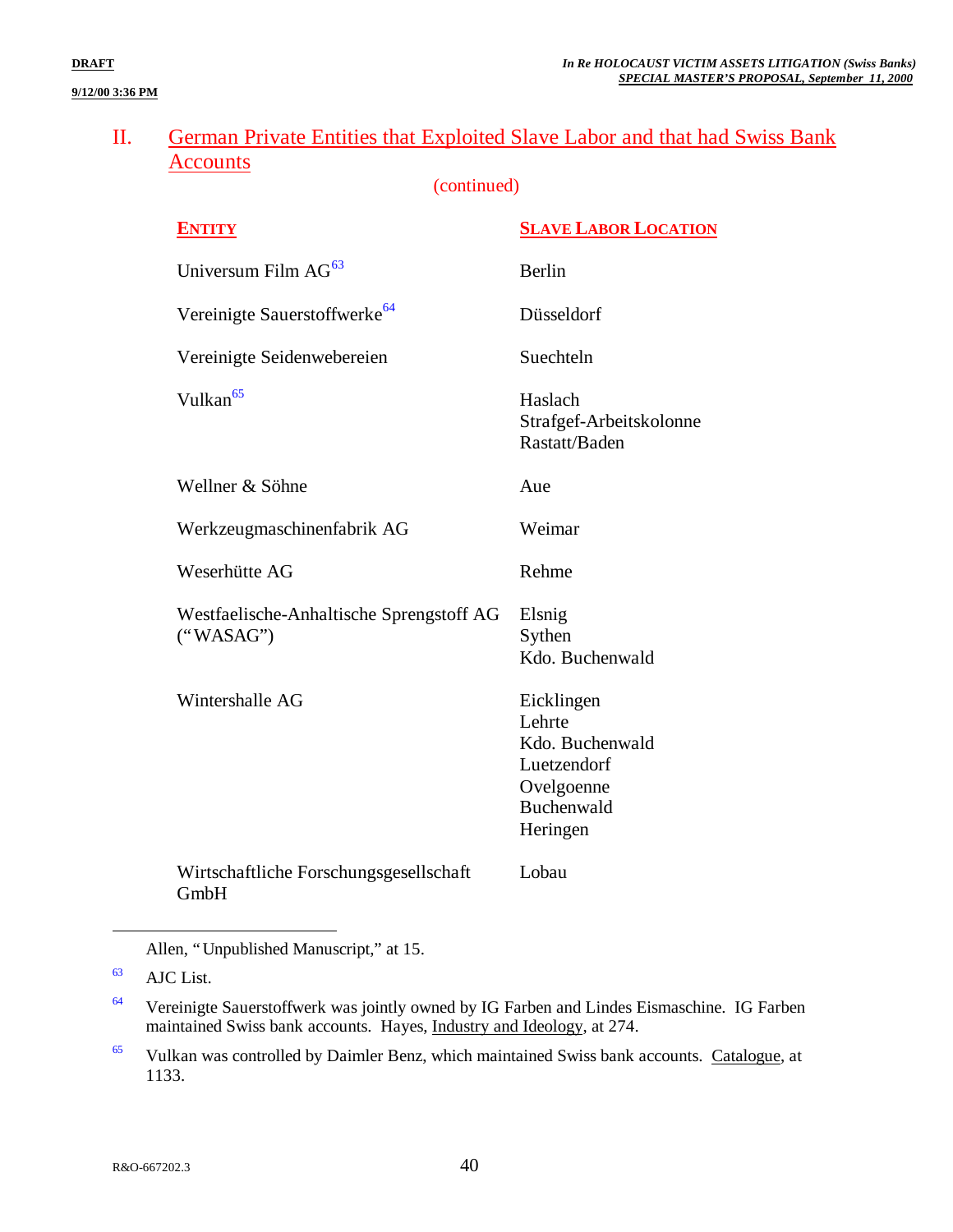#### **9/12/00 3:36 PM**

## II. German Private Entities that Exploited Slave Labor and that had Swiss Bank Accounts

(continued)

Jena

#### **ENTITY SLAVE LABOR LOCATION**

| Wolf- und Sohn                      | Dueren                                       |
|-------------------------------------|----------------------------------------------|
| Wülfel Eisenwerke                   | Hannover                                     |
| Württembergische Catttun Manufaktur | Heidenheim                                   |
| Zeiss-Werke                         | Kdo. Flossenbuerg<br>Dresden<br>Flossenbuerg |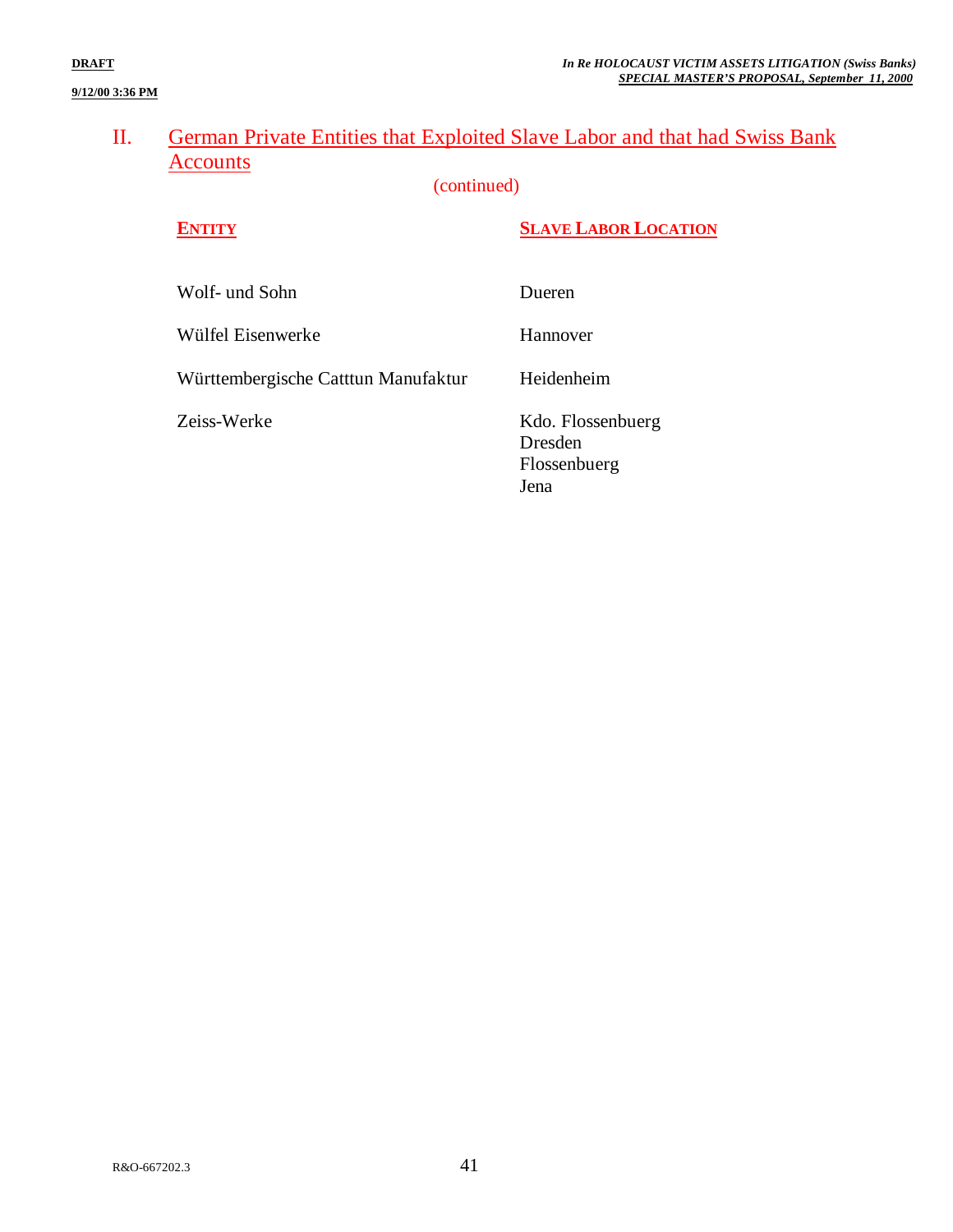<u>.</u>

#### III. German Private Entities that Exploited Slave Labor and that had Swiss Offices or Subsidiaries<sup>66</sup>

| ENTITY                                                  | <b>SLAVE LABOR LOCATION</b>                                                                                                                                                                                   |
|---------------------------------------------------------|---------------------------------------------------------------------------------------------------------------------------------------------------------------------------------------------------------------|
| $\text{Agfa}^{\frac{67}{}}$                             | Kdo Dachau                                                                                                                                                                                                    |
| Allgemeine Elektrizitäts Gesellschaft<br>$(*AEG")^{68}$ | Longwy-Thil<br>Blechhammer<br>Thorn<br>Parschnitz<br>Kdo Natzweiler<br>Arbeitskolonne Auschwitz III<br>Kdo Stutthof<br>Kdo Gross-Rosen<br>Kdo Sachsenhausen<br>Berlin<br>Freiburg/Schlesien<br>Velten<br>Riga |
| $\Lambda$ nouse Motoron goodlaabe $\mathfrak{a}^{69}$   | <i>V<sub>de</sub></i> Cochoonhousen                                                                                                                                                                           |

Argus Motorengesellschaft<sup>69</sup> Kdo Sachsenhausen

Karlsruhe

R&O-667202.3 42

<sup>&</sup>lt;sup>66</sup> As noted in the Annex, this Section identifies entities known to have exploited slave labor and to have operated Swiss cloaks, subsidiaries, or business offices, all of which are presumed to have had Swiss banking ties. The Swiss entities connected to the German slave labor user, and the source referencing that connection, are cited in the footnotes following the slave labor user's name. This list is undoubtedly incomplete.

 $67$  Agfa was a division of IG Farben, whose nominal parent IG Chemie was headquartered in Basel, Switzerland. Hayes, Industry and Ideology, at 144; "Preliminary List of German Cloaks in Switzerland," Operation Safehaven, Jan. 27, 1945 (hereinafter, "Preliminary List") (copy on file with the Special Master).

<sup>&</sup>lt;sup>68</sup> AEG had a wholly-owned subsidiary in Zurich. American Legation, Safehaven Report No. 471, Bern, Switzerland, February 5, 1947, identified as SB 02228 et seq. (hereinafter, "Safehaven Report") (copy on file with the Special Master), at Enclosure No. 1. The Inter-Allied Reparation Agency identifies another entity, Osa Industrielle Beteiligungen as being jointly-owned with Siemens. State Department Records, Inter-Allied Reparation Agency (IARA) report No. 228, from Secretary General Ph. De Seynes, identified as SB21680 et seq. (hereinafter, "IARA Report No. 228") (copy on file with the Special Master).

 $69$  This corporation, commonly known as "Armag," was reported to have owned 26.6% of a Swiss entity called Farner Motorenbau, AG. State Department Records, Inter-Allied Reparation Agency (IARA), "Consolidated List of German Interests in Enterprises Organized in Portugal, Spain, *(footnote continued on next page)*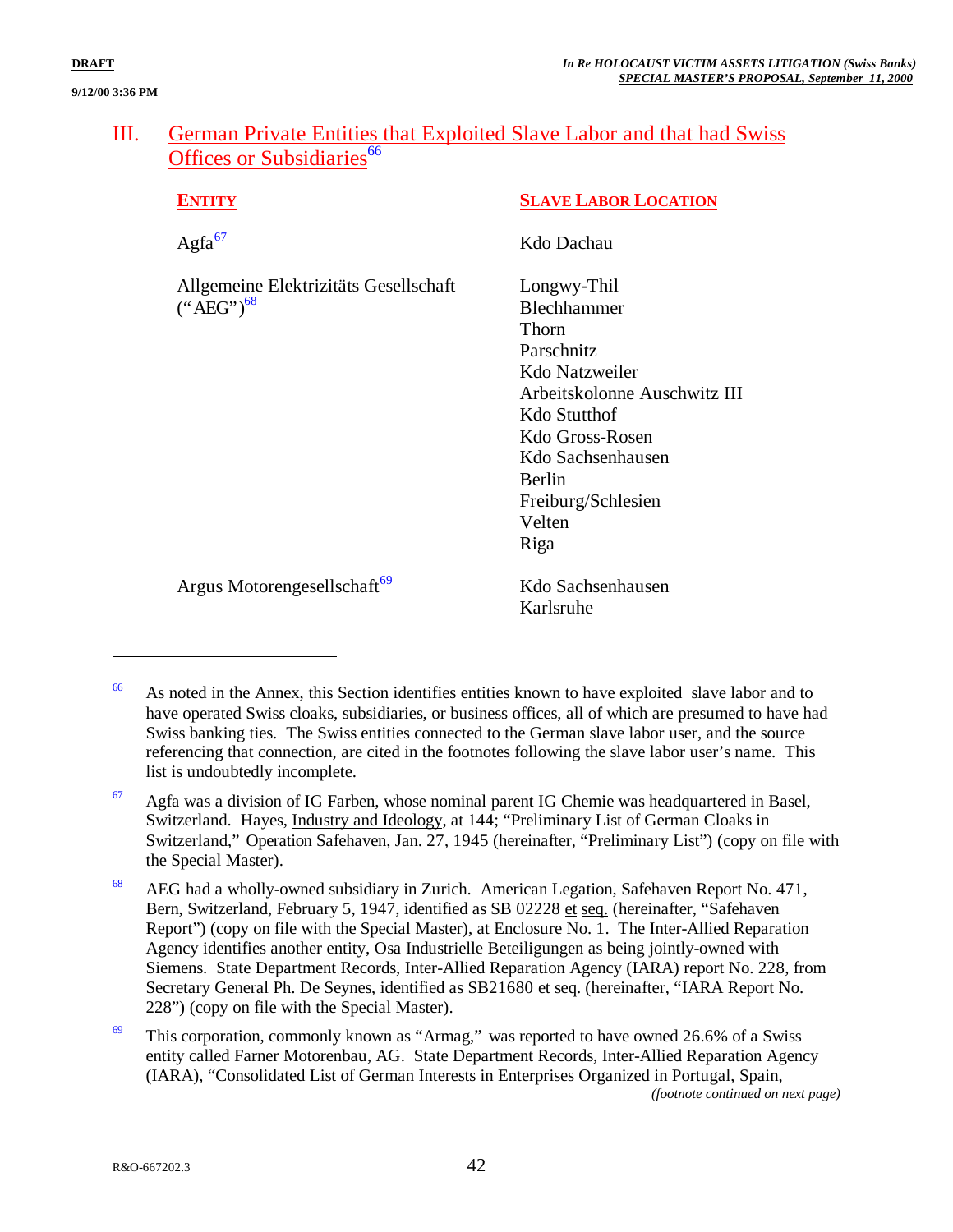<u>.</u>

### III. German Private Entities that Exploited Slave Labor and that had Swiss Offices or Subsidiaries

(continued)

| <b>ENTITY</b>                     | <b>SLAVE LABOR LOCATION</b>                                             |
|-----------------------------------|-------------------------------------------------------------------------|
| Bemberg $AG^{70}$                 | Wuppertal                                                               |
| Bergbau $AG71$                    | Kdo. Flossenbuerg<br><b>Bochum</b><br>Castrop-Rauxel                    |
| Blohm & $V$ oss <sup>72</sup>     | Kdo. Neuengamme<br>Hamburg<br>Finkenwaerder<br>Wenzendorf<br>Neuengamme |
| Boehler & $Co^{3}$                | Düsseldorf                                                              |
| Bopp & Reuther GmbH <sup>74</sup> | Mannheim                                                                |
| Brown Boveri & Cie. <sup>75</sup> | Essing<br>Gross Auheim                                                  |

Sweden, Switzerland, and Turkey: A List Based Upon Allied Intelligence Investigations in Germany, Official Reports from Switzerland and Sweden, and a Report from Spain," Report #676 from Secretary General N.E.P. Sutton, identified as SB21747 et seq. (hereinafter, the "Consolidated List") (copy on file with the Special Master), at 28.

- $72$  Blohm & Voss was an affiliate of Messerschmitt. Messerschmitt operated a Swiss entity known as Orion Werke. Allen, "Unpublished Manuscript," at 11.
- $73$  Boehler was a subsidiary of Vereinigte Stahlwerke. Gerhard Mollin, Montankonzerne und "Drittes" Reich" (Göttingen: Vandenhoeck & Ruprecht, 1988) (hereinafter, "Mollin"), at 137.

<sup>74</sup> Bopp & Reuther was reported to operate a Swiss entity known as Armatura, AG. Ingo Boehle, "Beziehungen schweizerischer Organisationen (Banken, Industrie, Landwirtschaft, staatlicher Sektor) zur Zwangsarbeit in Deutschland und den besetzten Gebieten" ("Relations of Swiss Organizations with Forced Labor in Germany and the Occupied Territories," (translation obtained by the Special Master) Unpublished research (copy on file with the Special Master) (hereinafter, "Relations of Swiss Organizations"), at 24.

<sup>70</sup> Bemberg maintained a Swiss cloak called Cuprum AG. Preliminary List.

<sup>&</sup>lt;sup>71</sup> Bergbau operated a Swiss entity known as Continental Handels, AG. Consolidated List, at 25.

 $75$  Brown Boveri is a subsidiary of the Swiss entity of the same name.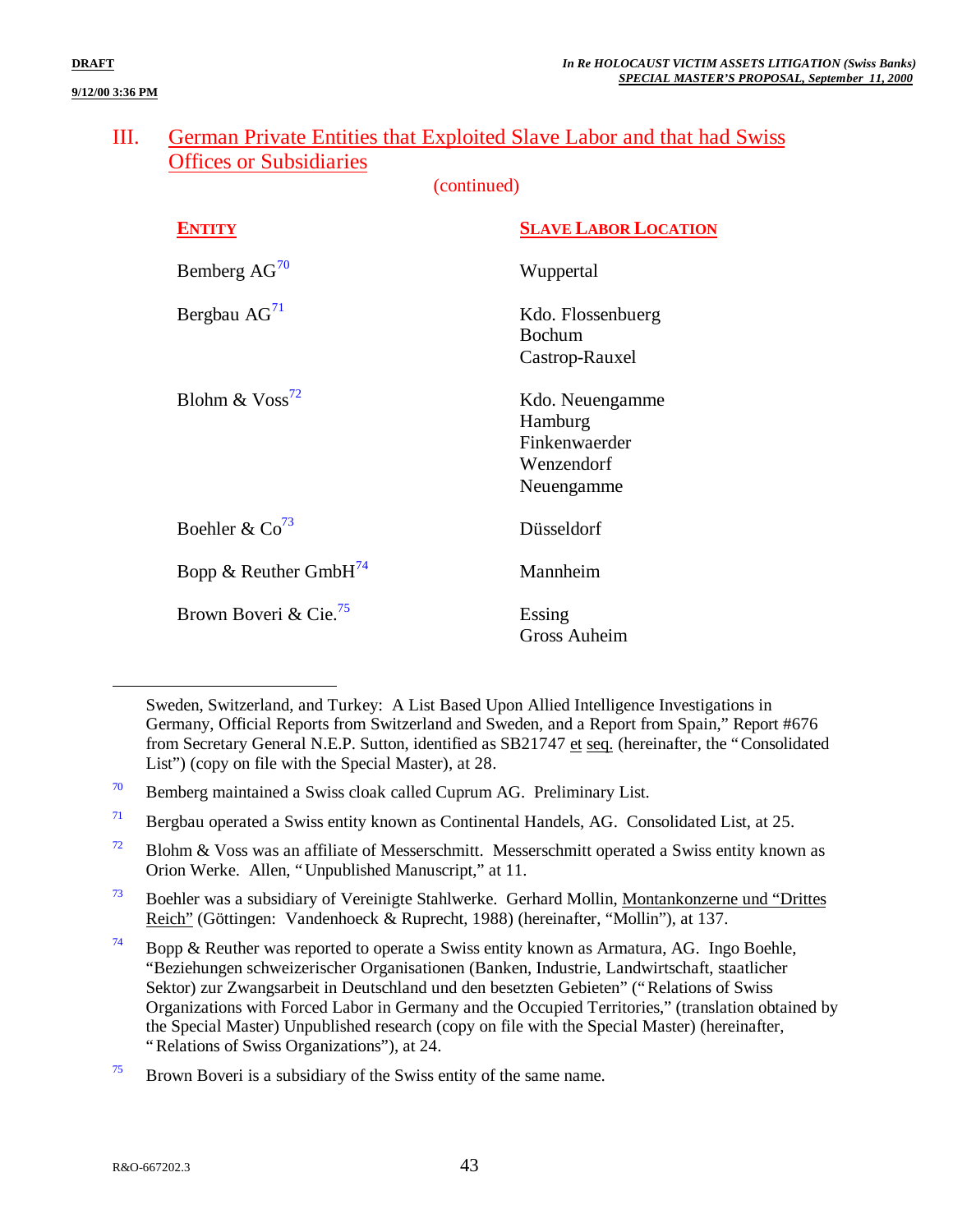(continued)

| <b>ENTITY</b>                            | <b>SLAVE LABOR LOCATION</b>                                                                 |
|------------------------------------------|---------------------------------------------------------------------------------------------|
| Buderus <sup>76</sup>                    | Graeveneck<br><b>Breidenbach</b><br>Lollar<br>Mehle<br>Oberbiel                             |
| Carl Zeiss Optische Werke <sup>77</sup>  | Kdo. Flossenbuerg<br>Jena                                                                   |
| Concordia AG <sup>78</sup>               | Dortmund                                                                                    |
| Continental Gummi-Werke AG <sup>79</sup> | Hannover<br>Wehlach-Friedrichshuette                                                        |
| Daimler-Benz <sup>80</sup>               | Plochingen<br>Kdo. Natzweiler<br>Hamburg Wandsbek<br>Haslach<br>Mannheim<br>Kdo. Mauthausen |

<u>.</u>

<sup>&</sup>lt;sup>76</sup> Buderus operated a Swiss entity known as Christian Affolter & Co., AG. "Swiss Subsidiaries of German Firms," Unpublished Research of Dr. Keith Allen (hereinafter, "Swiss Subsidiaries") (copy on file with the Special Master).

<sup>77</sup> Carl Zeiss Optische Werke operated Swiss entities known as Ganz & Co. and Serva Technik, AG. Consolidated List, at 29, 45.

<sup>78</sup> Concordia operated a Swiss entity known as Vulkan Kohlenhandels, AG. Consolidated List, at 50.

<sup>79</sup> Continental operated a Swiss subsidiary known as Continental Caoutchouc Co. Consolidated List, at 26.

<sup>80</sup> Daimler Benz operated a Swiss entity known as Mercedes-Benz Automobil. Allen, "Swiss Subsidiaries."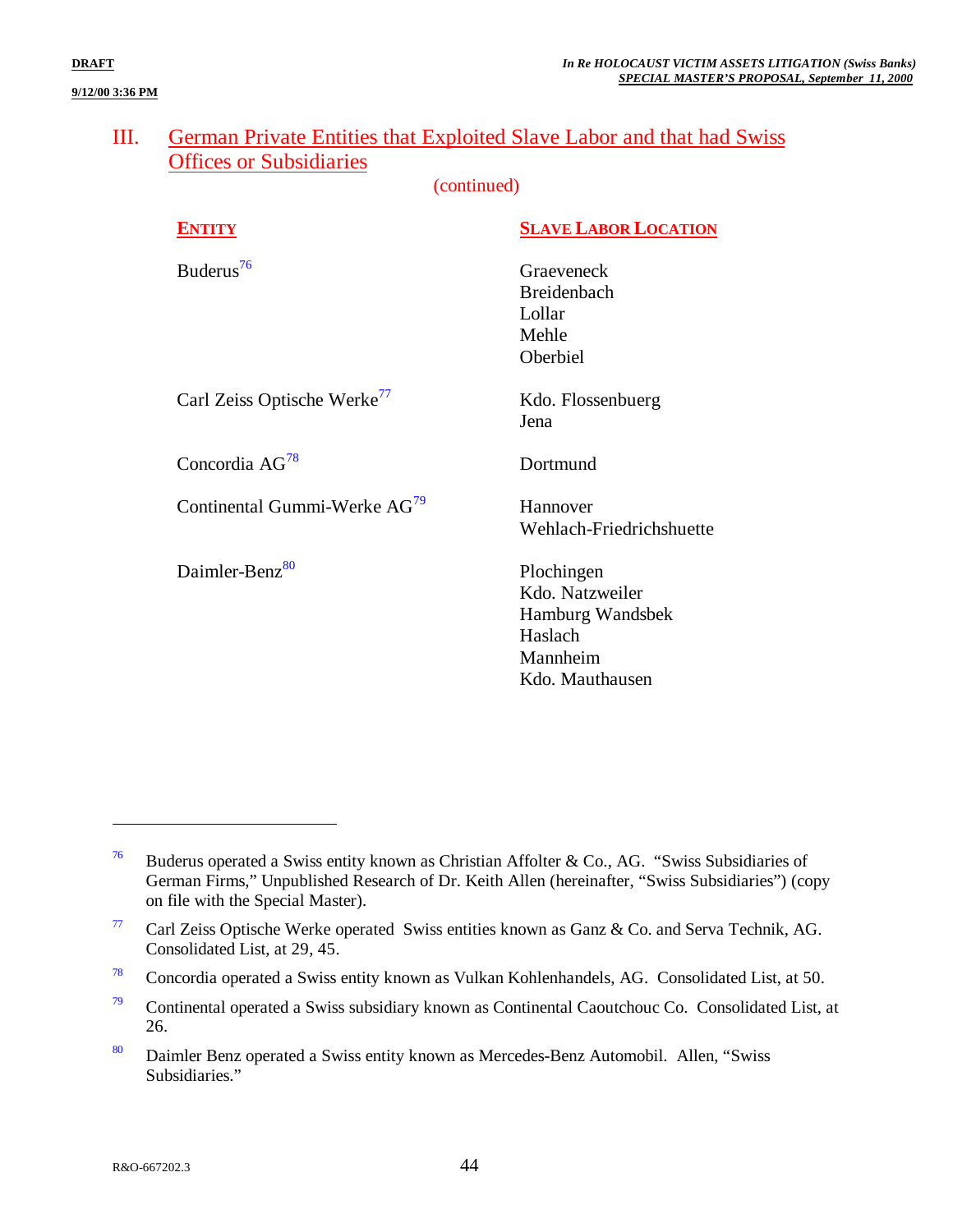<u>.</u>

#### III. German Private Entities that Exploited Slave Labor and that had Swiss Offices or Subsidiaries

(continued)

| <b>ENTITY</b>                                                 | <b>SLAVE LABOR LOCATION</b>                                                                                   |
|---------------------------------------------------------------|---------------------------------------------------------------------------------------------------------------|
| Deutsche Edelstahlwerke AG <sup>81</sup>                      | Dortmund-Aplerbeck<br>Hannover<br>Krefeld<br>Remscheid                                                        |
| Deutsche Gold und Silberscheide Anstalt<br>$("Degussa")^{82}$ | Brilon-Wald<br>Rheinfelden                                                                                    |
| Deutsche Linoleum Werke <sup>83</sup>                         | Bietigheim                                                                                                    |
| Deutsche Maschinenbau AG <sup>84</sup>                        | Kdo. Buchenwald<br>Kdo. Sachsenhausen<br>Düsseldorf-Benrath<br>Duisberg<br>Hagen<br>Volmarstein<br>Düsseldorf |
| Deutsche Reichsbahn <sup>85</sup>                             | See Section I, above                                                                                          |

<sup>84</sup> This corporation, better known as "Demag" operated a Swiss subsidiary known as Ing. G. Baumlin. Consolidated List, at 32.

<sup>85</sup> The Deutsche Reichsbahn (the German National Railway) controlled the Swiss entities Bahnhof Kuhlhaus AG and Transkontinent AG. State Department Records, Inter-Allied Reparation Agency (IARA), "German Interests in Enterprises Outside Germany: A List Based Upon United States Government Intelligence Investigations Made in Germany," (hereinafter, "German Interests in Enterprises Outside Germany") (copy on file with the Special Master), at 4, 7.

<sup>81</sup> Deutsche Edelstahlwerke operated a Swiss entity known as Vereinigte Edelstahl, AG. Consolidated List, at 49.

 $82$  Degussa owned or participated in Swiss companies. Nicholas R. Milroy, "German Economic Penetration in Switzerland," (U.S. Department of State Study, prepared for Washington Conference on German External Assets and Looted Gold, 1953) (hereinafter, "Milroy"), at 12; Consolidated List, at 22.

<sup>83</sup> Through a nominee, Deutsche Linoleum Werke operated a Swiss entity known as Lintepp Holding, AG. State Department Records, "Economic Warfare (Safehaven), Series No. l278, August 13, 1945" (hereinafter, "Economic Warfare") (copy on file with the Special Master), at 14.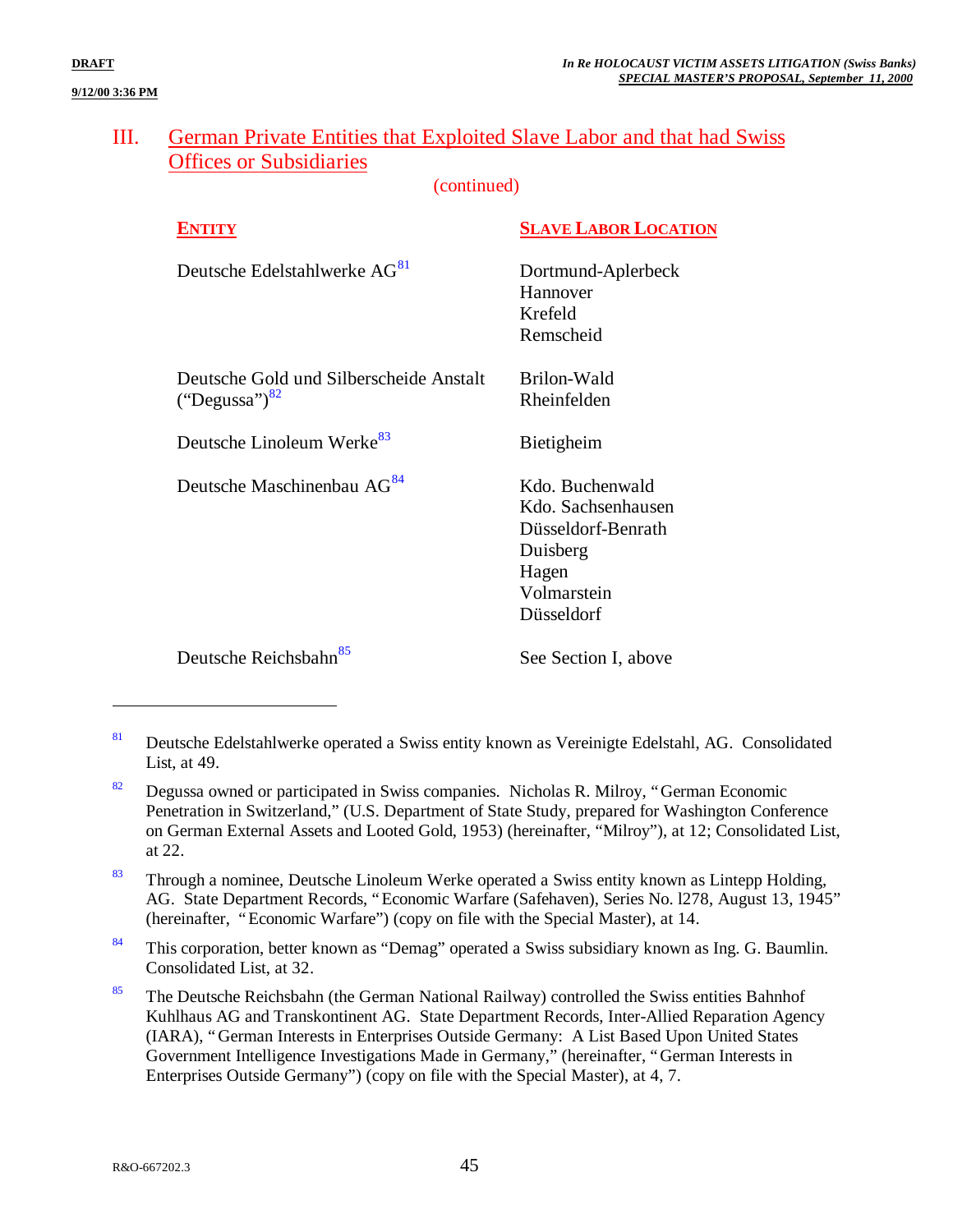(continued)

| <b>ENTITY</b>                          | <b>SLAVE LABOR LOCATION</b>                                           |
|----------------------------------------|-----------------------------------------------------------------------|
| Didierwerke AG <sup>86</sup>           | Duisberg<br>Niederdollendorf                                          |
| Dornier-Werke <sup>87</sup>            | Kdo. Dachau<br>Friedrichshafen<br>Luebeck<br>Seeretz                  |
| Dürkoppwerke <sup>88</sup>             | <b>Bielefeld</b>                                                      |
| Dynamit Nobel AG <sup>89</sup>         | Kdo. Buchenwald<br>Kdo. Gross-Rosen                                   |
| Eisenbahn-Verkehrsmittel <sup>90</sup> | Wesseling                                                             |
| Eisen und Metall AG <sup>91</sup>      | Kdo. Buchenwald<br>Gelsenkirchen                                      |
| Erla-Werke <sup>92</sup>               | Kdo. Buchenwald<br>Thekla<br>Buchenwald<br>Kdo. Gross-Rosen<br>Gassen |

<sup>86</sup> Didierwerke operated a Swiss entity known as Gas Industrie AG für Zurich. Economic Warfare, at 8.

90 Eisenbahn Verkehrsmittel operated a Swiss entity known as Bahnhof Kuehlhaus AG. Allen, "Swiss Subsidiaries."

91 Eisen-und Metall operated a Swiss entity known as Metallhaus AG. Consolidated List, at 38.

92 Erla-Werke is a subsidiary of Messerschmitt. Catalogue at 842. Messerschmitt operated a Swiss *(footnote continued on next page)*

<sup>87</sup> Dornier-Werke operated a Swiss subsidiary of the same name. Relations of Swiss Organizations, at 25.

<sup>88</sup> Duerkoppwerke operated a Swiss subsidiary of the same name. Consolidated List, at 27.

<sup>89</sup> Dynamit AG operated a Swiss entity known as Werkzeugmaschinenfabrik Solothurn AG. Consolidated List, at 50.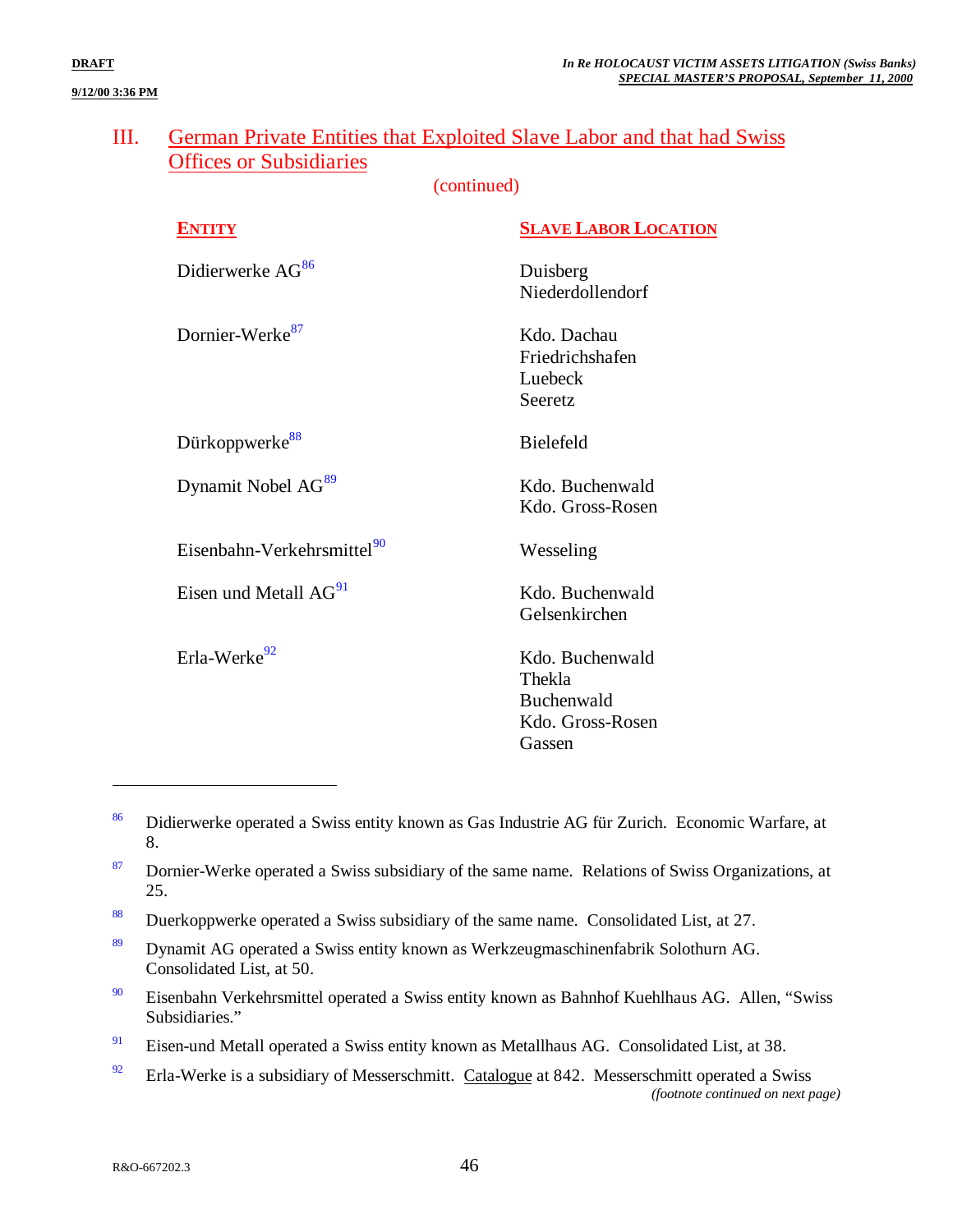(continued)

#### **ENTITY SLAVE LABOR LOCATION**

Erla-Werke (continued) Kdo. Flossenbuerg

Eugen Conradty<sup>93</sup> Roethenbach

Friedrich Krupp<sup>95</sup> Kdo Buchenwald

Flossenbuerg

Ford-Werke<sup>94</sup> Kdo. Buchenwald Duemmlinghausen

> Kdo. Sachsenhausen Kdo. Gross-Rosen Kdo. Natzweiler Buchenwald Wüstegiersdorf Graeditz Lintorf Rheinhausen Neuenrade Voerde Essen Essen-Krupp Bochum Wanne-Eickel Birkesdorf Rastdorf Wuppertal Vormeppen

entity known as Orion Werke. Allen, "Swiss Subsidiaries."

<u>.</u>

<sup>&</sup>lt;sup>93</sup> Eugen Conradty operated a Swiss entity known as Cece Graphit Werk AG. Consolidated List, at 25.

 $94$  "Ford Motor Company of Zurich is owned by Ford of Belgium which has been taken over by Ford of Cologne, Germany. The Zurich branch is taking the lead in organizing Swiss garages and automobile dealers for repair of German military vehicles and conversion of these vehicles from gasoline to wood fuel." "Switzerland and the Axis," (Report Prepared by the United States Department of the Treasury, Division of Monetary Research, February 1, 1943) (hereinafter, "Switzerland and the Axis") (copy on file with the Special Master), at 8.

<sup>&</sup>lt;sup>95</sup> Krupp operated two Swiss entities, Noxum, AG and Pantena, AG. State Department Records, Inter-*(footnote continued on next page)*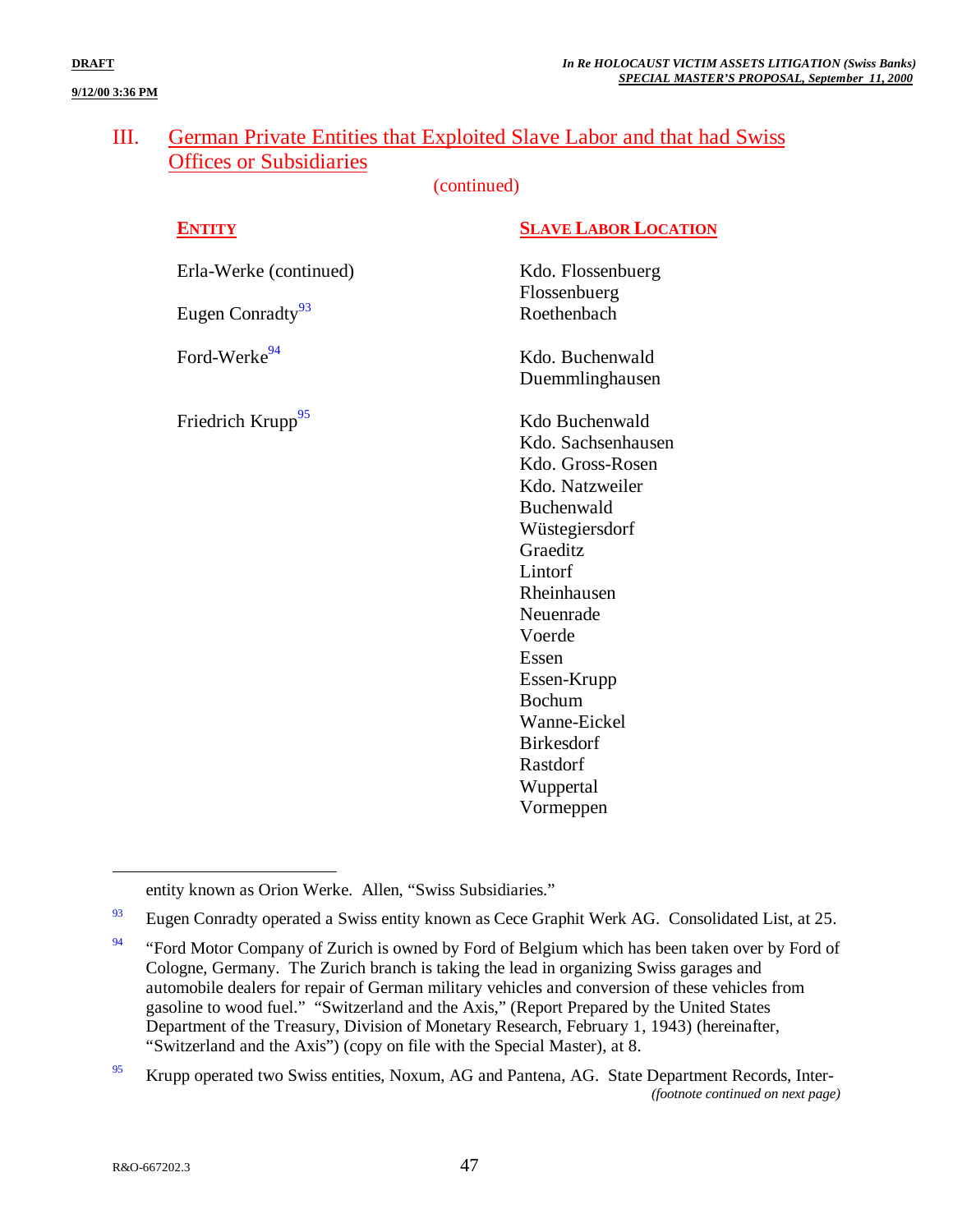(continued)

| <b>ENTITY</b>                               | <b>SLAVE LABOR LOCATION</b>                                                                                        |
|---------------------------------------------|--------------------------------------------------------------------------------------------------------------------|
| Friedrich Krupp (continued)                 | Witterschlick<br><b>Bad Harzburg</b><br>Koenigswusterhausen<br>Langenbielau<br>Geisenheim<br>Laskowitz-Meleschwitz |
| Günther Wagner <sup>96</sup>                | Hannover                                                                                                           |
| Guttehoffnungshütte <sup>97</sup>           | Oberhausen                                                                                                         |
| Hanomag <sup>98</sup>                       | Hamburg<br>Hannover<br>Kdo. Neuengamme<br>Neuengamme                                                               |
| Harpener Bergbau AG <sup>99</sup>           | Muehlenberg<br>Dortmund<br><b>Bochum</b><br>Gelsenkirchen                                                          |
| Heimbach, Thomas Joseph GmbH <sup>100</sup> | Dueren                                                                                                             |
| Heinrich Pferdmenges <sup>101</sup>         | Rheydt                                                                                                             |

Allied Reparation Agency (IARA) report #228 (Addendum 2), from Secretary General N.E.P. Sutton, April 12, 1948, identified as SB21728 et seq., (hereinafter, "IARA Report No. 228, Addendum 2") (copy on file with the Special Master). Krupp "own[s] or participate[s] in seven Swiss companies having a total capitalization of SFrs 3,275,000." Milroy, at 12.

- <sup>96</sup> Günther Wagner operated a Swiss entity of the same name. Consolidated List, at 50.
- $\frac{97}{97}$  Gutehoffnungshütte operated a Swiss subsidiary known as Lade, AG and was reported to have owned 28% of the Swiss entity known as Uhertype AG. Consolidated List, at 36, 48.
- <sup>98</sup> Hanomag was a subsidiary of Vereinigte Stahlwerke. Mollin, at 98. *See* entry for Vereinigte Stahlwerke, below.
- <sup>99</sup> Harpener Bergbau operated a Swiss subsidiary known as Harpener Kohlenhandels AG. Consolidated List, at 31.

<sup>100</sup> Heimbach operated a Swiss entity known as Munziger & Co. Consolidated List, at 38.

<sup>101</sup> Heinrich Pferdmenges operated a Swiss entity known as Elemo Elektromotorenfabrik AG.

*(footnote continued on next page)*

<u>.</u>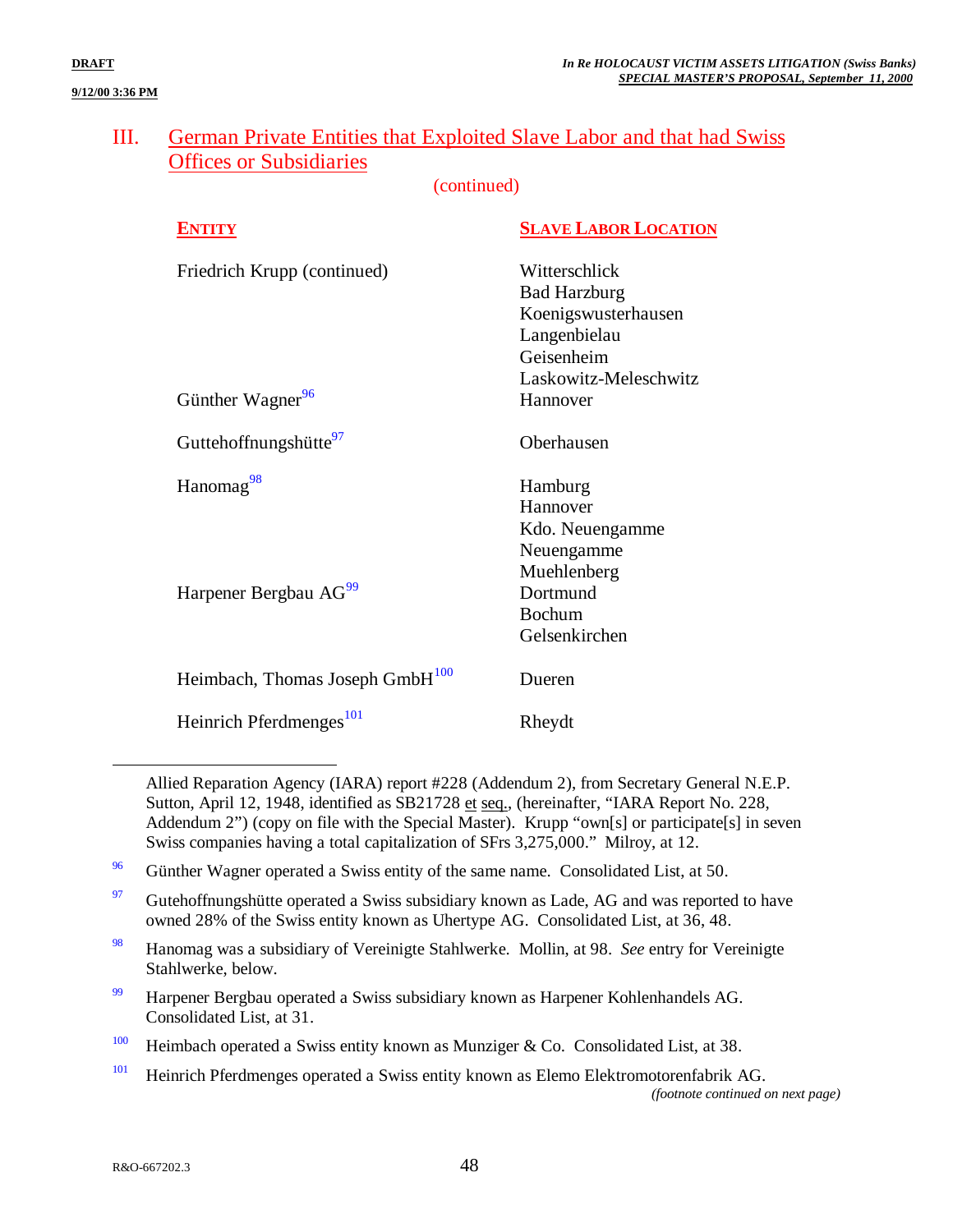(continued)

| <b>ENTITY</b>                    | <b>SLAVE LABOR LOCATION</b>                                                                         |
|----------------------------------|-----------------------------------------------------------------------------------------------------|
| Henkel GmbH <sup>102</sup>       | Düsseldorf<br>Hindenburg                                                                            |
| Hochfrequenz GmbH <sup>103</sup> | Bochum                                                                                              |
| Henschel <sup>104</sup>          | Kdo. Mauthausen<br>Kassel<br>Rengershausen<br>Kdo. Ravensbrueck<br>Berlin<br>Wiener Neudorf         |
| Hibernia $AG^{105}$ .            | Gelsenkirchen<br>Wanne-Eckel<br>Oberhausen                                                          |
| Hochtief AG <sup>106</sup>       | Kdo. Neuengamme<br>Neuengamme<br>Lendringen<br>Kochendorf<br>Essen<br>Synowodzko Wyzne<br>Feldafing |

Consolidated List, at 27.

<sup>102</sup> Henkel has "an ownership or participation in ten Swiss companies, representing a capitalization of Sfrs 36,850,000." Milroy, at 11. Additionally, Henkel is reported to have owned Unichem Chemiekalien-Handelsgesellschaft AG (Zürich), Uma AG (Basel) Labor-fac AG (Basel), and Henkel & Cie (Basel). Relations of Swiss Organizations, at 20.

<sup>&</sup>lt;sup>103</sup> Hochfrequenz AG maintained a wholly-owned Swiss subsidiary of the same name, headquartered in Basel. Safehaven Report, at Enclosure No. 1.

<sup>104</sup> Henschel operated a Swiss entity known as AG für Industrielle Untern. Consolidated List, at 33.

<sup>105</sup> Hibernia operated a Swiss entity known as Oberrheim Reederei und Kohlenhandels AG. Economic Warfare, at 18.

<sup>&</sup>lt;sup>106</sup> Rheinisch Westfaelische Elektrizitätswerk ("RWE") owned approximately 31% of the shares in Hochtief. Tina Grant, "Hochtief AG" 33 International Directory of Company Histories, at 195-196.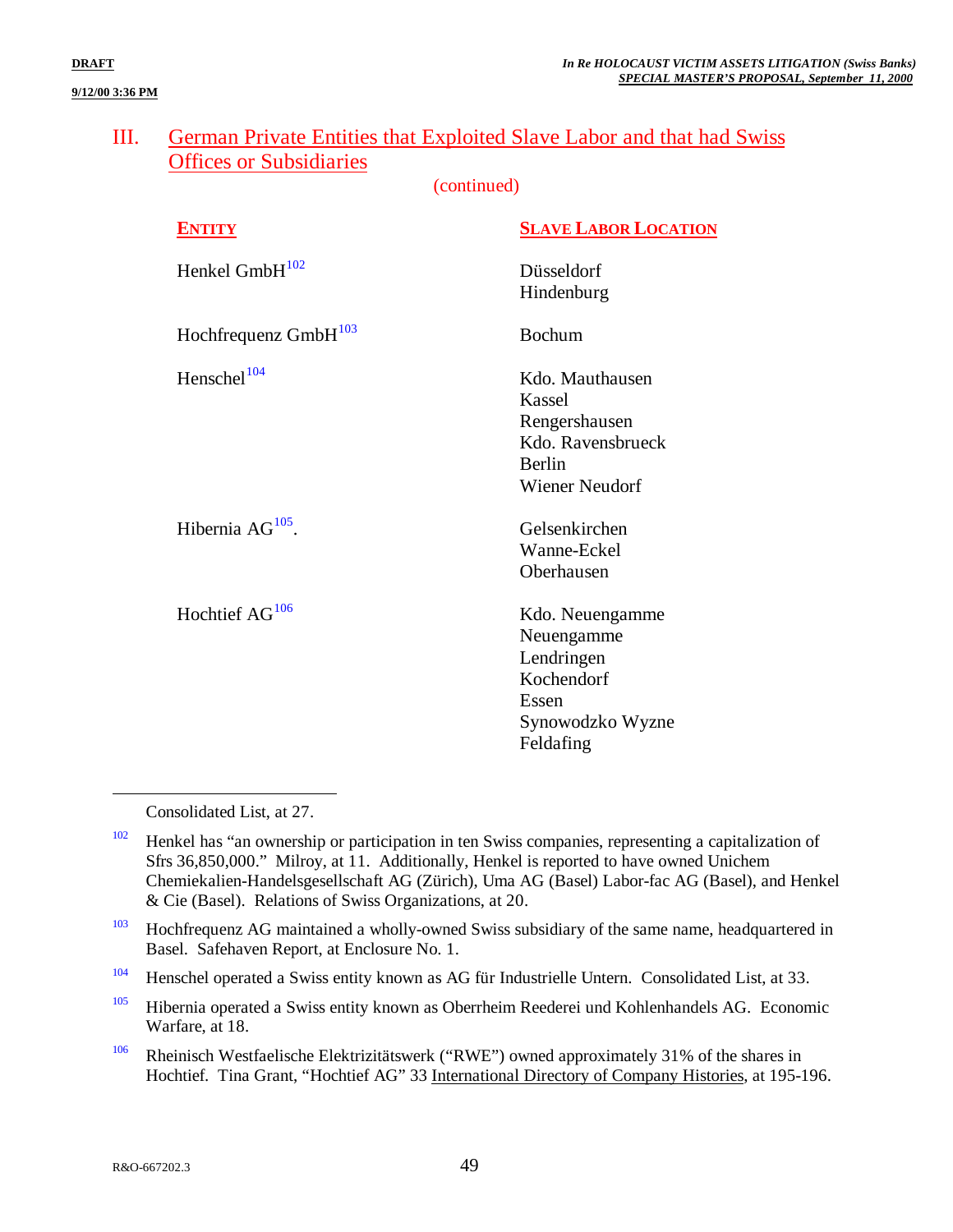(continued)

| <b>ENTITY</b>                    | <b>SLAVE LABOR LOCATION</b> |
|----------------------------------|-----------------------------|
| Hochtief AG (continued)          | Kdo. Dachau                 |
|                                  | Walldorf                    |
|                                  | Dachau                      |
|                                  | Meppen                      |
|                                  | Strafgef-Arbeitskolonne     |
| Hoesch $AG107$                   | Essen                       |
|                                  | Dueren                      |
|                                  | Dortmund                    |
|                                  | Essen-Altenessen            |
|                                  | Hagen-Kabel                 |
|                                  | Hohenlimburg                |
|                                  | Roelsdorf                   |
| Homann-Werke <sup>108</sup>      | Wupperthal                  |
| Hugo Schneider AG <sup>109</sup> | Kdo Buchenwald              |
|                                  | Altenburg/Thueringen        |
|                                  | Colditz                     |
|                                  | Herzberg/Elster             |
|                                  | Leipzig                     |
|                                  | Meuselwitz                  |
|                                  | Schlieben                   |
|                                  | Taucha                      |
|                                  | Czestochowa                 |
|                                  | Floessberg                  |
|                                  | Skarzysko-Kamienna          |
|                                  | Buchenwald                  |

*(footnote continued on next page)*

<sup>&</sup>lt;sup>107</sup> Hoesch operated a wholly owned Swiss entity known as AG für Feld & Kleinbahnbedarf Orenstein & Koppel. Consolidated List.

<sup>&</sup>lt;sup>108</sup> Homann-Werke, which manufactured nose structures for airplanes, was affiliated with Messerschmitt. Allen, "Unpublished Manuscript," at 11.

 $109$  80% of the shares of this entity, commonly known as HASAG, were owned by three German banks, Deutsche Bank, Deutsche Kredit Anstalt and Dresdner Bank. Felicja Karay, Death Comes in Yellow: Skarzysko-Kamienna Slave Labor Camp, (Amsterdam: Harwood Academic Publishers,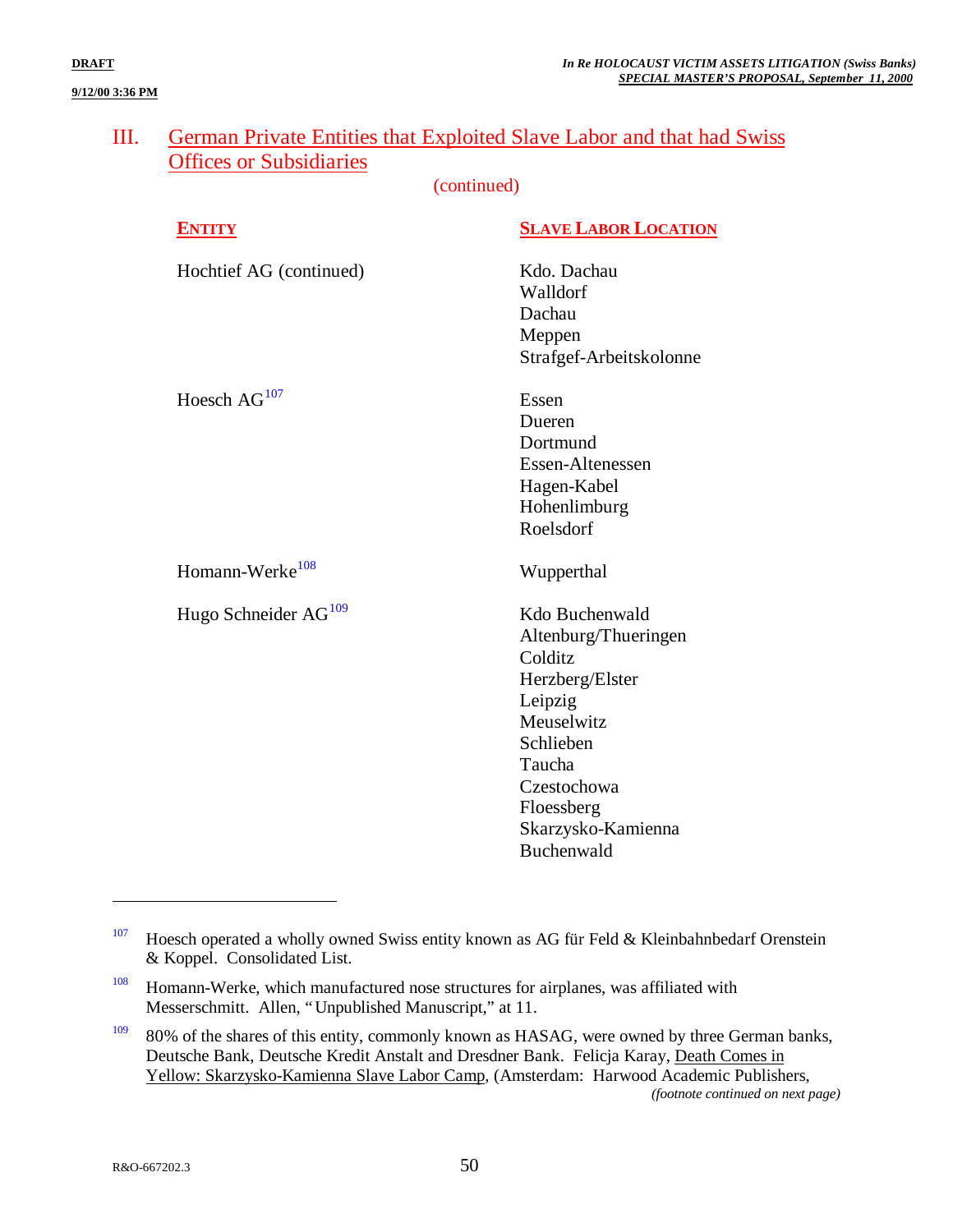(continued)

| <b>ENTITY</b>                           | <b>SLAVE LABOR LOCATION</b> |
|-----------------------------------------|-----------------------------|
| Hugo Schneider AG (continued)           | Sedzoszow                   |
|                                         | Kielce                      |
|                                         | Sulejow                     |
| Hugo Stinnes <sup>110</sup>             | Hamburg-Harburg             |
| IG Farben <sup>111</sup>                | Kdo. Buchenwald             |
|                                         | Arbeitskolonne Aushwitz I   |
|                                         | Frankfurt-Main              |
|                                         | Dormagen                    |
|                                         | Rumein                      |
|                                         | Sackenhoym                  |
|                                         | Köln-Flittard               |
|                                         | Waldenburg                  |
|                                         | Köln                        |
|                                         | Krefeld                     |
|                                         | Landsberg                   |
|                                         | Leverkusen                  |
|                                         | Ludwigshafen                |
|                                         | Moossbierbaum               |
|                                         | Wuppertal                   |
|                                         | Sulzbach                    |
|                                         | Offenbach                   |
| Julius Berger-Tiefbau AG <sup>112</sup> | Essen                       |
| Kloeckner-Werke <sup>113</sup>          | Kdo. Dachau                 |
|                                         | Strafgef Arbeitskolonne     |

<sup>1996),</sup> at 4. All three banks are listed on the ICEP List as having maintained Swiss bank accounts.

<sup>110</sup> Hugo Stinnes maintained a Swiss subsidiary of the same name. Consolidated List, at 32.

<sup>111</sup> IG Farben's shares were owned by its cloak, IG Chemie, of Basel. Preliminary List. "IG Farbenindustrie either owns or participates in 22 different companies in Switzerland." Milroy, at 11.

<sup>112</sup> Julius Berger-Tiefbau operated a Swiss subsidiary called AG für Industrie- und Bauunternehmungen. Consolidated List, at 21.

<sup>113</sup> Kloeckner is reported to have held 50% of the shares of the Swiss entity Calora Kohlenimport, AG. *(footnote continued on next page)*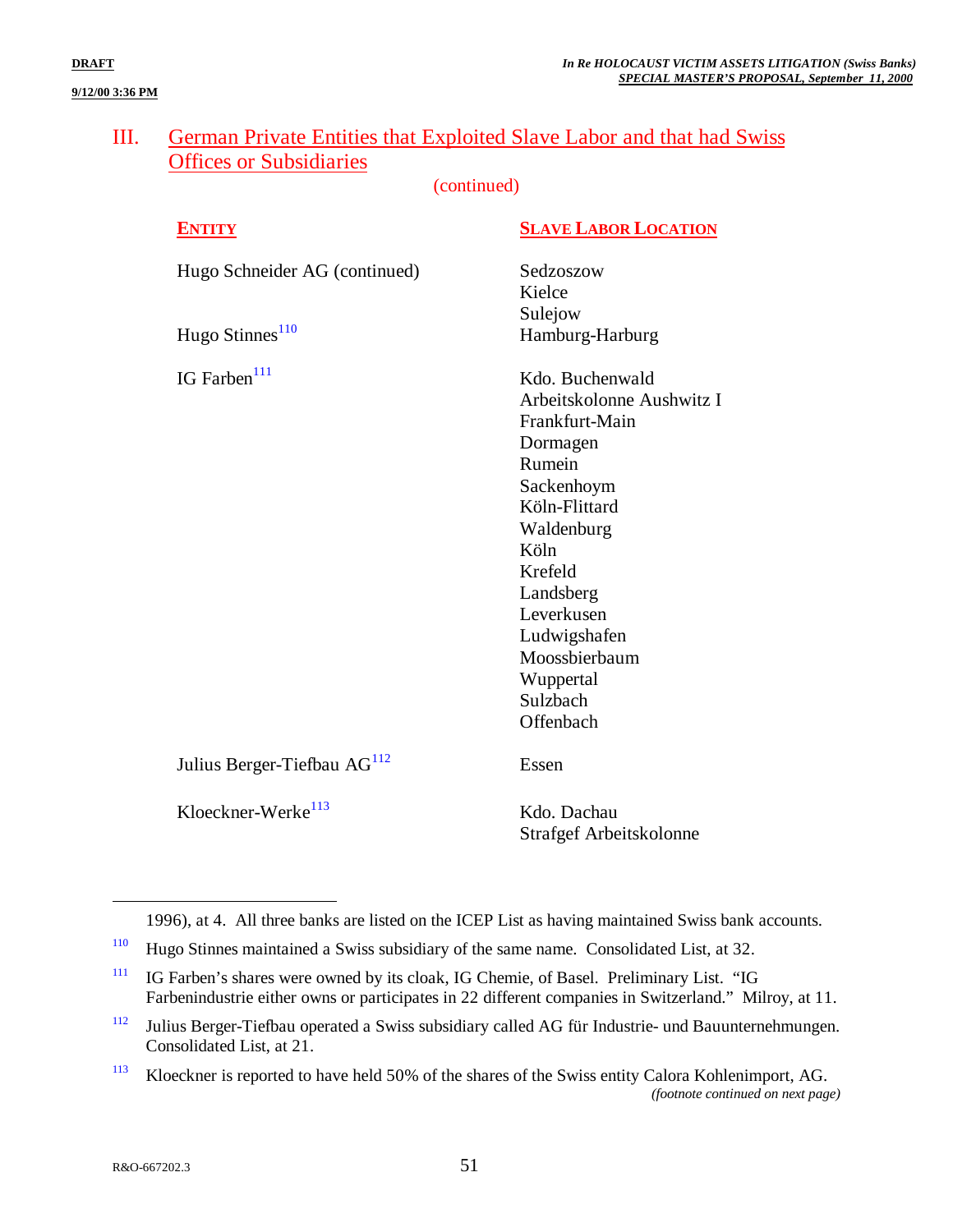(continued)

| <b>ENTITY</b>                             | <b>SLAVE LABOR LOCATION</b> |
|-------------------------------------------|-----------------------------|
| Kloeckner-Werke (continued)               | Hagen                       |
|                                           | Essen                       |
|                                           | Hamburg                     |
|                                           | Castrop-Rauxel              |
|                                           | Hamm                        |
|                                           | Troisdorf                   |
|                                           | Köln-Deutz                  |
| Knoll $AG114$                             | Ludwigshafen                |
| Knorr $AG115$                             | Heilbronn                   |
|                                           | Bayreuth                    |
|                                           | Hagen                       |
|                                           | Volmarstein                 |
| F. Lange Stahlfedernfabrik <sup>116</sup> | Hagen                       |
| Maggi Gmb $H^{117}$                       | Singen                      |
|                                           |                             |

Relations of Swiss Organizations, at 22.

114 Knoll operated a Swiss subsidiary called AG für Sitzmobel. Consolidated List, at 22.

<sup>116</sup> F. Lange operated a Swiss entity known as F.A. Lange Metallwerke AG. Consolidated List, at 36.

<sup>117</sup> Maggi was a subsidiary of the Swiss entity Alimentana AG. Sophie Pavillon, "*Trois filliales d'enterprises suisses en Allemagne du Sud et leur developpement durant la periode nazie*" ("Three Branches of Swiss Enterprises in Southern Germany and their Development During the Nazi Period") in 23 Studien und Quellen (1997) (translation obtained by the Special Master) (hereinafter, "Pavillon").

<u>.</u>

<sup>115</sup> Knorr maintained a Swiss subsidiary called Knorr Nahrmittel AG. German Interests in Enterprises Outside Germany, at 5.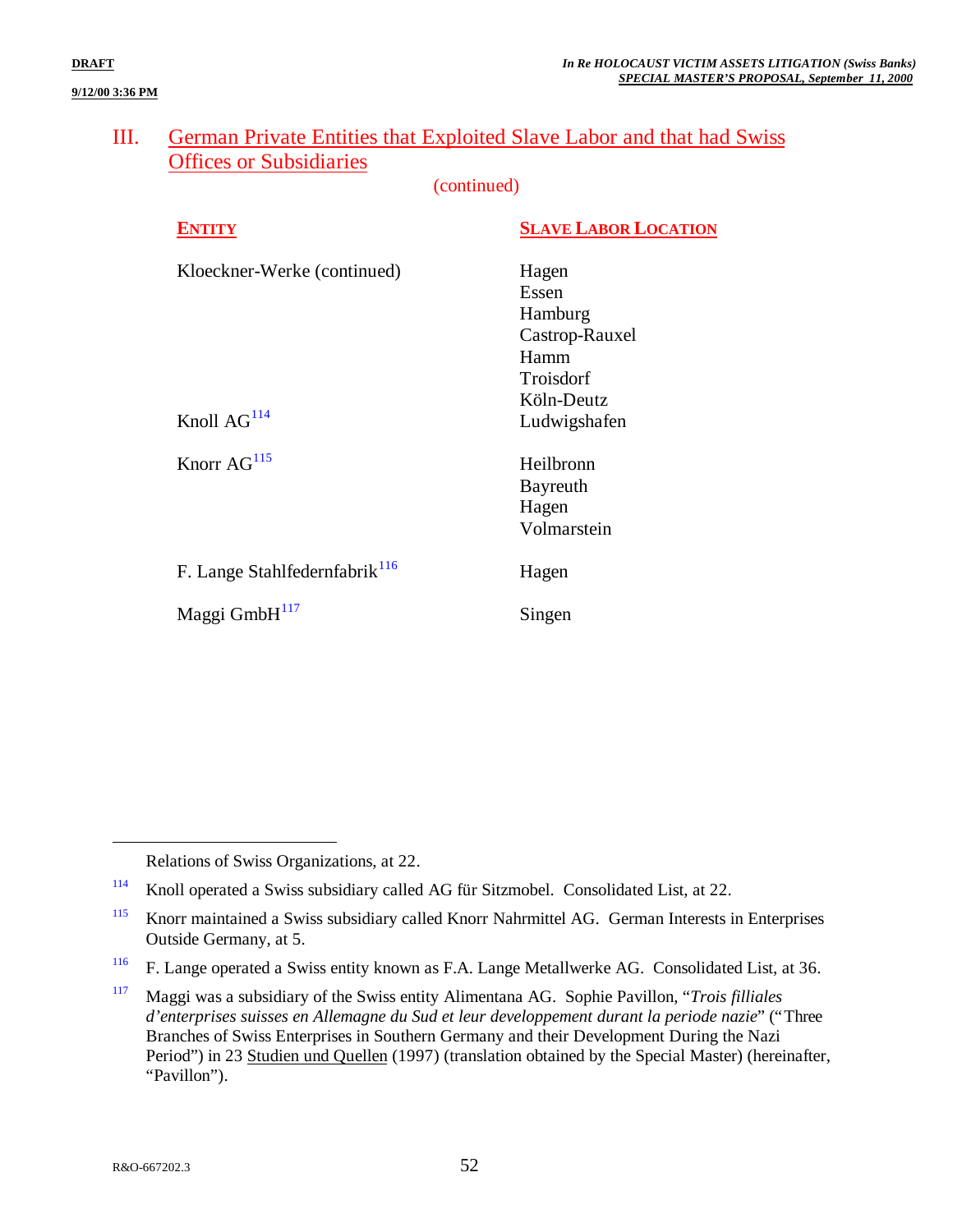#### III. German Private Entities that Exploited Slave Labor and that had Swiss Offices or Subsidiaries

(continued)

| <b>ENTITY</b>                                    | <b>SLAVE LABOR LOCATION</b>                                                                                    |
|--------------------------------------------------|----------------------------------------------------------------------------------------------------------------|
| Mannesmann $AG118$                               | Mettman<br>Gelsenkirchen<br>Düsseldorf<br>Duisberg<br>Essen<br>Finnentrop<br>Remscheid<br>Witten-Annen<br>Unna |
| Martinswerk $^{119}$                             | Bergheim                                                                                                       |
| Maschinenfabrik Augsberg-Nurnberg <sup>120</sup> | Augsburg<br>Gustavsburg                                                                                        |
| Matthias Stinnes <sup>121</sup>                  | Essen<br>Gladbeck                                                                                              |
| Mauser $AG^{122}$                                | Köln-Ehrenfeld                                                                                                 |
| Melittawerke <sup>123</sup>                      | Minden                                                                                                         |

- <sup>121</sup> Matthias Stinnes operated Swiss entities known as Rheinkohlen Umschlags AG and Rheinkohlen AG. Allen, "Swiss Subsidiaries."
- <sup>122</sup> Mauserwerke operated a Swiss entity known as Metallwarenfabrik Kreuzlingen. Relations of Swiss Organizations, at 24.

<sup>123</sup> Melittawerke operated a Swiss entity known as Melitta AG. Consolidated List, at 37.

<sup>&</sup>lt;sup>118</sup> Mannesmann operated a wholly-owned Swiss subsidiary of the same name in Zurich. Safehaven Report, Enclosure 1, at 2.

<sup>119</sup> Martinswerk was a subsidiary of the Swiss entity Aluminium Industrie. Pavillon.

<sup>&</sup>lt;sup>120</sup> This corporation, better known as "MAN," controlled Swiss entities called AG für Industrielle Beteiligungen and Maschinen AG. German Interests in Enterprises Outside Germany, at 5, 6. One of these companies was Kox Kohlenimport AG. Consolidated List, at 35.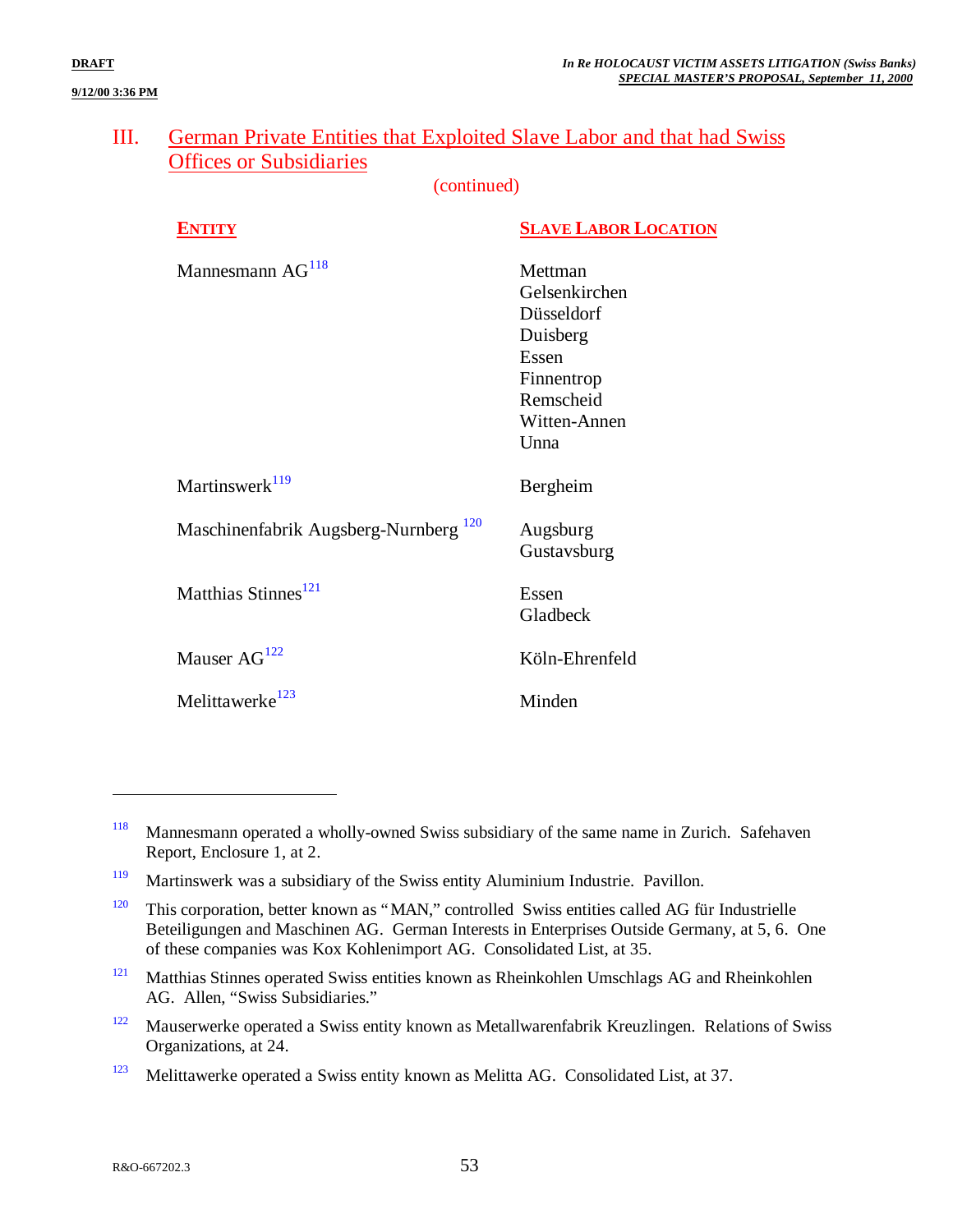#### III. German Private Entities that Exploited Slave Labor and that had Swiss Offices or Subsidiaries

(continued)

# **ENTITY SLAVE LABOR LOCATION**

| Merck Chemische Fabrik, Darmstadt <sup>124</sup> | Griesheim<br>Traisa                                                                                                                                                      |
|--------------------------------------------------|--------------------------------------------------------------------------------------------------------------------------------------------------------------------------|
| Messerschmitt <sup>125</sup>                     | Augsburg<br>Kdo. Dachau<br>Kdo. Flossenbuerg<br>Kdo. Mauthausen<br>Kdo. Natzweiler<br>Oberammergau<br>Regensburg<br>Neustadt/Waldnaab<br>Ratingen<br>Leipheim<br>Pfreimd |
| Mielewerke AG <sup>126</sup>                     | <b>Bielefeld</b>                                                                                                                                                         |
| Pfaff $AG127$                                    | Kaiserslautern                                                                                                                                                           |
| Philipp Holzmann <sup>128</sup>                  | Wuestegiersdorf<br>Kdo. Mauthausen<br>Posen<br>Selchow-Spiegelberg<br>Kdo. Gross-Rosen<br>Lobau                                                                          |

 $124$  E. Merck has "an ownership or participation in eight Swiss companies, representing a capitalization of Sfrs 3.5 million..." Milroy, at 11-12. Two of these companies have been identified as Holding AG für Merck-Unternehungen and Merck Produkten AG. Consolidated List, at 31; Economic Warfare, at 16.

<u>.</u>

<sup>&</sup>lt;sup>125</sup> Messerschmitt operated a Swiss entity known as Orion Werke. Allen, "Swiss Subsidiaries."

<sup>126</sup> Mielewerke operated a Swiss entity known as Verkaufsgesellschaft der Mielewerke AG. Consolidated List, at 49.

<sup>&</sup>lt;sup>127</sup> Pfaff operated a Swiss entity known as Pfaff Nahmaschinenfabrik. Allen, "Swiss Subsidiaries."

<sup>&</sup>lt;sup>128</sup> Philipp Holzmann operated Swiss entities known as Technique and S.A. Societe Financiere et *(footnote continued on next page)*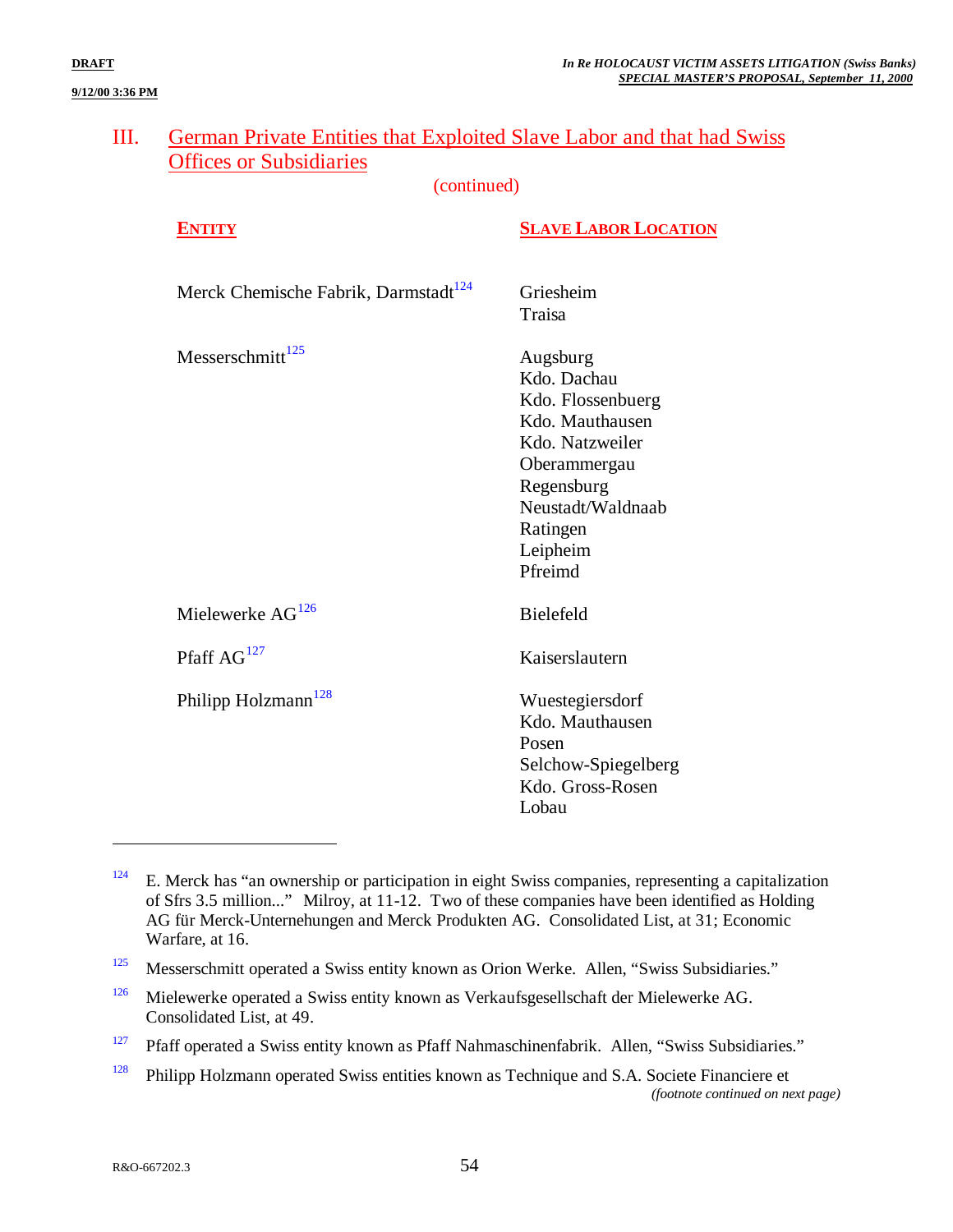### III. German Private Entities that Exploited Slave Labor and that had Swiss Offices or Subsidiaries

(continued)

| ENTITY                                                        | <b>SLAVE LABOR LOCATION</b>                                                                                                        |
|---------------------------------------------------------------|------------------------------------------------------------------------------------------------------------------------------------|
| Raab Karcher GmbH <sup>129</sup>                              | Thannhausen                                                                                                                        |
| Rheinische Westfälisches Elektrizitätswerk<br>$("RWE")^{130}$ | Essen                                                                                                                              |
| Rheinmetall Borsig AG <sup>131</sup>                          | Kdo. Buchenwald<br>Berlin-Birkenwerder<br>Berlin-Hennigsdorf<br>Laziska Gorne<br>Breslau-Hundsfeld<br><b>Breslau</b><br>Unterluess |
| Rhenania $AG^{132}$                                           | Schwelm<br>Hamburg-Harburg<br>Monheim<br>Homberg                                                                                   |
| Robert Stock & $Co133$                                        | Berlin $134$                                                                                                                       |
| Robert Zapp <sup>135</sup>                                    | Hilden                                                                                                                             |

Technique. Allen, "Swiss Subsidiaries."

- <sup>129</sup> Raab Karcher was reported to own a 40% interest in Kohlunion-Geldner AG. Consolidated List, at 35.
- $130$  This entity, known as "RWE," was reported to have owned 40% of the Swiss entity known as Finelektra. Economic Warfare, at 7.
- <sup>131</sup> Rheinmetall "own[s] or participates[s] in four Swiss firms with a total capitalization of Sfrs 2,450,000." Milroy, at 12. Among these firms, Schafroth & Co., AG and Solita AG have been identified. Rheinmetall is also reported to have owned Solothurn. Consolidated List, at 43, 45; Relations of Swiss Organizations, at 20.
- <sup>132</sup> Rhenania operated a Swiss subsidiary known as AG für Schiffahrt. Consolidated List, at 22.
- <sup>133</sup> Robert Stock & Co. was reported to have owned 48.9% of the Swiss entity known as Stockwerkzeuge & Maschinen Verkaufs AG. Consolidated List, at 46.

 $134$  AJC List.

<u>.</u>

<sup>135</sup> Robert Zapp maintained a Swiss cloak called Stahl-Holding Co. Preliminary List, at 3.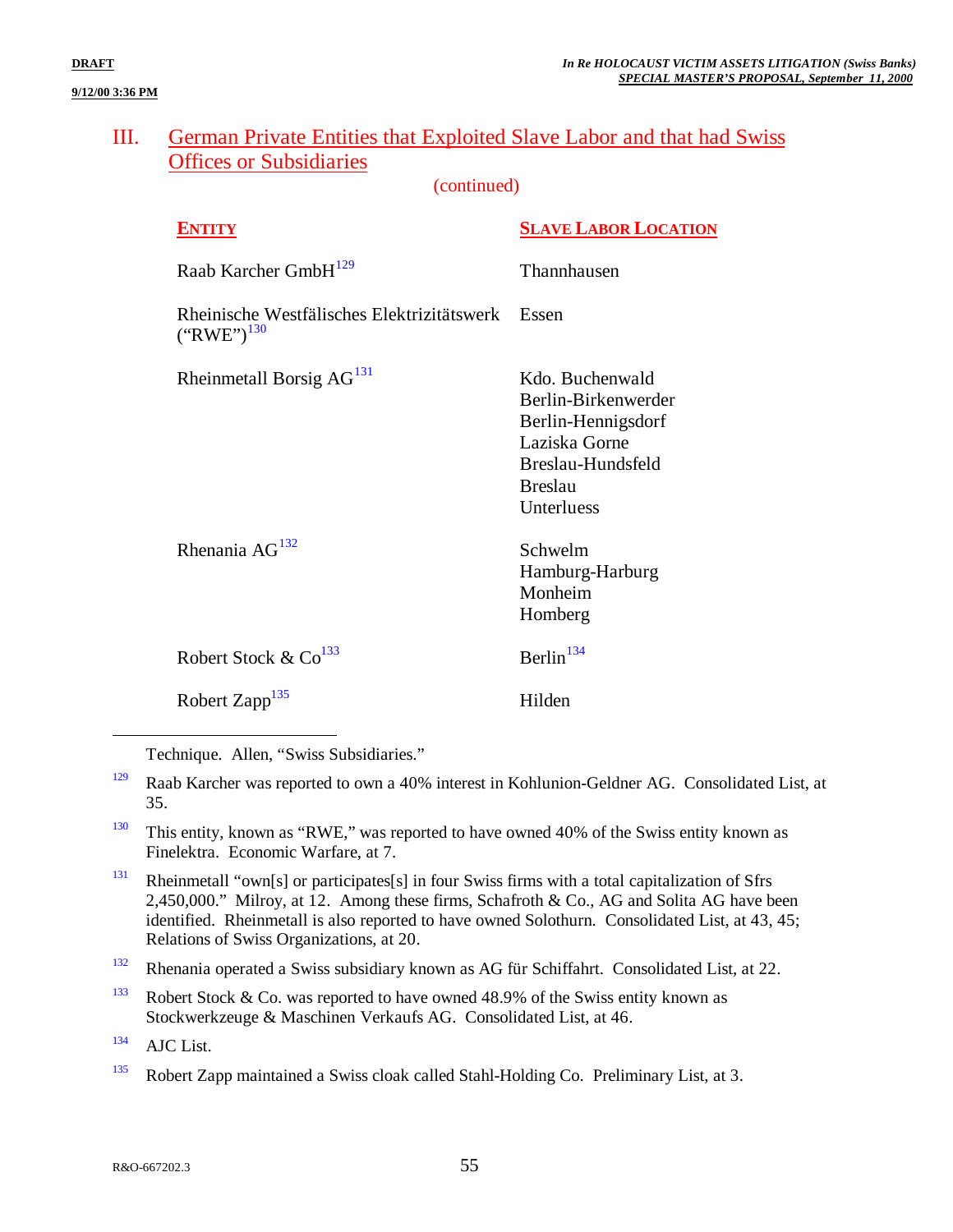(continued)

| ENTITY                                                           | <b>SLAVE LABOR LOCATION</b>                                                                                                                                                                                                         |
|------------------------------------------------------------------|-------------------------------------------------------------------------------------------------------------------------------------------------------------------------------------------------------------------------------------|
| Roechling $136$                                                  | Mehle<br>Oberbiel                                                                                                                                                                                                                   |
| Rütgerswerke AG <sup>137</sup>                                   | Gross-Auheim<br>Castrop-Rauxel                                                                                                                                                                                                      |
| Schlaffariawerke <sup>138</sup>                                  | Wuppertal                                                                                                                                                                                                                           |
| Senkingwerke <sup>139</sup>                                      | Hildesheim                                                                                                                                                                                                                          |
| Siemens Schuckertwerke AG / Siemens<br>und Halske <sup>140</sup> | Kdo. Ravensbrueck<br>Kdo. Gross-Rosen<br>Kdo. Mauthausen<br>Kdo. Flossenbuerg<br>Kdo. Sachsenhausen<br><b>Bocholt</b><br>München<br>Neustadt/Saale<br>Muelheim/Ruhr<br>Berlin/Falkensee<br>Berlin-Haselhorst<br>Mohelnitz<br>Kassel |

<sup>&</sup>lt;sup>136</sup> Roechling "own[s] or participate[s] in six Swiss firms having a total capitalization of Sfrs 1,140,000." Milroy, at 12. One of these firms has been identified as Robert Bohringer AG. Consolidated List, at 24.

<sup>&</sup>lt;sup>137</sup> Rütgerswerke is reported to have operated a Swiss entity called Chemisch-technische Werken AG. Relations of Swiss Organizations, at 24.

<sup>&</sup>lt;sup>138</sup> Schlaraffiawerk maintained a wholly-owned Swiss subsidiary of the same name in Basel. Safehaven Report, Enclosure No. 1, at 4.

<sup>&</sup>lt;sup>139</sup> Senkingwerke operated a Swiss entity called Senking AG. Economic Warfare, at 23.

<sup>140</sup> Albiswerke A.G of Zurich was a subsidiary of Siemens & Halske. Economic Warfare, at 2. Albiswerke independently maintained Swiss banking ties. ICEP List. Other Siemens entities have been identified as Bergwerks-Industrie & Handelsgesellschaft AG, International Benson Patent Verwertungs AG, and International Ljungstroenturbinen Union AG. Consolidated List, at 24, 32, 33.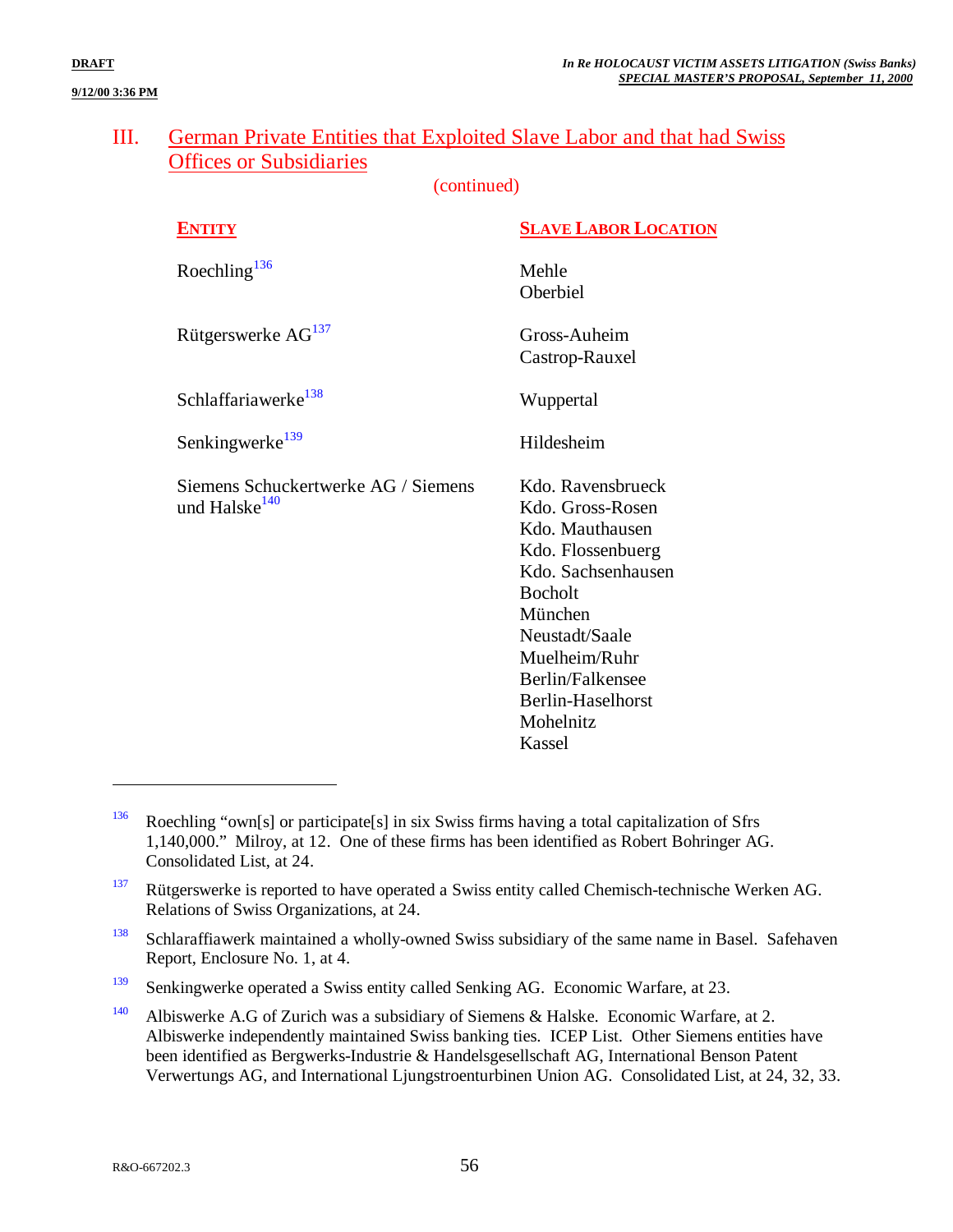## III. German Private Entities that Exploited Slave Labor and that had Swiss Offices or Subsidiaries

(continued)

| <b>ENTITY</b>                    | <b>SLAVE LABOR LOCATION</b>                                                                                                      |
|----------------------------------|----------------------------------------------------------------------------------------------------------------------------------|
| Solvay-Werke <sup>141</sup>      | Kdo. Mauthausen<br>Ebensee<br>Mauthausen<br><b>B</b> orth<br>Rheinberg<br>Kdo. Buchenwald<br>Bernburg<br>Ploemnitz<br>Buchenwald |
| $Steyr^{142}$                    | Radom<br>Kdo. Mauthausen                                                                                                         |
| Strebelwerke GmbH <sup>143</sup> | Mannheim                                                                                                                         |
| Stromeyer <sup>144</sup>         | Brock bei Westbevern                                                                                                             |
| Telefunken GmbH <sup>145</sup>   | Kdo. Gross-Rosen<br>Graeditz<br>Ulm                                                                                              |
| Thyssen $146$                    | Muelheim                                                                                                                         |

<sup>&</sup>lt;sup>141</sup> IG Farben owned a percentage of Solvay through a Swiss holding company. Hayes, Industry and Ideology, at 276.

- <sup>143</sup> Strebelwerk operated a Swiss subsidiary known as G. Munster & Co. German Interests in Enterprises Outside Germany, at 6.
- <sup>144</sup> Stromeyer maintained a wholly-owned Swiss subsidiary in Basel. Safehaven Report, Enclosure No. 1, at 4.
- <sup>145</sup> Telefunken operated a wholly-owned Swiss subsidiary known as Telefunken Zurich AG. Safehaven Report, Enclosure No. 1, at 4.
- <sup>146</sup> Thyssen was a subsidiary of Vereinigte Stahlwerke. Jay P. Pederson, "Thyssen Krupp" 28 *(footnote continued on next page)*

<sup>&</sup>lt;sup>142</sup> Steyr operated Swiss entities known as Steyr Solothurm Waffen AG and Steyr-Daimler-Puch Vertriebe AG der Zurich. Economic Warfare, at 25.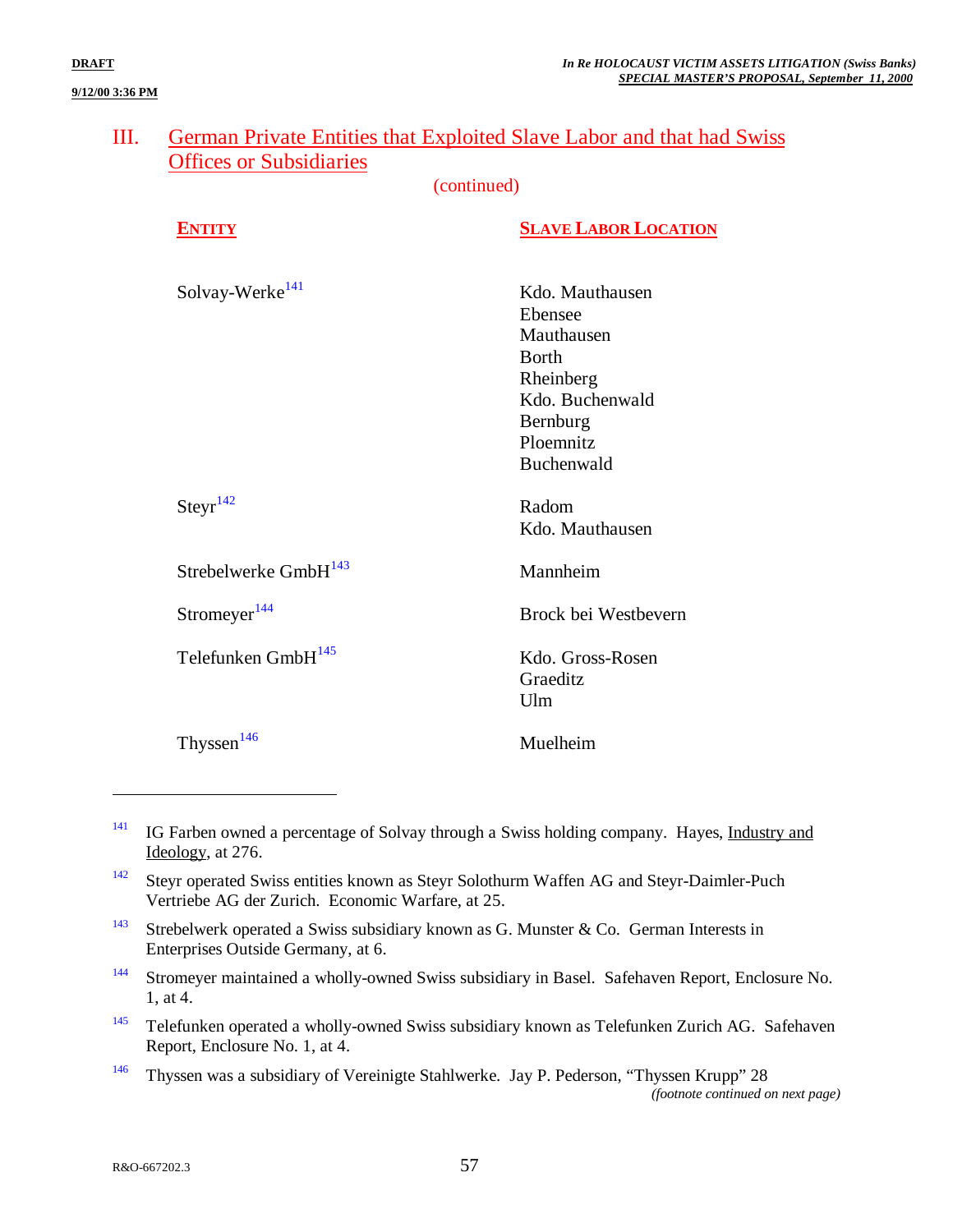1

### III. German Private Entities that Exploited Slave Labor and that had Swiss Offices or Subsidiaries

(continued)

| <b>ENTITY</b>                                  | <b>SLAVE LABOR LOCATION</b>         |
|------------------------------------------------|-------------------------------------|
| Vereinigte Aluminiumwerke <sup>147</sup>       | Selchow-Spiegelberg<br>Grevenbroich |
| Vereinigte Seidenwebereien GmbH <sup>148</sup> | Suechtein                           |
| Vereinigte Stahlwerke <sup>149</sup>           | Diisseldorf                         |
|                                                |                                     |

International Directory of Company Histories, at 453. *See* entry for Vereinigte Stahlwerke, below.

<sup>147</sup> Vereinigte Aluminiumwerke owned a 35.24% interest in a Swiss entity known as Bauxit Trust AG. Consolidated List, at 24.

- <sup>148</sup> Vereinigte Seidenwebereien operated a Swiss subsidiary known as AG vorm. Mechanische Seidenstoffweberei. Consolidated List, at 22.
- <sup>149</sup> Vereinigte Stahlwerke "own[s] or participate[s] in nine Swiss companies having a total capitalization of Sfrs 4,075,000 including metal and steel processing, sales and holding companies;" Milroy, at 12. Titarit AG and Transatlantika Handels have been identified among these companies. Consolidated *(footnote continued on next page)*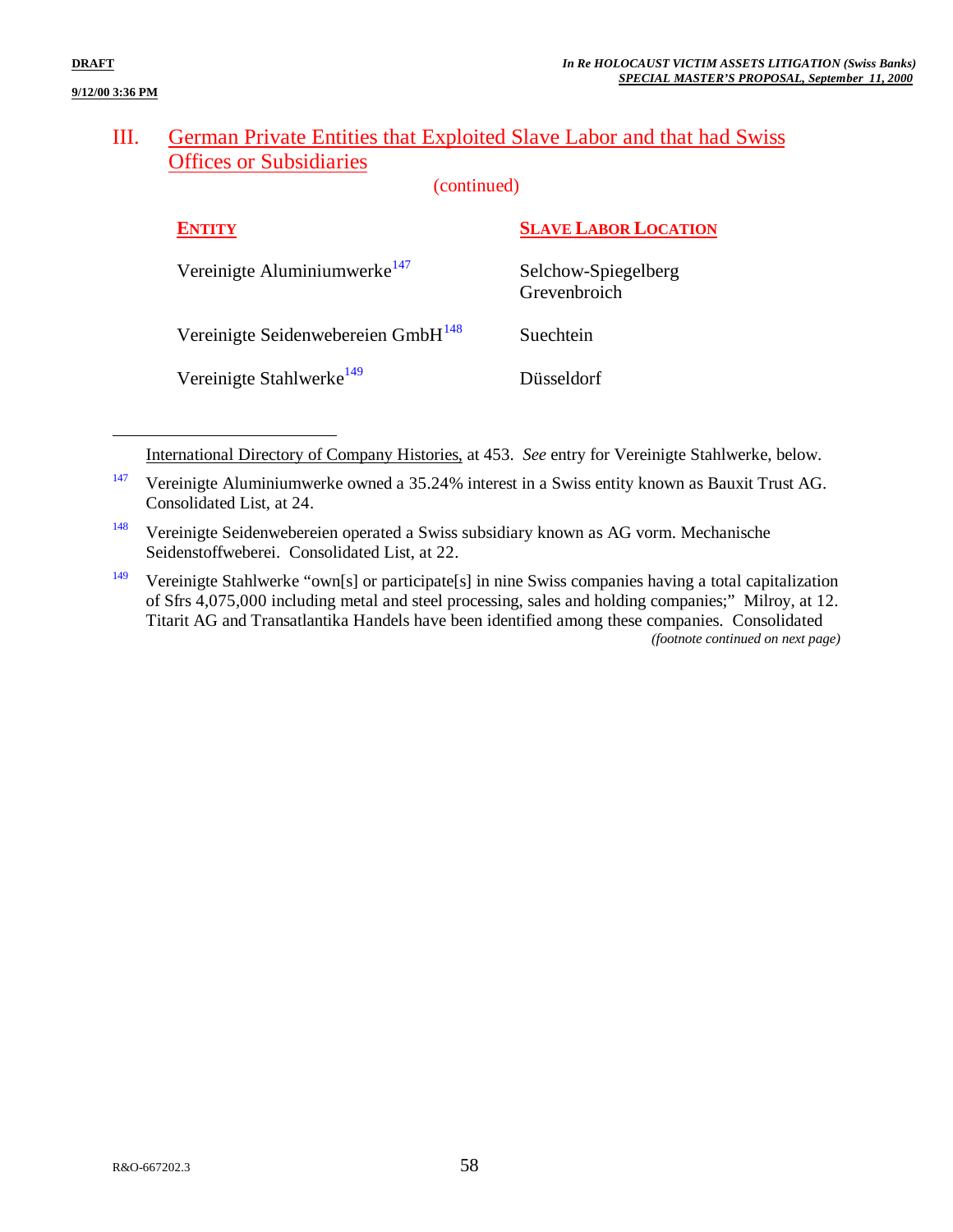## III. German Private Entities that Exploited Slave Labor and that had Swiss Offices or Subsidiaries

(continued)

| <b>ENTITY</b>                   | <b>SLAVE LABOR LOCATION</b> |
|---------------------------------|-----------------------------|
| Wellner & Söhne <sup>150</sup>  | Aue; Kdo. Flossenbuerg      |
| Weserhutte $AG^{151}$           | Rehme                       |
| Willhelm Baumann <sup>152</sup> | <b>Balkhausen</b>           |
| Wipperman Jr. $AG^{153}$        | Hagen                       |
| Wolf & Söhne Gmb $H^{154}$      | Dueren                      |

List, at 47-48.

<sup>&</sup>lt;sup>150</sup> Wellner operated a Swiss entity known as August Wellner & Söhne. Consolidated List, at 50

<sup>151</sup> Weserhutte operated a Swiss entity known as Rodopia, Societe de Gestion. Consolidated List, at 42.

<sup>152</sup> Wilhelm Baumann operated a Swiss entity known as Liechtensteinische Textil-industrie AG. Consolidated List, at 36.

<sup>&</sup>lt;sup>153</sup> Wipperman operated a Swiss entity known as Automobil und Velo AG. Consolidated List, at 23.

<sup>154</sup> F. Wolf & Söhne operated a Swiss entity known as Kaloderma AG. Relations of Swiss Organizations, at 29.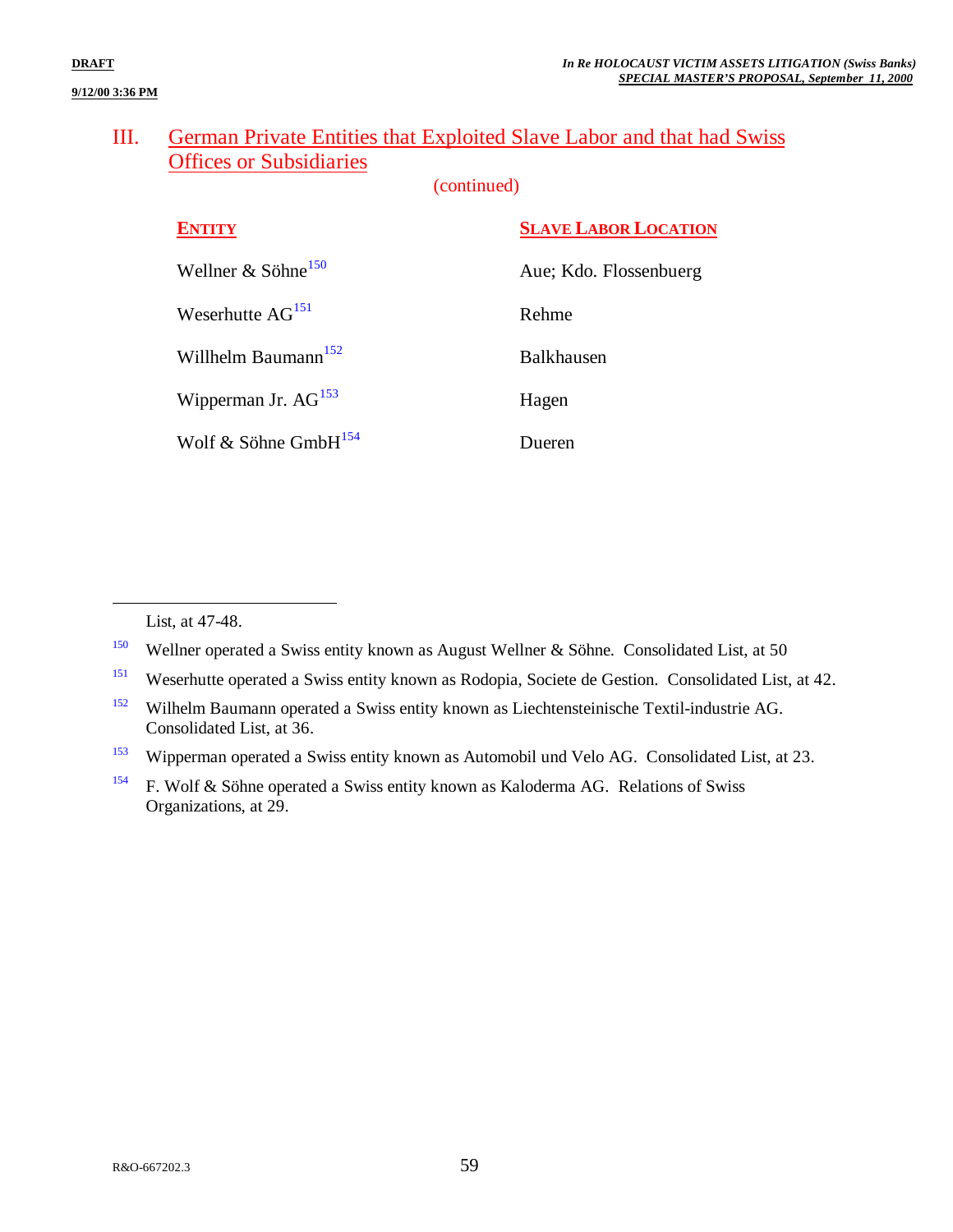### IV. German Entities (Private or State-Owned) that Exploited Slave Labor and that had Unspecified Swiss Assets<sup>155</sup>

| <b>ENTITY</b>                          | <b>SLAVE LABOR LOCATION</b>                                  |
|----------------------------------------|--------------------------------------------------------------|
| Accumulatorenfabrik AG                 | Hagen<br>Letmathe-Oestrich                                   |
| Alexanderwerk, AG                      | Remscheid<br>Witten-Annen                                    |
| Alfred Berning Maschinenfabrik         | Schwelm                                                      |
| Allgemeine Transport-Gesellschaft      | Kdo. Buchenwald<br>Buchenwald                                |
| Aluminiumwerke                         | Goettingen<br>Neumunster<br>Nuernberg<br>Villingen<br>Weende |
| Dolomitwerke AG                        | Hagen-Halden                                                 |
| Feldmühle Papierfabrik                 | Arnsberg                                                     |
| Gebrüder Hoffmann AG                   | Sagan                                                        |
| Gewerkschaft des Steinkohlenbergwerkes | Dortmund                                                     |
| Gummi-Werke Elbe AG                    | Piesteritz                                                   |
| Heinrich Habig AG                      | Hagen                                                        |
| Hermes                                 | Wuppertal                                                    |

<sup>&</sup>lt;sup>155</sup> As noted in the Annex, this Section identifies German private or state-owned entities that are known to have exploited slave labor and to have had unspecified Swiss assets. As in Sections I-III, the names and locations are taken from the Catalogue. This Section identifies those entities listed by the Swiss Federal Archives ("SFA") that have not already been identified in Sections I-III. A number of entities listed by the ICEP, and which therefore appear in Section II, also appear on the list compiled by the SFA. As noted above, the SFA list does not identify the type of asset frozen, only the name of the owner of the asset and, in some cases, the owner's city or town of origin.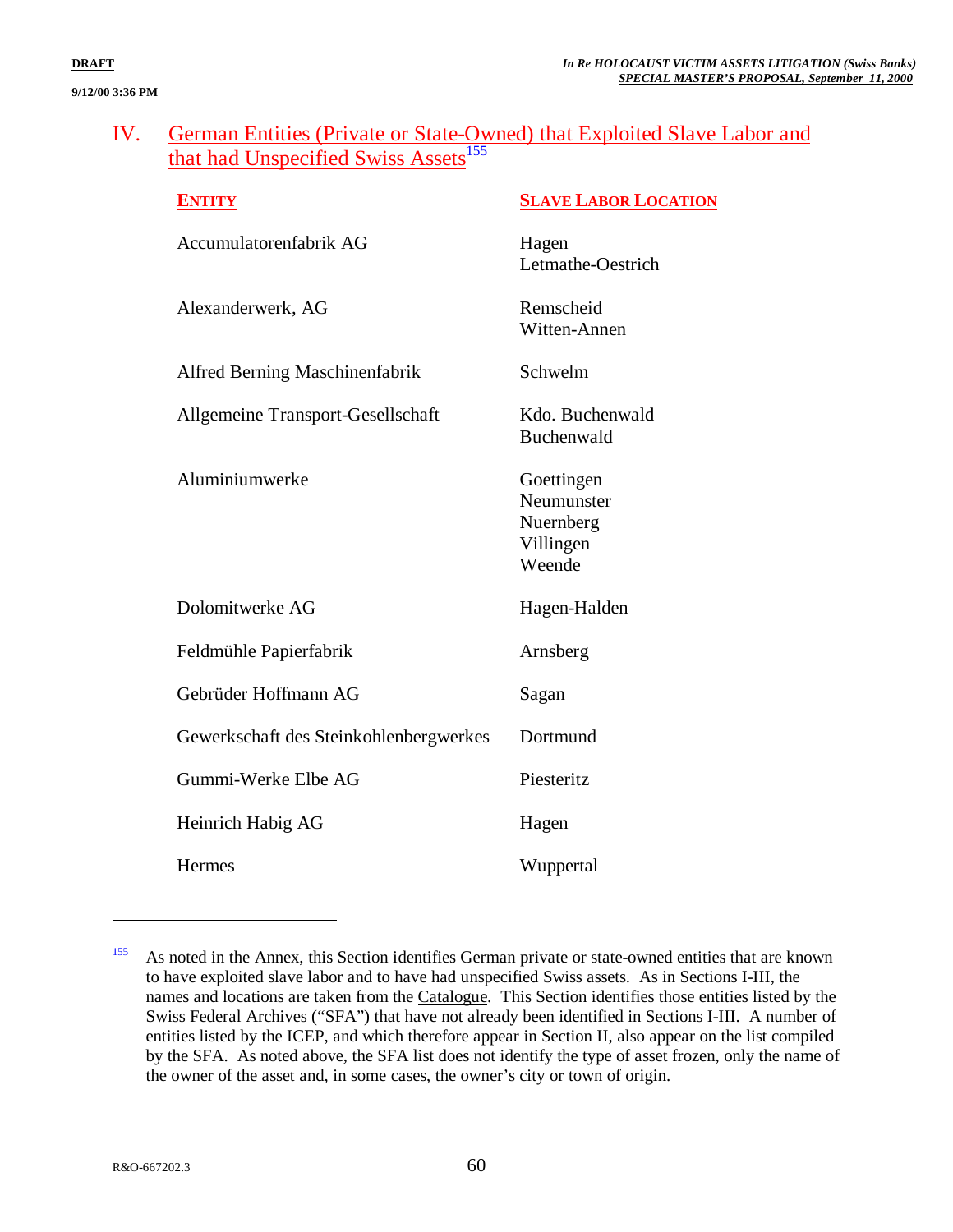## IV. German Entities (Private or State-Owned) that Exploited Slave Labor and that had Unspecified Swiss Assets

| <b>ENTITY</b>                     | <b>SLAVE LABOR LOCATION</b>                                                                     |
|-----------------------------------|-------------------------------------------------------------------------------------------------|
| Hille & Müller                    | Düsseldorf                                                                                      |
| Hubertushütte                     | Kdo. Auschwitz<br>Lagiewnike-Slaskie                                                            |
| I. P. Bemberg AG                  | Wuppertal                                                                                       |
| Jonas Jessen                      | Hamburg-Wandsbek                                                                                |
| Keller & Knappich                 | Augsburg                                                                                        |
| Koch & Sohn                       | Laasphe                                                                                         |
| Maybach Motorenbau GmbH           | Friedrichshafen                                                                                 |
| Mechanische Baumwoll-Spinnerei    | Augsburg                                                                                        |
| <b>Metall Guss- und Presswerk</b> | Münchberg                                                                                       |
| Metzler Gummiwerke                | München                                                                                         |
| Neue Augsburger Kattunfabrik      | Augsburg                                                                                        |
| Phrix-Werke                       | Kdo. Gross-Rosen<br>Hirschberg<br>Wilhelmshaven<br>Kdo. Neuengamme<br>Wittenberge<br>Neuengamme |
| Preh Elektrofeinmechanischewerke  | Neustadt/Saale                                                                                  |
| Sachsenwerk Licht- und Kraft AG   | Radeberg                                                                                        |
| Schunk und Ebe                    | Heuchelheim                                                                                     |
| Schusterinsel AG                  | Opladen                                                                                         |
| Stahlwerke Kabel                  | Hagen                                                                                           |